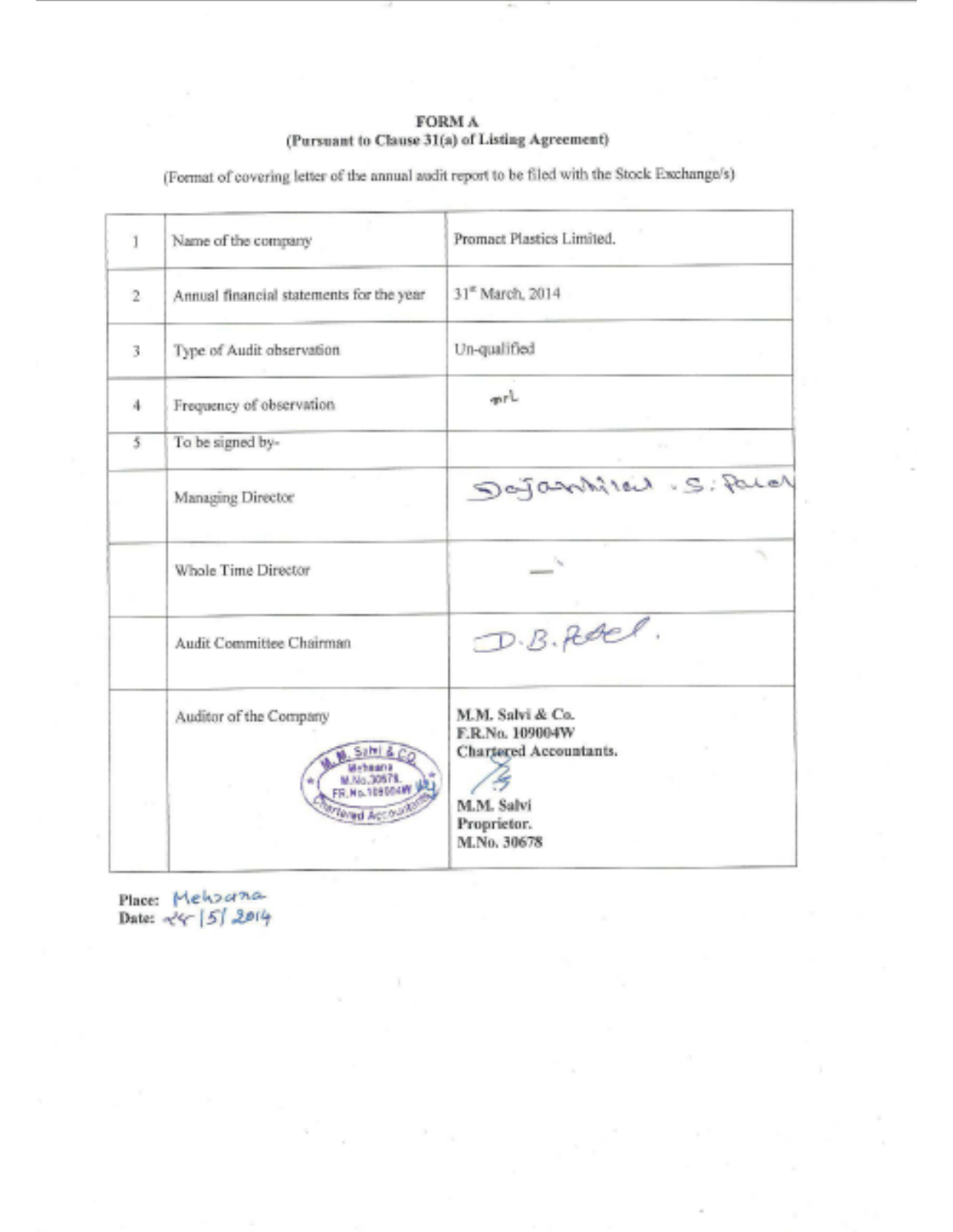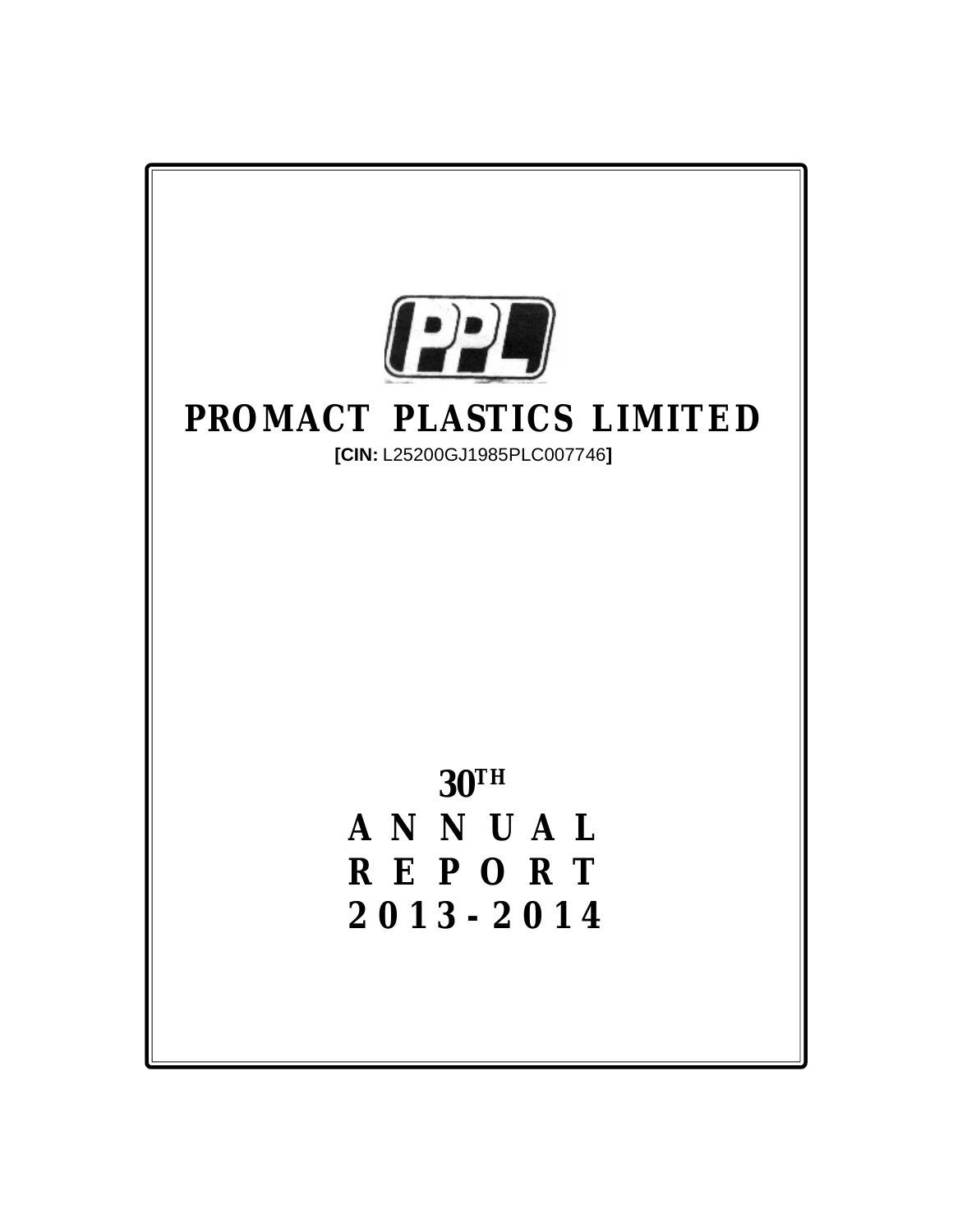# **TH 30 ANNUAL REPORT 2013-14**

| <b>BOARD OF DIRECTORS</b>                              | ÷                    | Ms. Payalben J. Patel                                                                                                                                                          |           | Chairperson       |
|--------------------------------------------------------|----------------------|--------------------------------------------------------------------------------------------------------------------------------------------------------------------------------|-----------|-------------------|
|                                                        |                      | Mr. Jayantilal S. Patel                                                                                                                                                        |           | Managing Director |
|                                                        |                      | Mr. Dharmendrakumar B. Patel                                                                                                                                                   | Director  |                   |
|                                                        |                      | Ms. Nikitaben J. Patel                                                                                                                                                         | Director  |                   |
|                                                        |                      | Mr. Ankit J. Patel                                                                                                                                                             | Director  |                   |
|                                                        |                      | Mr. Miteshkumar A. Patel                                                                                                                                                       | Director  |                   |
| <b>PRINCIPAL BANKERS</b>                               | ÷                    | The Mehsana Urban Co.op. Bank Ltd.,<br>Mehsana.                                                                                                                                |           |                   |
| <b>AUDITORS</b>                                        | ÷                    | M/s. M. M. Salvi & Co.,<br>Chartered Accountants,<br>Mehsana.                                                                                                                  |           |                   |
| <b>COMPANY LAW CONSULTANTS</b>                         | ÷                    | Kashyap R. Mehta & Associates,<br>Company Secretaries,<br>Ahmedabad.                                                                                                           |           |                   |
| <b>REGISTERED OFFICE</b>                               | ÷                    | 106, Harikrupa Chambers,<br>Behind National Chambers,<br>Ashram Road,<br>Ahmedabad-380 009.                                                                                    |           |                   |
| <b>FACTORY</b>                                         | ÷                    | 392 to 403, GIDC Estate, Phase-II,<br>Dediyasan, Mehsana-384 002.                                                                                                              |           |                   |
| <b>REGISTRAR &amp; SHARE</b><br><b>TRANSFER AGENTS</b> | ÷                    | M/s. Link Intime India Private Limited<br>Unit No 303, 3rd Floor Shoppers Plaza V,<br>Opp. Municipal Market, Behind Shoppers Plaza II,<br>Off C. G. Road, Ahmedabad - 380 009. |           |                   |
|                                                        | <b>CONTENTS</b>      |                                                                                                                                                                                | PAGE NOS. |                   |
|                                                        | Notice               |                                                                                                                                                                                | $1 - 9$   |                   |
|                                                        |                      | Directors' Report                                                                                                                                                              | $10 - 12$ |                   |
|                                                        |                      | Management Discussion And Analysis                                                                                                                                             | 13        |                   |
|                                                        |                      | Report on Corporate Governance                                                                                                                                                 | 14-19     |                   |
|                                                        |                      | Auditors' Certificiate on<br>Corporate Governance                                                                                                                              | 20        |                   |
|                                                        |                      | Independent Auditors' Report                                                                                                                                                   | $21 - 23$ |                   |
|                                                        | <b>Balance Sheet</b> |                                                                                                                                                                                | 24        |                   |
|                                                        |                      | Statement of Profit & Loss                                                                                                                                                     | 25        |                   |
|                                                        |                      | Cash Flow Statement                                                                                                                                                            | 26        |                   |

Notes on Accounts 27-37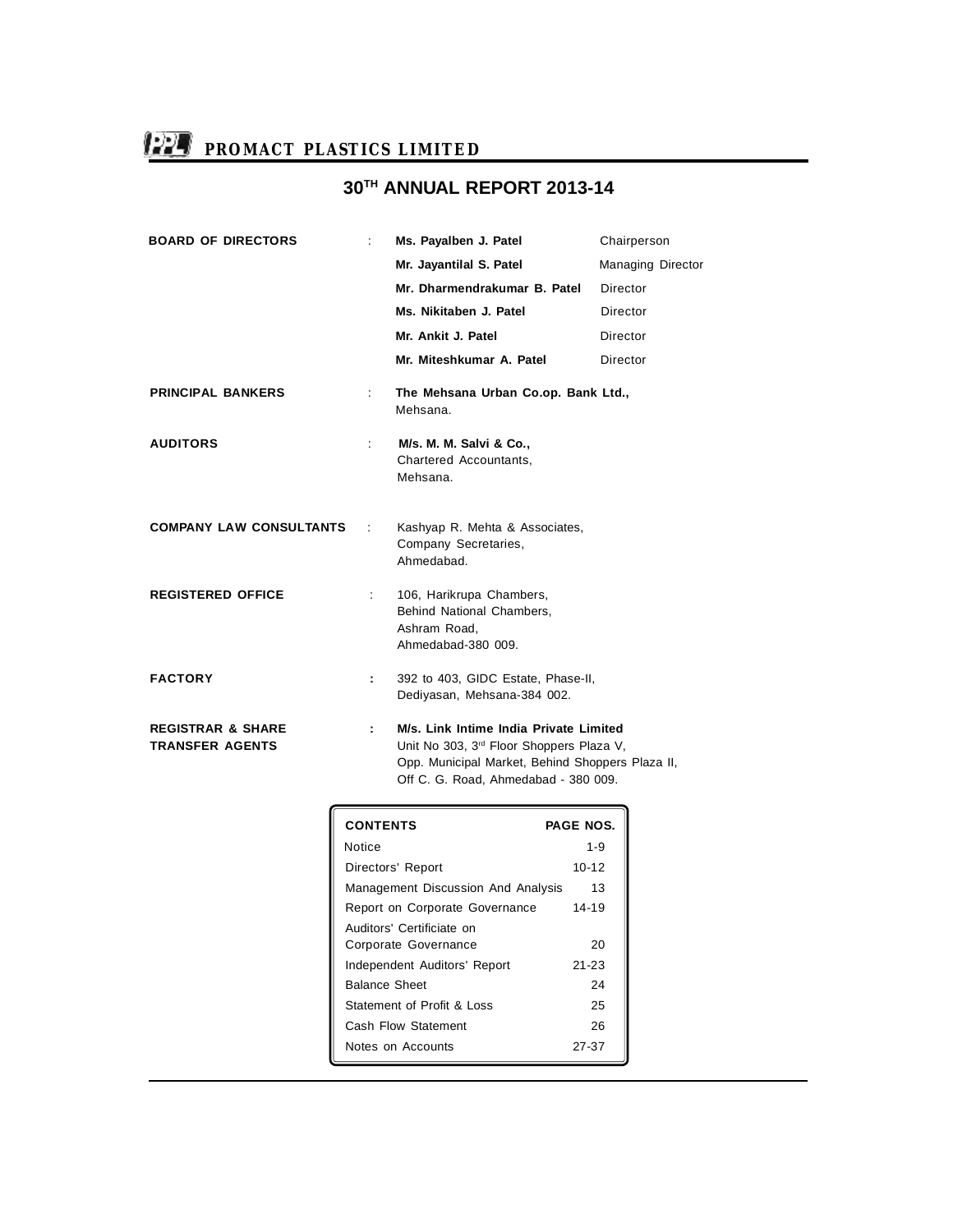# **NOTICE**

NO **th** TICE is hereby given that the **30 ANNUAL GENERAL MEETING** of the members of **PROMACT PLASTICS LIMITED** will be held as scheduled below:

Date : :  $19<sup>th</sup>$  September, 2014

Day : Friday

Time : 3.00 p.m.

Place : Conference Hall of Hotel City Pride, Opp. Gurukul, Drive - In Road, Ahmedabad - 380 052.

to transact the following business :

### **ORDINARY BUSINESS :**

- 1. To receive, consider and adopt Audited Statement of Profit and Loss of the year ended on 31<sup>st</sup> March, 2014 and the Balance Sheet as on that date along with the Directors' Report and Independent Auditors' Report thereon.
- 2. To appoint a Director in place of Ms. Payal J. Patel (DIN: 03086759), who retires by rotation and, being eligible, offers herself for re-appointment.
- 3. To appoint Auditors to hold office from the conclusion of this Annual General Meeting till the conclusion of next Annual General Meeting and to fix their remuneration.

### **SPECIAL BUSINESS:**

4. To consider and, if thought fit, to pass with or without modification(s), the following Resolution as an **Ordinary Resolution**:

"RESOLVED THAT pursuant to provisions of Sections 149, 150 and 152 read with Schedule IV of the Companies Act, 2013 and the Companies (Appointment and Qualifications of Directors) Rules, 2014 (including any statutory modification(s) or re-enactment thereof for the time being in force) and Clause 49 of the Listing Agreement, Mr. Miteshkumar A. Patel (DIN: 06731818), an Independent Director of the Company, who was appointed as an Additional Director pursuant to provisions of Section 260 of the Companies Act, 1956 as amended from time to time and in accordance with the Articles of Association of the Company and whose term of office expires at this Annual General Meeting and in respect of whom the Company has received a notice in writing under Section 160 of the Companies Act, 2013 from a member proposing his candidature for the office of the Director, be and is hereby appointed as an Independent Director of the Company to hold office for a period of 5 (five) consecutive years for a term from the conclusion of this  $30<sup>th</sup>$  Annual General Meeting upto the conclusion of the  $35<sup>th</sup>$  Annual General Meeting to be held in the calendar year 2019."

5. To consider and, if thought fit, to pass with or without modification(s), the following Resolution as an **Ordinary Resolution**:

"RESOLVED THAT pursuant to provisions of Sections 149, 150 and 152 read with Schedule IV of the Companies Act, 2013 and the Companies (Appointment and Qualifications of Directors) Rules, 2014 (including any statutory modification(s) or re-enactment thereof for the time being in force) and Clause 49 of the Listing Agreement, Mr. Dharmendrakumar B. Patel (DIN: 02665358) an Independent Director of the Company, who was appointed as a Director liable to retire by rotation and in respect of whom the Company has received a notice in writing under Section 160 of the Companies Act, 2013 from a member proposing his candidature for the office of the Director, be and is hereby appointed as an Independent Director of the Company to hold office for a period of 5 (five) consecutive years for a term from the conclusion of this 30<sup>th</sup> Annual General Meeting upto the conclusion of the 35<sup>th</sup> Annual General Meeting to be held in the calendar year 2019."

6. To consider and if thought fit, to pass with or without modification(s), the following resolution as a **Special Resolution**:

"RESOLVED THAT in supersession of the ordinary resolution passed at the 29<sup>th</sup> Annual General Meeting of the Company held on  $27<sup>th</sup>$  September, 2013 and pursuant to provisions of section 180(1)(c) and other applicable provisions, if any, of the Companies Act, 2013 and rules made thereunder (including any statutory modification(s) or re-enactment thereof for the time being in force), consent of the Company be and is hereby accorded to the Board of Directors of the Company to borrow monies for the purpose of business of the Company from any Bank, Financial Institution or any person, such sum or sums of monies as they may deem necessary, notwithstanding the fact that the monies so borrowed and the monies borrowed from time to time apart from temporary loans obtained by the Company exceed the aggregate of the paid up capital of the Company and its free reserves i.e. reserves not set apart for any specific purpose, provided that the total outstanding amount of such borrowings shall not exceed ` 100 Crores (Rupees One Hundred Crores only) over and above the aggregate of the paid up capital of the Company and its free reserves at any time."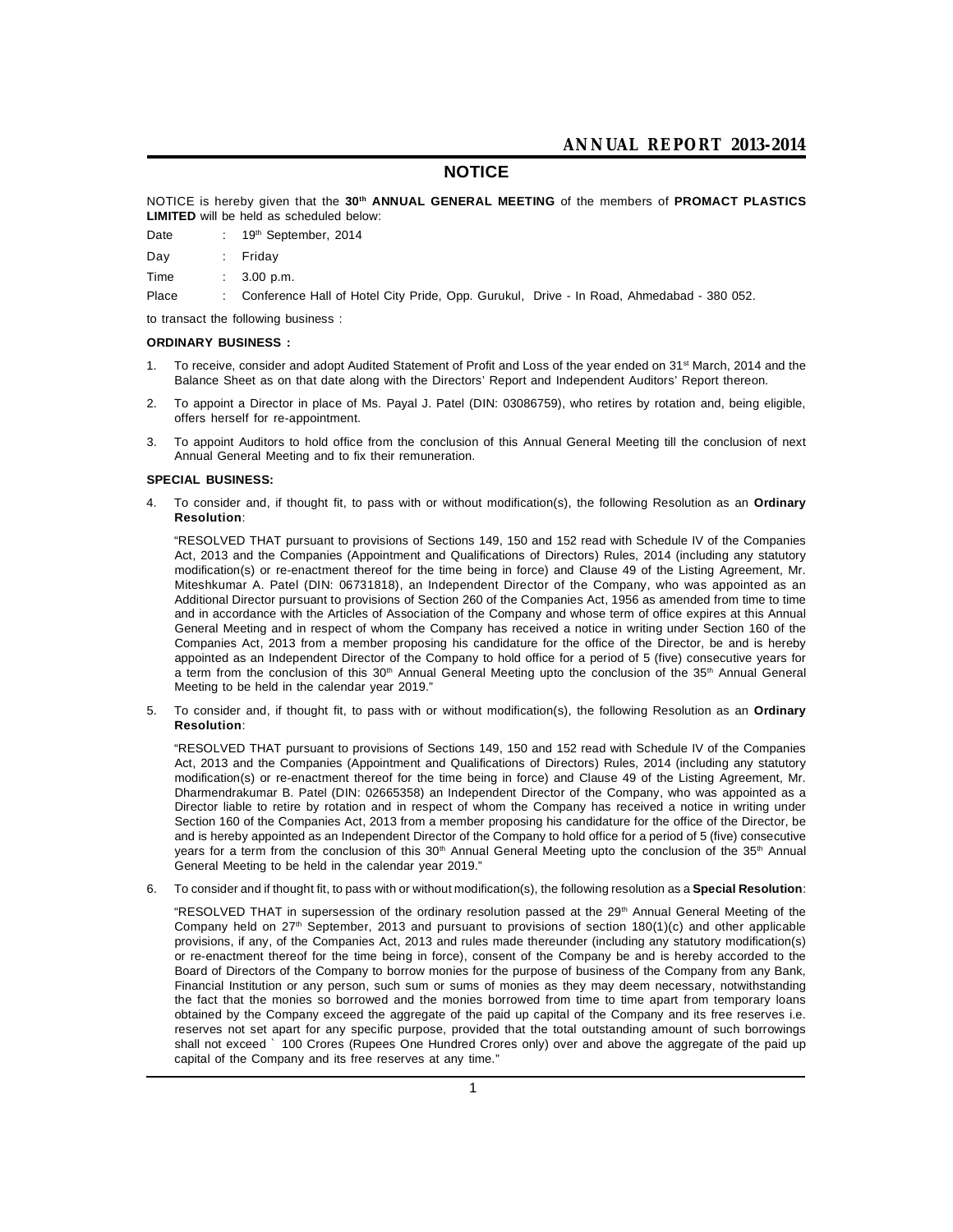

7. To consider and if thought fit, to pass with or without modification(s), the following resolution as a **Special Resolution**:

"RESOLVED THAT in supersession of the Ordinary Resolution passed at the 29th Annual General Meeting of the Company held on  $27<sup>th</sup>$  September, 2013, the consent of the Company be and is hereby accorded under Section 179 and Section 180(1)(a) and other applicable provisions of the Companies Act, 2013, to the creation by the Board of Directors on behalf of the Company of such mortgages, charges, hypothecations and floating charges in such form and such manner as may be agreed to between the Board of Directors and the Company's lenders on all or any of the movable & immovable properties of the Company both present and future of every nature and kind whatsoever and the undertaking of the Company in certain events, to secure term loans/ working capital facilities/ External Commercial Borrowings/ Debentures/ any other form of finance etc. not exceeding ` 100 Crores (Rupees One Hundred Crores only) at any one point of time from Financial Institutions/Banks and other agencies/ parties/ person with interest thereon, commitment charges, liquidated damages, charges, expenses and other monies, such mortgages and/or charges already created or to be created in future by the Company in such manner as may be thought expedient by the Board of Directors."

"RESOLVED FURTHER THAT the Board of Directors of the Company be and are hereby authorized to finalize the documents for creating the aforesaid mortgages and/or charges and to do all such acts, things and matters as may be necessary for giving effect to the above resolution."

8. To consider and if thought fit, to pass with or without modification(s), the following resolution as a **Special Resolution**:

"RESOLVED THAT pursuant to the provisions of Section 188, 196, 197, 203 read with Schedule V and other applicable provisions, if any, of the Companies Act, 2013, the Company do hereby accord its approval to the appointment of Mr. Jayantilal S. Patel as Managing Director (DIN: 02351161) of the Company, not liable to retire by rotation, for a period of 3 years with effect from 29<sup>th</sup> July, 2014 to 28<sup>th</sup> July, 2017 on the terms and conditions and the remuneration (which have been approved by Nomination and Remuneration Committee) and that he be paid remuneration (even in the year of losses or inadequacy of profit) by way of Salary, perquisites and Commission not exceeding the amount thereof as set out in the Explanatory Statement which is permissible under Section II of Part II of Schedule V of the Companies Act, 2013."

"RESOLVED FURTHER THAT the extent and scope of Salary and Perquisites as specified in the Explanatory Statement be altered, enhanced, widened or varied by the Board of Directors in accordance with the relevant provisions of the Companies Act, 2013 for the payment of managerial remuneration in force during the tenure of the Managing Director without the matter being referred to the Company in General Meeting again."

**Registered Office: By Order of the Board,**

106, Harikrupa Chambers, Behind National Chambers, Ashram Road, Ahmedabad-380 009. **Payalben J. Patel** Date : 29<sup>th</sup> July, 2014. Chairman between the state of the state of the state of the state of the state of the state of the state of the state of the state of the state of the state of the state of the state of the state

### **NOTES :**

- 1. The Explanatory Statement, pursuant to provisions of section 102 of the Companies Act, 2013 and rules made thereunder, in respect of the business under Item Nos. 4 to 8 of the Notice is annexed hereto.
- 2. The Register of Members and Share Transfer Books will remain closed from 5<sup>th</sup> September, 2014 to 19<sup>th</sup> September, 2014 (both days inclusive) for the purpose of Annual General Meeting.
- 3. A MEMBER ENTITLED TO ATTEND AND VOTE AT THE MEETING IS ENTITLED TO APPOINT ONE OR MORE PROXIES TO ATTEND AND VOTE INSTEAD OF HIMSELF, ON A POLL ONLY AND SUCH PROXY NEED NOT BE A MEMBER OF THE COMPANY. A PERSON CAN ACT AS PROXY ON BEHALF OF MEMBERS NOT EXCEEDING 50 (FIFTY) AND HOLDING IN THE AGGREGATE NOT MORE THAN TEN PER CENT OF THE TOTAL SHARE CAPITAL OF THE COMPANY.

The instrument of Proxy in order to be effective, should be deposited at the Registered Office of the Company, duly completed and signed, not less than 48 hours before the commencement of the meeting. A Proxy form is sent herewith. Proxy form submitted on behalf of the Companies, Societies, etc. must be supported by an appropriate resolution / authority, as applicable.

4. Brief resume of Directors including those proposed to be appointed / re-appointed, nature of their expertise in specific functional areas, names of companies in which they hold directorships and memberships / chairmanships of Board Committees, shareholding and relationships between directors inter-se as stipulated under Clause 49 of the Listing Agreement with the Stock Exchanges, are provided in the Corporate Governance Report forming part of the Annual Report. The Directors have furnished the requisite declarations for their appointment / re-appointment.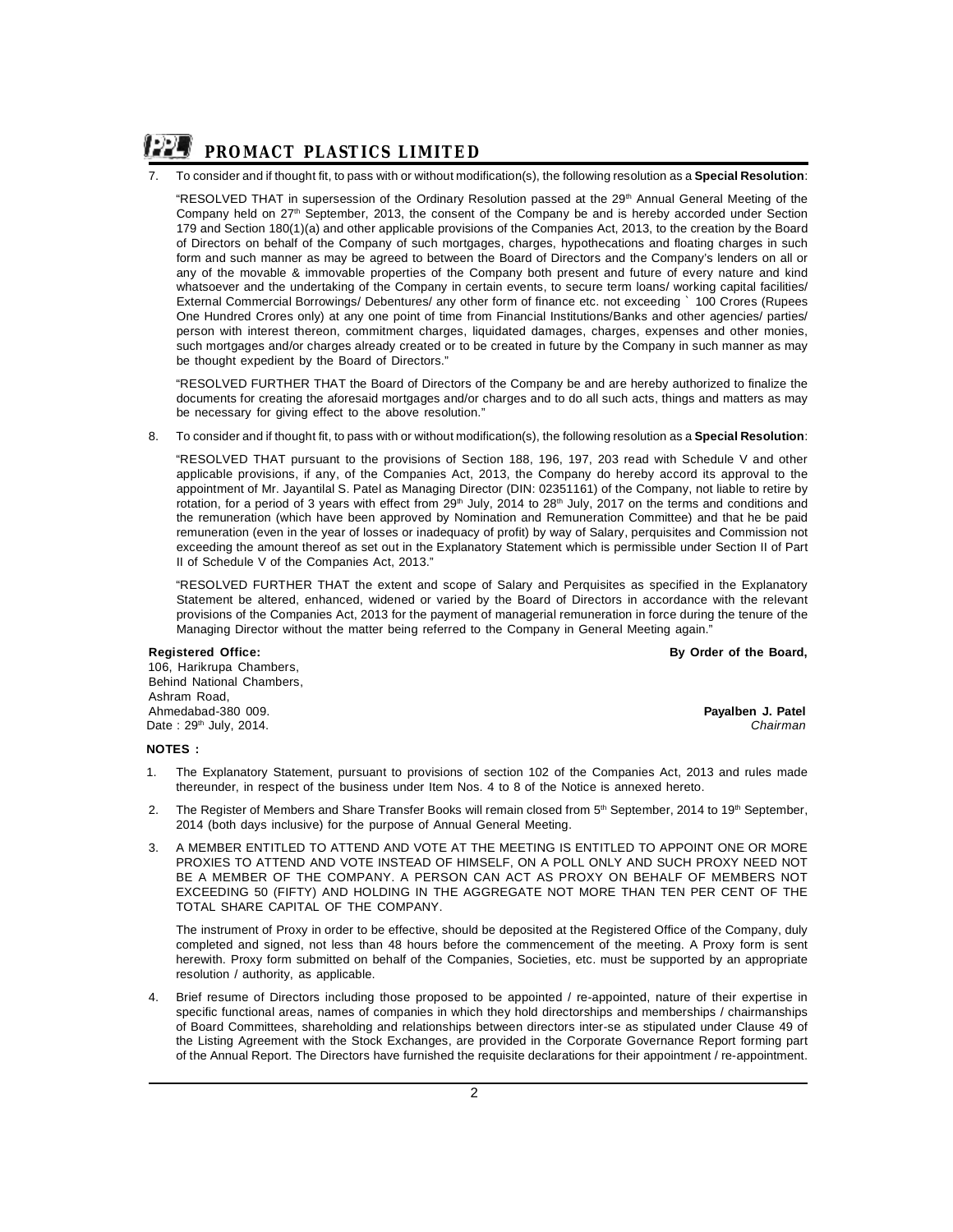- 5. The Securities and Exchange Board of India (SEBI) has mandated the submission of Permanent Account Number (PAN) by every participant in securities market. Members holding shares in electronic form are, therefore, requested to submit the PAN to their DPs with whom they are maintaining their demat accounts and members holding shares in physical form to the Company / RTA.
- 6. The members are requested to intimate to the Company, queries, if any, at least 10 days before the date of the meeting to enable the management to keep the required information available at the meeting.
- 7. Pursuant to Section 72 of the Companies Act, 2013, shareholders holding shares in physical form may file nomination in the prescribed Form SH-13 and for cancellation / variation in nomination in the prescribed Form SH-14 with the Company's Registrar and Transfer Agent. In respect of shares held in electronic / demat form, the nomination form may be filed with the respective Depository Participant.
- 8. The members are requested to bring duly filled attendance slip alongwith their copy of Annual Report at the Meeting.
- 9. All documents referred to in the accompanying Notice and the Explanatory Statement shall be open for inspection at the Registered Office of the Company during normal business hours on all working days between 11.00 A.M. and 1.00 P.M. except Sundays, up to and including the date of the Annual General Meeting of the Company.

### **10. VOTING THROUGH ELECTRONIC MEANS:**

- A. In accordance with provisions of Section 108 of the Companies Act, 2013 read with the Companies (Management and Administration) Rules, 2014 the business proposed for the ensuing Annual General Meeting, may be transacted through electronic voting system and the Company is providing facility for voting by electronic means ("e-voting") to its members.
- B. The Company has engaged the services of National Securities Depository Limited ("NSDL") to provide evoting facilities and for security and enabling the members to cast their vote in a secure manner.
- C. It may be noted that this e-voting facility is optional. The e-voting facility will be available at the link https:// www.evoting.nsdl.com during the following voting period.

### **Comm th encement of e-voting: From Friday, the 12 September, 2014 at 10.00 a.m. (IST)**

### **th End of e-voting: Sunday, the 14 September, 2014 at 06.00 p.m. (IST)**

E-voting shall not be allowed beyond 6.00 p.m. (IST) of  $14<sup>th</sup>$  September, 2014. During the e-voting period, Shareholders of the Company, holding shares either in physical form or in dematerialized form, as on the cut off date may cast their vote electronically. The cut off date for the limited purpose of e-voting is 8<sup>th</sup> August, 2014.

- D. The login ID and password for e-voting along with process, manner and instructions for e-voting is being sent to the members who have not registered their e-mail IDs with the Company along with physical copy of the notice.
- E. Those members who have registered their e-mail IDs with the Company / their respective Depository Participants are being forwarded the login ID and password for e-voting along with process, manner and instructions by email.
- F. The Company has, in compliance with Rule 20 of the (Management and Administration) Rules, 2014, appointed **Mr. Kashyap R. Mehta, Proprietor, M/s. Kashyap R. Mehta & Associates, Company Secretaries, Ahmedabad as Scrutinizer** (as consented by them to be appointed as scrutinizer) for conducting the electronic Process in a fair and transparent manner.
- G. Electronic voting, processes, terms and conditions of Voting and general guidelines for shareholders participating through e-voting:

Shareholders may also refer the Frequently Asked Questions (FAQs) for Shareholders and e-voting user manual for Shareholders available at the Downloads Section of www.evoting.nsdl.com in addition to the following information.

a. **E-voting schedule for shareholders**:

| Business may be transacted by<br>electronic voting; | All Resolutions mentioned in the notice may be<br>transacted by means of electronic voting within the<br>time specified below. |
|-----------------------------------------------------|--------------------------------------------------------------------------------------------------------------------------------|
| The date of completion of sending of notices        | The notice dispatch will be completed 25 days prior<br>to the date of annual general meeting.                                  |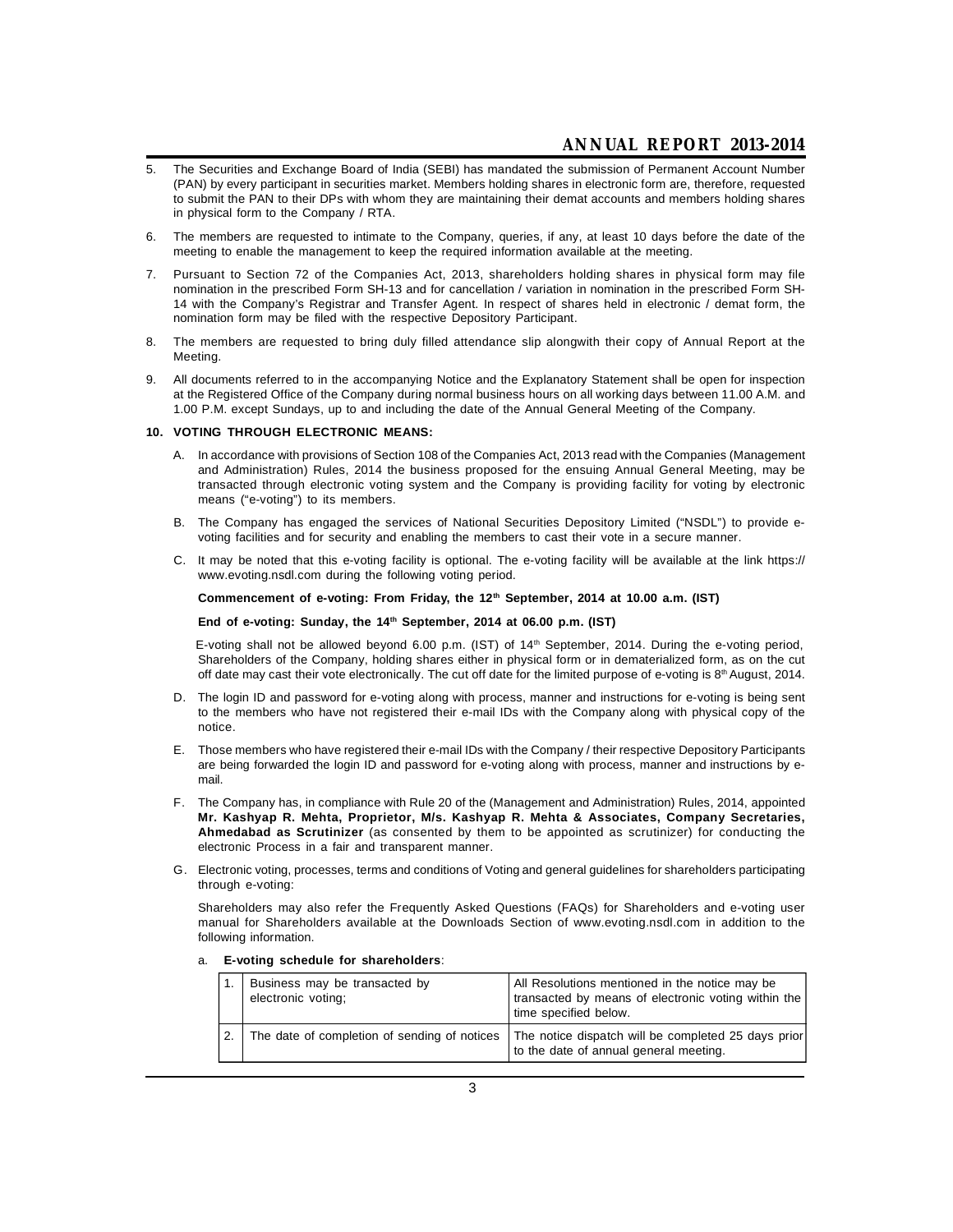| 3. | The date and time of commencement of<br>voting through electronic means;                                                                                                 | Friday, the 12 <sup>th</sup> September, 2014 at 10.00 a.m.<br>(IST)                                                                                                                                                                            |
|----|--------------------------------------------------------------------------------------------------------------------------------------------------------------------------|------------------------------------------------------------------------------------------------------------------------------------------------------------------------------------------------------------------------------------------------|
| 4. | The date and time of end of voting through<br>electronic means:                                                                                                          | Sunday, the $14th$ September, 2014 at 06.00 p.m.<br>(IST)                                                                                                                                                                                      |
| 5. | No voting after closing date & time of<br>electronic voting                                                                                                              | E-Voting shall not be allowed beyond 6.00 p.m.<br>(IST) on 14 <sup>th</sup> September, 2014                                                                                                                                                    |
| 6. | Website address on which the notice<br>is displayed                                                                                                                      | www.evoting.nsdl.com                                                                                                                                                                                                                           |
| 7. | Contact details of the Company and Share<br>Registrar & Transfer Agent of the Company,<br>responsible to address the grievances<br>connected with the electronic voting; | <b>Company:</b> - Promact Plastics Ltd<br>Email: promactplastics@rediffmail.com<br><b>Share Registrar</b> - Link Intime India Private Limited<br>Email: :- ahmedabad@linkintime.co.in<br>Contact No.: (079) 2646 5179<br>Fax.: (079) 2646 5179 |

- b. The Company has tied up with NSDL for e-voting on resolutions and accordingly, the NSDL and our Share Registrar– Link Intime India Private Limited shall arrange for providing the information on shareholders login ID and create a facility for generating password and for keeping security and casting of vote in a secure manner;
- c. In case of any queries or issues regarding e-voting, shareholder may refer the frequently asked questions (FAQs) for Shareholders and e-voting user manual for shareholders available at the Downloads section of www.evoting.nsdl.com or write email to evoting@nsdl.co.in.
- d. If shareholder has already registered with NSDL for e-voting, then shareholder can use his/her existing user ID and password/PIN for casting his/her vote.
- e. A member may exercise his right to vote at any general meeting by electronic means in accordance with the provisions of these rules.
- f. The Resolution(s) and the Explanatory Statement(s) setting out the material facts and the reasons thereof are given hereunder for your consideration and necessary action.
- g. If a Shareholder has voted through e-voting facility, he is not allowed to vote in person at the ensuing general meeting of the company. If a Shareholder votes through e-voting facility and also votes at the meeting, the votes cast through e-voting shall only be considered.
- h. In case of Members who are entitled to vote but have not exercised their right to vote by electronic means, the Chairman of the Company may order a poll on his own motion in terms of Section 109 of the Companies Act, 2013 for the businesses specified in the accompanying Notice. For abundant clarity, in the event of poll, please note that the Members who have exercised their right to vote by electronic means shall not be eligible to vote by way of poll at the Meeting.
- i. The further instructions on e-voting are as under:
	- (i) The Notice of the 30<sup>th</sup> AGM of the Company inter alia indicating the process and manner of e-voting process along with printed Attendance Slip, Ballot form and Proxy Form is being dispatched to all the Members. Initial password is provided as below in the cover letter at the end of the attendance slip. EVEN (E Voting Event Number) USER ID PASSWORD/PIN
	- (ii) NSDL shall also be sending the User-ID and Password to those members whose shareholding is in the dematerialized format and whose email addresses is registered with the Company/Depository Participants(s). For members who have not registered their email address, can use the details as provided above.
	- (iii) Launch internet browser by typing the following URL: https://www.evoting.nsdl.com
	- (iv) Click on Shareholder Login
	- (v) Put user ID and password as initial password noted in step (i) above. Click Login.
	- (vi) Password change menu appears. Change the password with new password of your choice with minimum 8 digits/ characters or combination thereof. Note new password. It is strongly recommended not to share your password with any other person and take utmost care to keep your password confidential.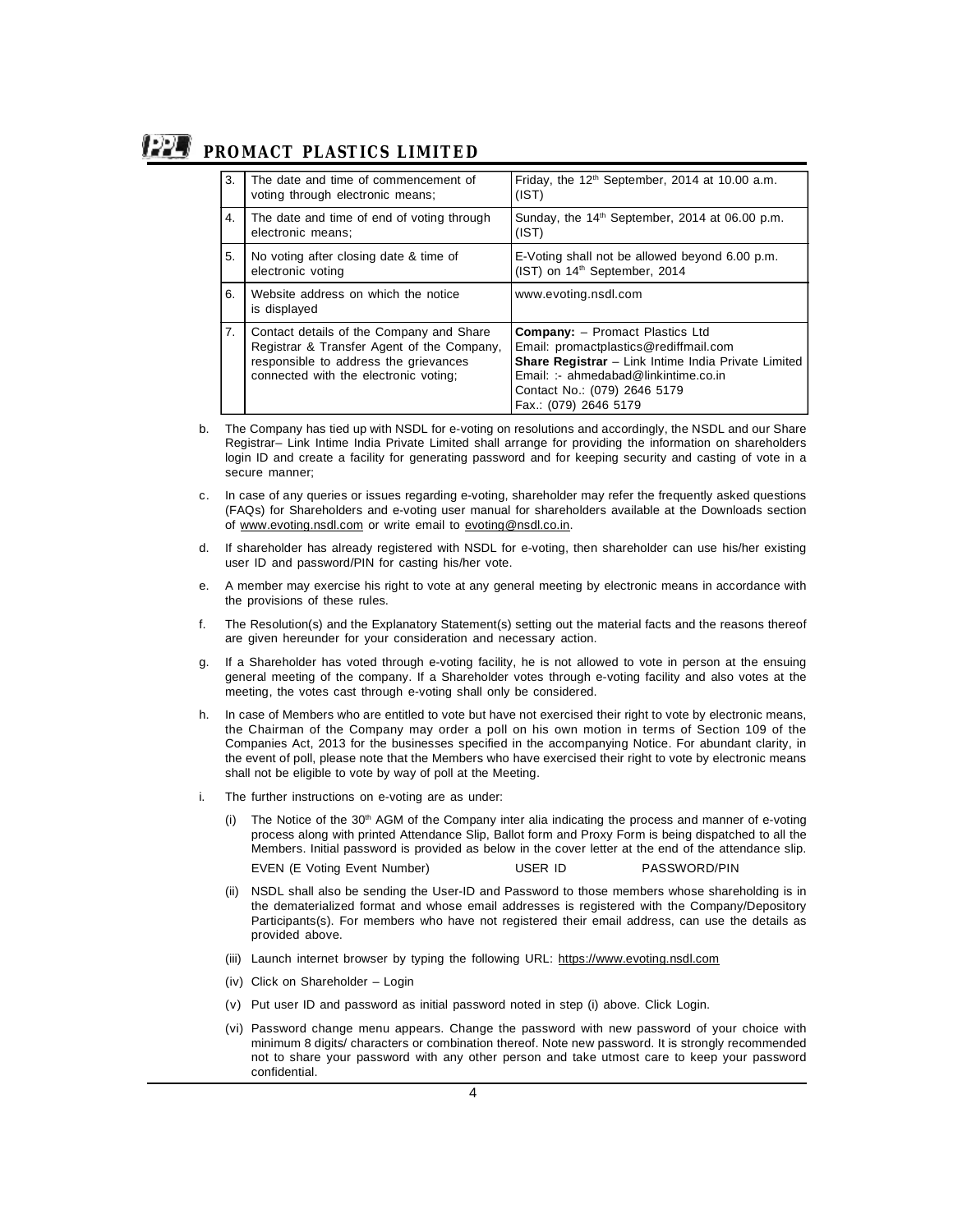- (vii) Home page of e-voting opens. Click on e-Voting: Active Voting Cycles.
- (viii) Select "EVEN" of Promact Plastics Limited
- (ix) Now you are ready for e-Voting as Cast Vote page opens
- (x) Cast your vote by selecting appropriate option and click on "Submit" and also "Confirm" when prompted.
- (xi) Upon confirmation, the message "Vote cast successfully" will be displayed
- (xii) Once you have voted on the resolution, you will not be allowed to modify your vote
- (xiii) Institutional shareholders (i.e. other than individuals, HUF, NRI etc.) are required to send scanned copy (PDF/JPG Format) of the relevant Board Resolution/ Authority letter etc. together with attested specimen signature of the duly authorized signatory (ies) who are authorized to vote, to the Scrutinizer through e-mail- kashyaprmehta@hotmail.com, promactplastics@rediffmail.com, with a copy marked to evoting@nsdl.co.in.
- j. If you are already registered with NSDL for e-voting then you can use your existing user ID and password for casting your vote.
- k. During the e-voting period shareholders of the Company, holding shares either in physical form or in dematerialized form, as on the cut-off date of 8<sup>th</sup> August, 2014, may cast their vote electronically. Please note that the e-voting module shall be disabled by NSDL for voting after the closing time and date of e voting. Once the vote on a resolution is cast by the shareholder, the shareholder shall not be allowed to change it subsequently.
- l. The voting rights of Shareholders shall be in proportion to their shares of the paid up equity share capital of the Company.
- m. Shareholders of the Company, holding shares in any form viz. physical form or demat, as on the cut-off date and not casting their vote electronically, may only cast their vote at the Annual General Meeting.
- n. The Scrutinizer shall within a period of not exceeding three (3) working days from the conclusion of the e-Voting period unlock the votes in the presence of atleast two (2) witnesses not in the employment of the Company and make a Scrutinizer's Report of the votes cast in favour or against, if any, forthwith to the Chairman of the Company.
- The results of the voting (e-voting and physical voting) will be announced within 48 hours of the conclusion of 30<sup>th</sup> Annual General Meeting to be held on 19<sup>th</sup> September, 2014

### **ANNEXURE TO THE NOTICE:**

### **EXPLANATORY STATEMENT PURSUANT TO SECTION 102 OF THE COMPANIES ACT, 2013 IN RESPECT OF TH TH SPECIAL BUSINESSES MENTIONED IN THE NOTICE OF 30 ANNUAL GENERAL MEETING DATED 29 JULY, 2014.**

### **In respect of Item No. 4:**

Pursuant to provisions of section 161 of the Companies Act, 2013 (hereinafter referred to as the Act) and pursuant to the Articles of Association of the Company, the Board of Directors of the Company appointed Mr. Miteshkumar A. Patel as an Additional Director with effect from 27<sup>th</sup> November, 2013. Mr. Miteshkumar A. Patel is an Independent Director on the Board of the Company.

Pursuant to provisions of Section 260 of the Companies Act, 1956, Mr. Miteshkumar A. Patel holds office only upto the date of this Annual General Meeting of the Company. A notice has been received from a member along with deposit of requisite amount under Section 160 of the Act proposing Mr. Miteshkumar A. Patel as a candidate for the office of the Director of the Company.

Mr. Miteshkumar A. Patel is not disqualified from being appointed as Director in terms of section 164 of the Act and has given his consent to act as Director. Section 149 of the Act, inter alia, stipulates the criteria of independence should a Company propose to appoint an Independent Director on its Board. As per the provisions of the said section, an Independent Director can hold office for a term up to five consecutive years on the Board of a Company and he shall not be included in determining the total number of Directors liable to retire by rotation.

The Company has received a declaration from Mr. Miteshkumar A. Patel that he meets with criteria of independence as prescribed both under section 149(6) of the Act and clause 49 of the Listing Agreement. Mr. Miteshkumar A. Patel possesses appropriate skills, experience and knowledge in the field of Management and Administration. Brief resume of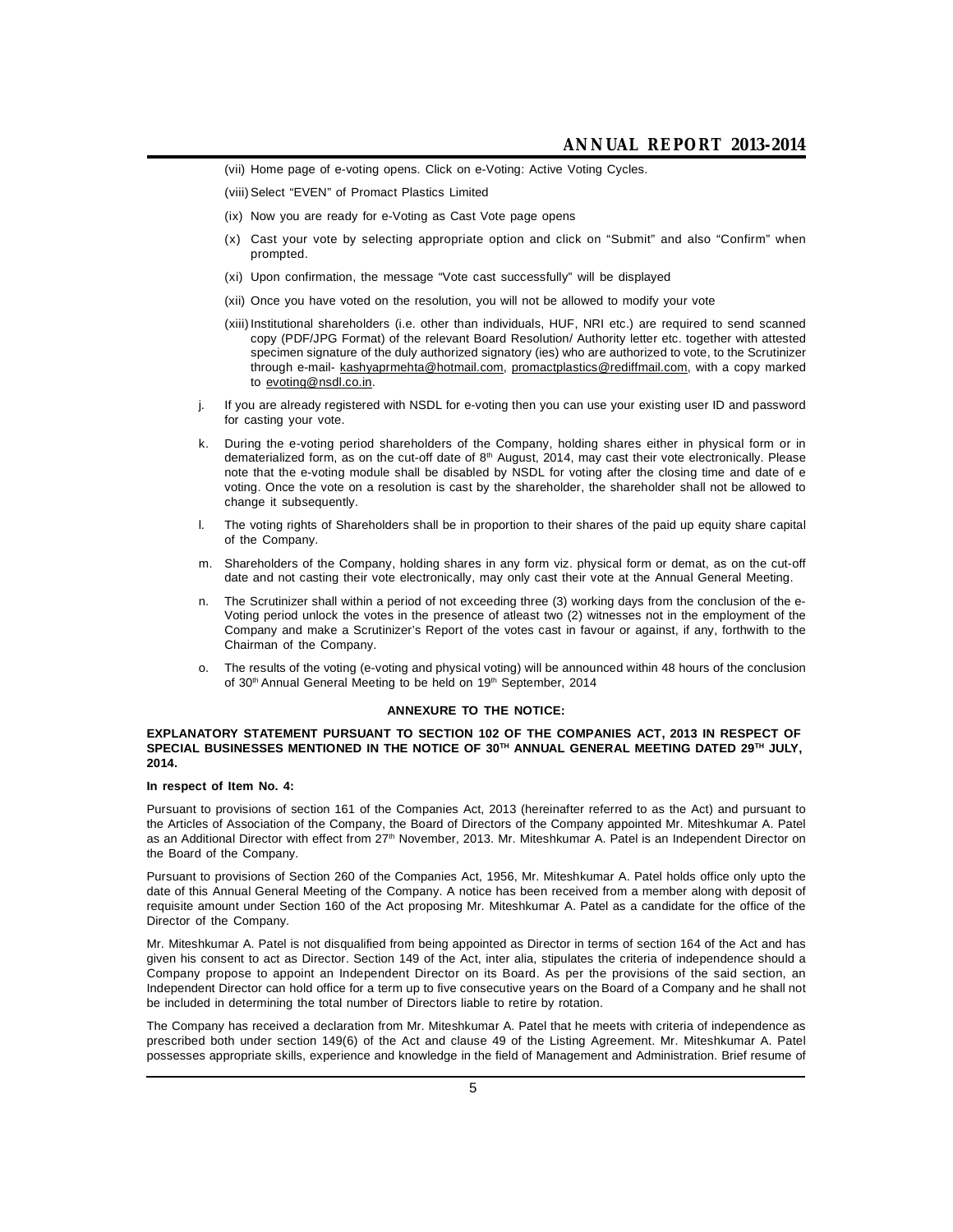Mr. Miteshkumar A. Patel, nature of his expertise in specific functional areas and names of the Companies in which he holds directorships and memberships / chairperson of the Board/ Committees, shareholding and relationship between Directors inter se, as stipulated under clause 49 of the Listing Agreement with the Stock Exchanges, are provided in the Corporate Governance Report forming part of the Annual Report.

In the opinion of the Board, Mr. Miteshkumar A. Patel fulfills the conditions specified in the Act and rules made thereunder for his appointment as an Independent Director of the Company.

Keeping in view of his vast experience and knowledge, the Board considers that his association would be of immense benefit to the Company and it is desirable to continue to avail the services of Mr. Miteshkumar A. Patel as an Independent Director.

Save and except Mr. Miteshkumar A. Patel, none of the Directors and Key Managerial Personnel of the Company and their relatives is concerned or interested, financially or otherwise, in the resolution set out at item No. 4.

This explanatory statement may also be regarded as a disclosure under clause 49 of the Listing Agreement with the Stock Exchanges.

### **In respect of Item No. 5:**

Mr. Dharmendrakumar B. Patel is an Independent Director on the Board of the Company. He was appointed on the Board at its meeting held on 31<sup>st</sup> October, 2008.

Mr. Dharmendrakumar B. Patel was appointed as a Director liable to retire by rotation. In terms of section 149 and other applicable provisions of the Companies Act, 2013 (hereinafter referred to as the Act), which are made applicable from April 1, 2014, Mr. Dharmendrakumar B. Patel being eligible and offering himself for appointment, is proposed to be appointed as an Independent Director for five consecutive years for a term up to the conclusion of the 35<sup>th</sup> Annual General Meeting in the calendar year 2019. A notice has been received from a member along with deposit of requisite amount under section 160 of the Act proposing Mr. Dharmendrakumar B. Patel as a candidate for the office of Director of the Company.

Mr. Dharmendrakumar B. Patel is not disqualified from being appointed as Director in terms of section 164 of the Act and has given his consent to act as Director. Section 149 of the Act, inter alia, stipulates the criteria of independence should a Company propose to appoint an Independent Director on its Board. As per the provisions of the said section, an Independent Director can hold office for a term up to five consecutive years on the Board of a Company and he shall not be included in determining the total number of Directors liable to retire by rotation.

The Company has received a declaration from Mr. Dharmendrakumar B. Patel that he meets with criteria of independence as prescribed both under section 149(6) of the Act and clause 49 of the Listing Agreement. Mr. Dharmendrakumar B. Patel possesses appropriate skills and experience in the field of Management. Brief resume of Mr. Dharmendrakumar B. Patel, nature of his expertise in specific functional areas and names of the Companies in which he holds directorships and memberships / chairmanships of the Board/Committees, shareholding and relationship between Directors inter se, as stipulated under clause 49 of the Listing Agreement with the Stock Exchanges, are provided in the Corporate Governance Report forming part of the Annual Report.

In the opinion of the Board, Mr. Dharmendrakumar B. Patel fulfills the conditions specified in the Act and rules made thereunder for his appointment as an Independent Director of the Company.

Keeping in view of his vast experience and knowledge, the Board considers that his continued association would be of immense benefit to the Company and it is desirable to continue to avail services of Mr. Dharmendrakumar B. Patel as an Independent Director.

Save and except Mr. Dharmendrakumar B. Patel, none of the Directors and Key Managerial Personnel of the Company and their relatives is concerned or interested, financially or otherwise, in the resolution set out at item No. 5.

This explanatory statement may also be regarded as a disclosure under clause 49 of the Listing Agreement with the Stock Exchanges.

#### **In respect of Item No. 6:**

The members of the Company at 29<sup>nd</sup> Annual General Meeting held on 27<sup>th</sup> September, 2013 approved by way of an Ordinary Resolution under section 293(1)(d) of the Companies Act, 1956 for borrowing over and above the aggregate of the paid-up share capital and free reserves of the Company provided that the total amount of such borrowings together with the amount already borrowed and outstanding at any point of time shall not be in excess of Rs.25 Crores (Rupees Twenty Five Crores only), of aggregate of the paid-up share capital and free reserves of the Company.

Section 180(1)(c) of the Companies Act, 2013 effective from  $12<sup>th</sup>$  September, 2013 requires that the Board of Directors shall not borrow money in excess of the Company's paid-up share capital and free reserves, apart from temporary loans obtained from the Company's Bankers, etc. in the ordinary course of business, except with the approval of the Company accorded by a Special Resolution.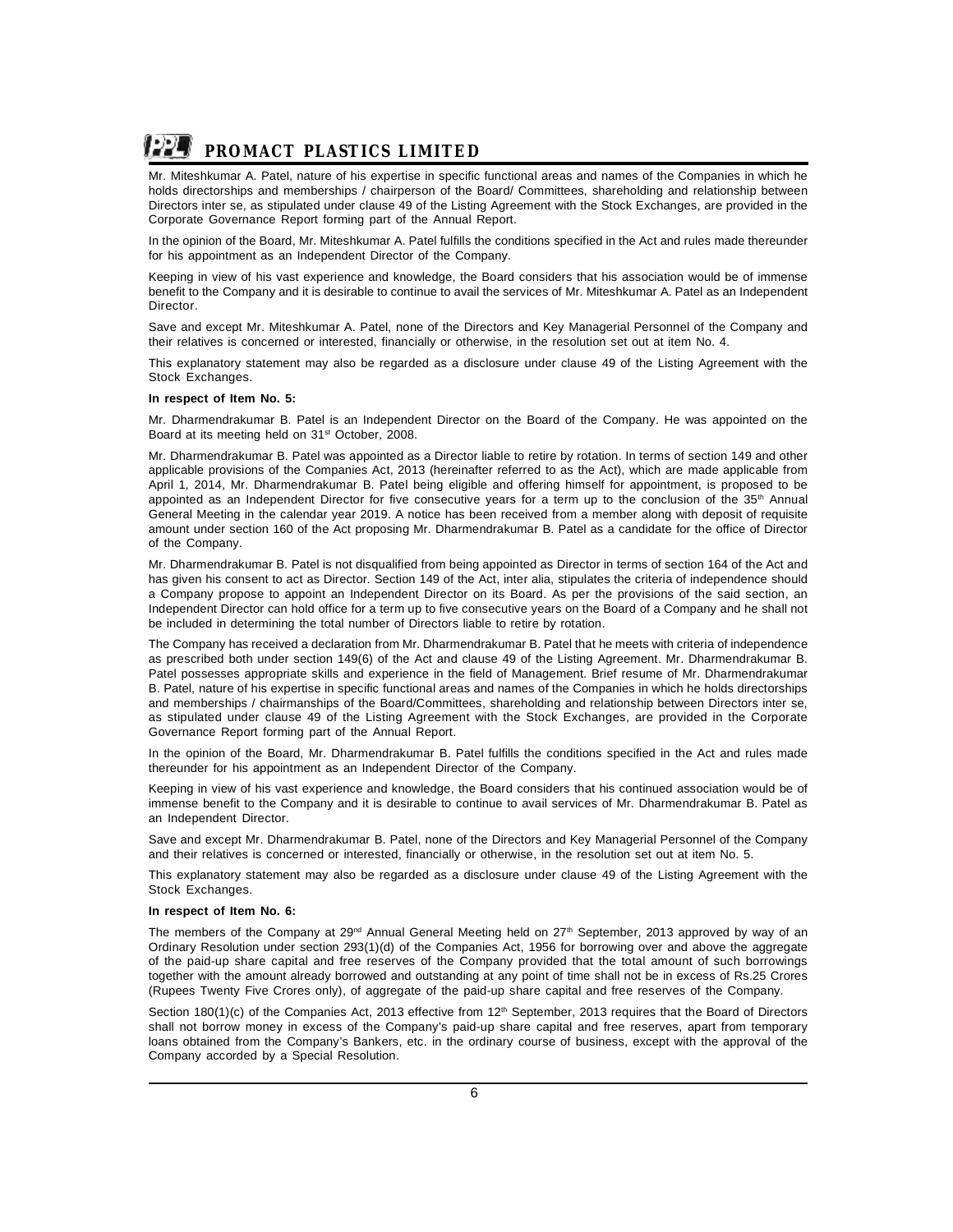The Company borrows funds from the Banks and Financial Institutions for its business and considering the growth of the business, the Board is of the opinion that the Company may require to borrow additional funds for both organic and inorganic growth. In view of the requirements of the increased borrowings and to comply with the requirements of section 180(1)(c) or other applicable provisions of the Companies Act, 2013, the members of the Company shall pass a Special Resolution as set out at item No. 6 of the Notice, to enable the Board of Directors to borrow in excess of the aggregate of the paid-up share capital and free reserves of the Company. Approval of the members is being sought to borrow the money up to ` 100 Crores (Rupees One Hundred Crores only) in excess of the aggregate of the paid-up share capital and free reserves of the Company.

None of the Directors or Key Managerial Personnel of the Company and their relatives is concerned or interested, financially or otherwise, in the resolution set out in the item No. 6.

### **In respect of Item No. 7:**

Section 180(1)(a) of the Companies Act, 2013 effective from  $12<sup>th</sup>$  September, 2013 requires that the Board of Directors shall not sell, lease or otherwise dispose of the whole or substantially whole of the undertaking of the company. In view of the resolution relating to borrowing powers stated in Item No. 7, the Company may have to create further charges/ mortgages in favour of the lenders. Therefore, a resolution enabling the Directors to create charges/mortgages on the movable/immovable properties of the Company to the extent of ` 100 crores (Rupees One Hundred Crores only) at any point of time is proposed.

Since the invocation of security / mortgage by the lender may be regarded as a disposal of the undertaking by the Company in favour of the Institutions / Banks, it is necessary for the members to pass a special resolution under Section 180(1)(a) of the Companies Act, 2013 before creation of the said charges / mortgages.

It is, therefore, necessary for the members to pass a Special Resolution under Section 180(1)(a) and other applicable provisions of the Companies Act, 2013, as set out at Item No.7 of this Notice, to enable to the Board of Directors to create charges/mortgages to secure the borrowings as mentioned in Item No. 7.

None of the Directors and Key Managerial Personnel of the Company and their relatives is concerned or interested, financial or otherwise, in the resolution set out at Item No. 7.

### **In respect of Item No. 8:**

The Board of Directors, on the recommendation on Nomination and Remuneration Committee, in their meeting held on 29<sup>th</sup> July, 2014 have appointed Mr. Jayantilal S. Patel as Managing Director for a period of 3 years i.e. from 29<sup>th</sup> July, 2014 to 28<sup>th</sup> July, 2017.

The main terms and conditions of his appointment are as under:

I. PERIOD:

For a period of 3 years from 29<sup>th</sup> July, 2014 to 28<sup>th</sup> July, 2017

- II. REMUNERATION:
	- A. SALARY:

The Managing Director shall be entitled to salary of ` 50,000/- per month.

- B. PERQUISITES:
	- 1. House rent allowance @ 10 % of salary.
	- 2. Contribution to Provident Fund, Superannuation Fund and Annuity Fund to the extent these either singly or together are not taxable under the Income Tax Act, 1961.
	- 3. Gratuity payable at a rate not exceeding half a month's salary for each completed year of service.
- **III**. The Managing Director shall be entitled to reimbursement of expenses incurred by him in connection with the business of the Company.
- **IV.** The Managing Director shall not, so long as he functions as such, become interested or otherwise concerned directly or through his wife and/or minor children in any selling agency of the Company without the prior approval of the Central Government.
- **V. DUTIES:**

Subject to the superintendence, direction and control of the Board of Directors of the Company, the Managing Director Shall be entrusted with substantial powers of management and also such other duties and responsibilities as may be entrusted to him by the Board of Directors from time to time. The headquarter of the Managing Director shall be at Mehsana or at such place as the Board of Directors may decided from time to time.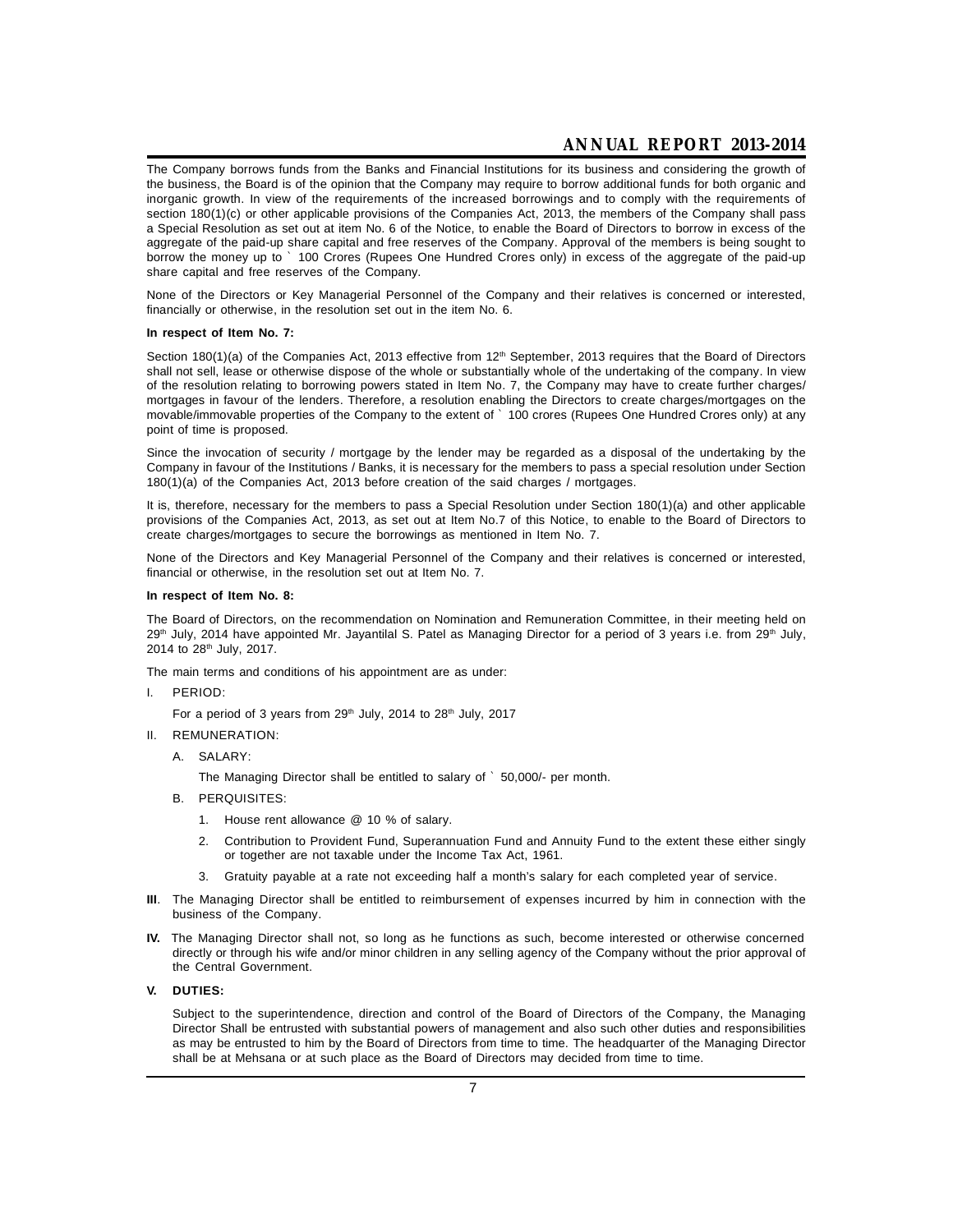### **VI. TERMINATION:**

The Managing Director may be removed from his office for gross negligence, breach of duty or trust if a Special Resolution to that effect is passed by the Company in its General Meeting. The Managing Director may resign from his office by giving 90 days' notice to the Company.

### **VII. COMPENSATION:**

In the event of termination of office of Managing Director takes place before the expiration of tenure thereof, Managing Director shall be entitled to receive compensation from the Company for loss of office to the extent and subject to limitation as provided under Section 202 of the Companies Act, 2013.

As per the provisions of Sections 188,196, 197, 203 and all other applicable provisions, if any, of the Companies Act, 2013, Special Resolution is necessary for holding office as Managing Director of the Company on remuneration.

The following is the details of interest of Directors/ Key Managerial Personnel/ Relative of Director/ Relative of Key Managerial Personnel:

| Sr.<br>No.       | Category                                | Name of Interested<br>Director / KMP              | Financial Interest                                                                                                                                                                           | Non-Financial Interest |
|------------------|-----------------------------------------|---------------------------------------------------|----------------------------------------------------------------------------------------------------------------------------------------------------------------------------------------------|------------------------|
| $\mathbf 1$      | Director                                | Jayantilal S. Patel                               | Relates to his appointment as Managing Director,<br>he may be deemed to be concerned or<br>interested in the business                                                                        |                        |
| 2.               | Key Managerial Personnel                |                                                   |                                                                                                                                                                                              |                        |
| 3.               | Relative of Director                    | Payal Patel<br>Nikita Patel<br><b>Ankit Patel</b> | Relates to reappointment of Jayantilal S. Patel<br>as Managing Director, who is relative of Directors<br>and, therefore, they may be deemed to be<br>concerned or interested in the business |                        |
| $\overline{4}$ . | Relative of Key Managerial<br>Personnel |                                                   |                                                                                                                                                                                              |                        |

The following are the information required under Section II of Part II of Schedule V of the Companies Act, 2013:

| Sr. No         | <b>Particulars</b>                                                                                                                                           | Information                                                                  |  |
|----------------|--------------------------------------------------------------------------------------------------------------------------------------------------------------|------------------------------------------------------------------------------|--|
|                | <b>GENERAL INFORMATION</b>                                                                                                                                   |                                                                              |  |
| 1              | Nature of industry                                                                                                                                           | Manufacturing of all forms of plastic materials and plastic<br>articles etc. |  |
| $\overline{2}$ | Date or expected date of commencement<br>of commercial production                                                                                            | Existing                                                                     |  |
| 3              | In case of new companies, expected date<br>of commencement of activities as per<br>project approved by financial institutions<br>appearing in the prospectus | N.A.                                                                         |  |
| 4              | Financial performance based on given<br>indicators                                                                                                           | Nil (2013-14) / 4 Crores turnover (2012-13)                                  |  |
| 5              | Exports performance and net foreign<br>exchange collaborations                                                                                               | Nil                                                                          |  |
| 6              | Foreign investments or collaborations, if any.                                                                                                               | N.A.                                                                         |  |
| Ш              | <b>INFORMATION ABOUT THE APPOINTEE</b>                                                                                                                       |                                                                              |  |
| 1              | Background details                                                                                                                                           | B.Com.                                                                       |  |
| 2              | Past remuneration                                                                                                                                            | N.A.                                                                         |  |
| 3              | Recognition or awards                                                                                                                                        |                                                                              |  |
| 4              | Job profile and his suitability                                                                                                                              | 28 Years experience in the field of Master Batches/<br>Chemicals/ Textiles   |  |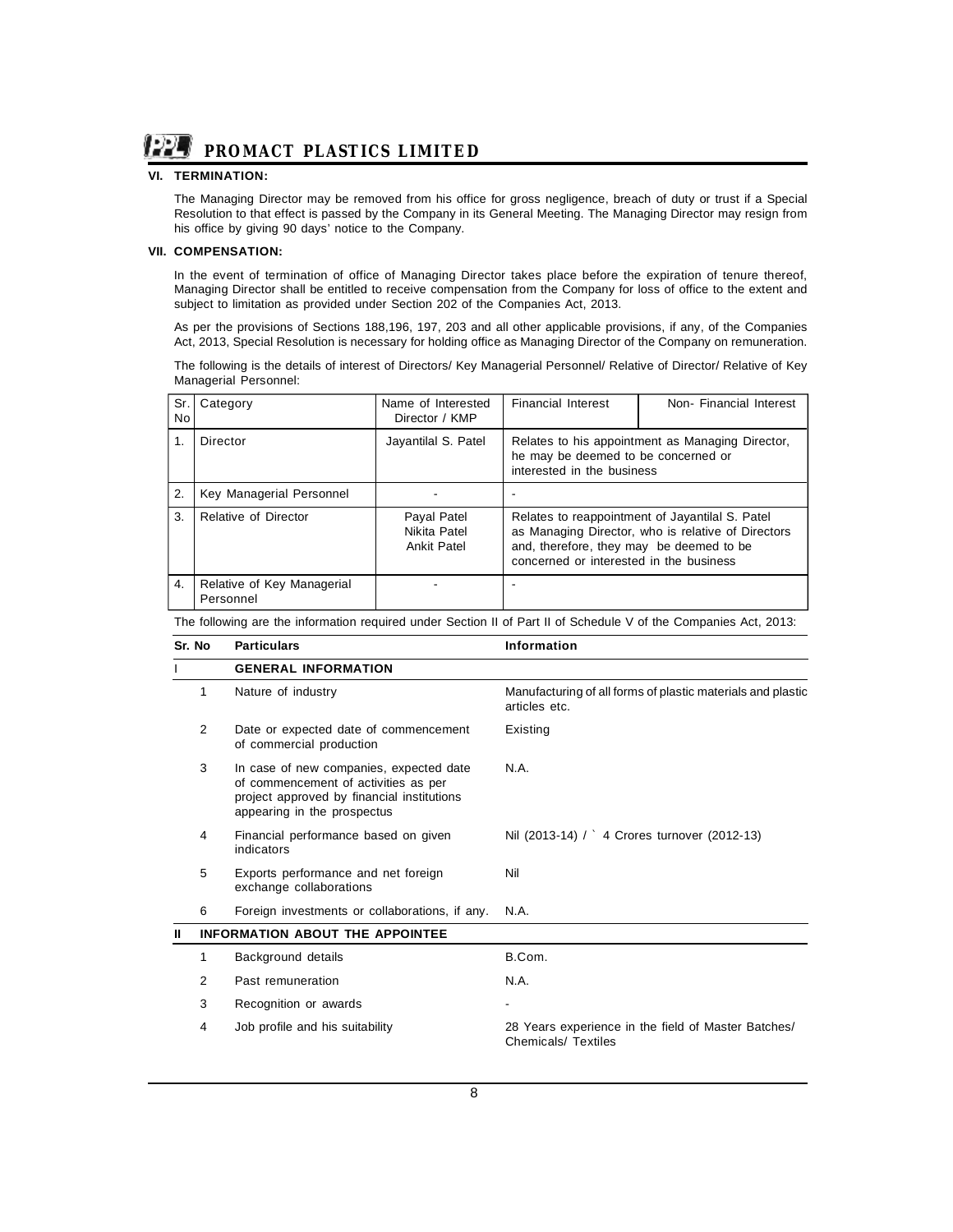|    | 5              | Remuneration proposed                                                                                                                                                                                                     | 50,000/- per month + Perquisites                                                                                          |
|----|----------------|---------------------------------------------------------------------------------------------------------------------------------------------------------------------------------------------------------------------------|---------------------------------------------------------------------------------------------------------------------------|
|    | 6              | Comparative remuneration profile with<br>respect to industry, size of the company,<br>profile of the position and person (in case of<br>expatriates the relevant details would be<br>w. r. t. the country of his origin.) | Remuneration is in commensurate with experience &<br>qualifications. It is lower compared to industry standard<br>formula |
|    | $\overline{7}$ | Pecuniary relationship directly or indirectly<br>with the company or relationship with the<br>managerial personnel, if any                                                                                                | Mr. Jayantilal S. Patel is the Managing Director of the<br>Company                                                        |
| Ш  |                | <b>OTHER INFORMATION</b>                                                                                                                                                                                                  |                                                                                                                           |
|    | 1              | Reasons of loss or inadequate profits                                                                                                                                                                                     | High Interest Cost High Market competition                                                                                |
|    | $\overline{2}$ | Steps taken or proposed to be taken for<br>improvement                                                                                                                                                                    | Rationalisation of existing product Range and Opening<br>new Markets                                                      |
|    | 3              | Expected increase in productivity and profits<br>in measurable terms                                                                                                                                                      | Turnover expected to increase drastically                                                                                 |
| IV |                | <b>DISCLOSURES</b>                                                                                                                                                                                                        |                                                                                                                           |
|    | 1.             | The shareholders of the Company shall be<br>informed of the remunerations package of<br>the managerial person                                                                                                             | The shareholders have been informed in the notice of<br>30 <sup>th</sup> Annual General Meeting.                          |
|    | 2              | The following disclosure shall be mentioned<br>in the Board of Director's Report under the<br>heading "Corporate Governance", if any,<br>attached to the annual report:-                                                  | N.A.                                                                                                                      |
|    | 2(i)           | All elements of remuneration package such<br>as salary, benefits, bonuses, stock, stock<br>options, pension, etc. of all the directors;                                                                                   | No other Director is entitled for any remuneration.                                                                       |
|    | 2(ii)          | Details of fixed component and performance<br>linked incentives along with the performance<br>criteria;                                                                                                                   | No performance linked incentives.                                                                                         |
|    | 2(iii)         | Service contracts, notice period, severance<br>fees                                                                                                                                                                       | 90 days' Notice.                                                                                                          |
|    |                | 2(iv) Stock option details, if any, and whether the<br>same has been issued at a discount as well<br>as the period over which accrued and over<br>which exercisable:                                                      | No stock options have been offered.                                                                                       |

Draft Agreement of the appointment is open for inspection at the Registered Office of the Company between 11.00 a.m. to 1.00 p.m. on any working day prior to the date of the meeting.

The above proposals are in the interest of the Company and the Directors recommend the Resolution Nos. 4 to 8 (both inclusive) of this Notice for consent and approval by the Members**.**

**Registered Office: By Order of the Board,** 106, Harikrupa Chambers, Behind National Chambers, Ashram Road, Ahmedabad-380 009. **Payalben J. Patel** Date: 29<sup>th</sup> July, 2014. Chairperson and the state of the state of the state of the state of the state of the state of the state of the state of the state of the state of the state of the state of the state of the state of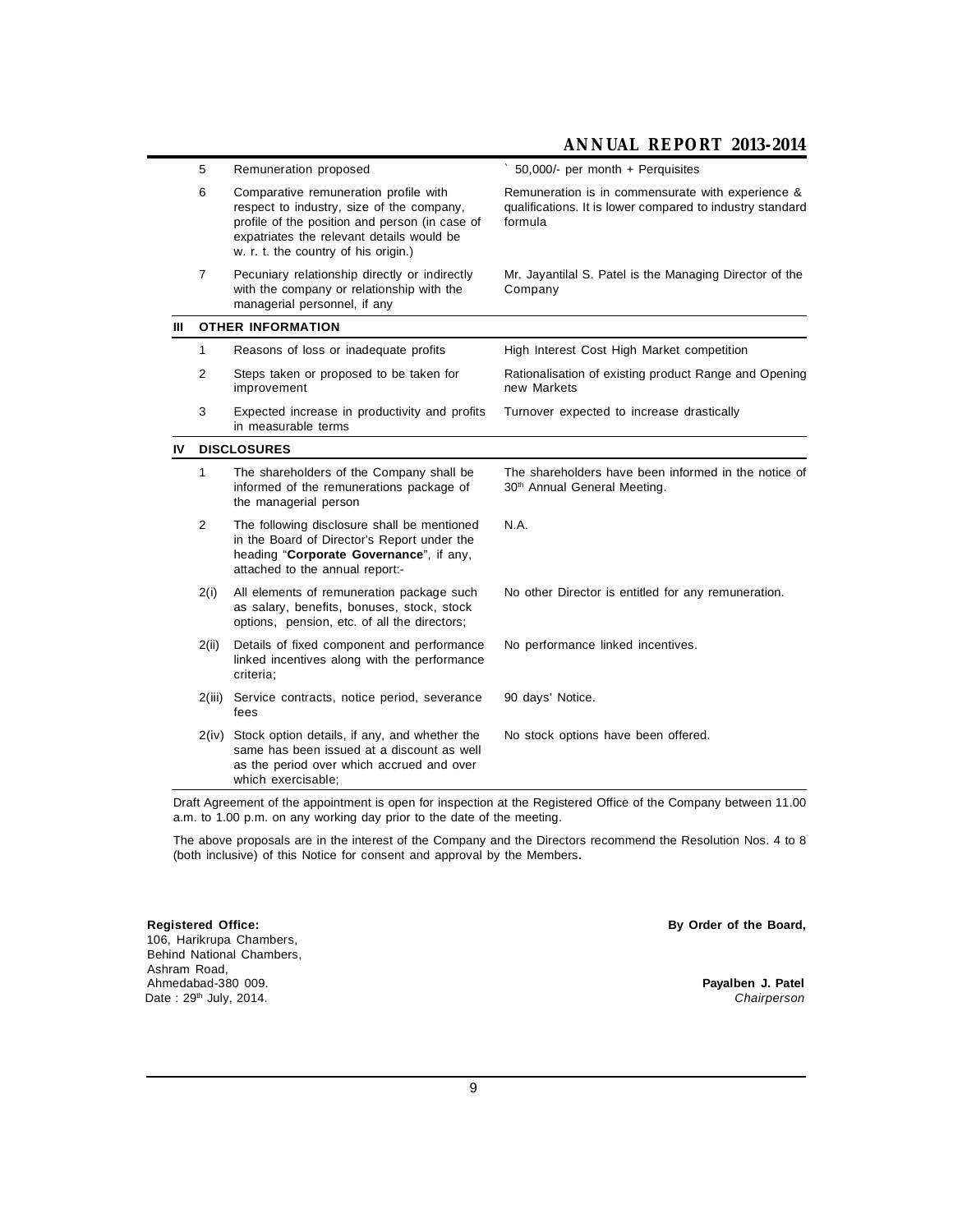### **DIRECTORS' REPORT**

### Dear Shareholders,

Your Directors pleasured to present the 30<sup>th</sup> ANNUAL REPORT together with the Audited Statement of Accounts for the Financial Year 2013 14 ended 31<sup>st</sup> March, 2014.

### **1. FINANCIAL RESULTS:**

|                                                                           |           | in Lacs)  |
|---------------------------------------------------------------------------|-----------|-----------|
| <b>Particulars</b>                                                        | 2013-2014 | 2012-2013 |
| Operating Profit/ (Loss) [Before Interest & Depreciation]                 | 78.83     | (44.87)   |
| Less: Interest                                                            | 168.08    | 131.58    |
| (Loss) before Depreciation                                                | (89.25)   | (176.45)  |
| Less: Depreciation                                                        | 7.77      | 49.28     |
| (Loss) before Exceptional items                                           | (97.02)   | (225.73)  |
| Add/(Less): Exceptional Items Profit/ (Loss) on sale of Plant & Machinery | 20.64     | (62.41)   |
| (Loss) before tax<br>Less: Provision for taxation                         | (76.38)   | (288.14)  |
| (Loss) for the year after Tax                                             | (76.38)   | (288.14)  |
| (Debit) Balance brought forward from Previous year                        | (1121.13) | (832.99)  |
| (Debit) Balance carried to Balance Sheet                                  | (1197.51) | (1121.13) |

### **2. DIVIDEND:**

As the Company has accumulated losses, your Directors are unable to recommend any Dividend for the Year 2013-14.

### **3. SALES & WORKING RESULTS:**

The operations of the Company were suspended throughout the year as the operations have become unviable. There was no Sales during the year as compared to ` 411.53 Lacs during the year 2012-13. The Company earned other income of ` 92.07 lacs during the year under review.

The Profit before Interest and Depreciation during the year 2013-14 was ` 78.83 lacs as compared to loss of ` 44.87 Lacs during the year 2012-13. As the Company had to provide for Interest of ` 168.08 Lacs during the year under review, the Loss before Depreciation was Rs. 89.25 lacs compared with Loss of ` 176.45 lacs during 2012- 13. The Company provided ` 7.77 lacs for Depreciation and therefore Loss before considering Exceptional items stood at ` 97.02 lacs during the year under review compared to Loss of ` 225.73 lacs for the year 2012-13. After taking into account Profit on Exceptional items of ` 20.64 lacs, the Net Loss for the year under review stood at ` 76.38 lacs as against Net Loss of ` 288.14 lacs during 2012-13.

### **4. FINANCE:**

- 4.1 During the year under review, the Company was generally regular in payment of Principal and Interest to the Financial Institutions/Banks. The Company is enjoying Working Capital Facilities from Mehsana Urban Co-Operative Bank Limited.
- 4.2 The Income tax and Sales tax Assessment of the Company have been completed upto Assessment Year 2010-11 and the Financial Year 2009 10 respectively.

### **5. DISCONTINUANCE OF BUSINESS:**

The Company has discontinued the running business of HDPE/PP Woven Bags, Fabrics and Tarpaulin in view of unviable operations.

### **6. SALE OF WOVEN SACKS PLANT':**

As the operations of 'Woven Sacks' have been non-operational / unviable, the management decided to dispose off the 'Woven Sacks Plant' of the Company situated at Plot No. 392 to 403, GIDC Estate, Phase – II, Dediyasan, Mehsana – 384 002.

The necessary approval of the members of the Company under Section 293(1)(a) and other applicable provisions, if any, of the Companies Act, 1956 were obtained pursuant to the provisions of Section 192A of the Companies Act, 1956 read with the Companies (passing of resolution through postal ballot) Rules, 2011, by way of Postal Ballot. The management is in the process of disposing off the plant.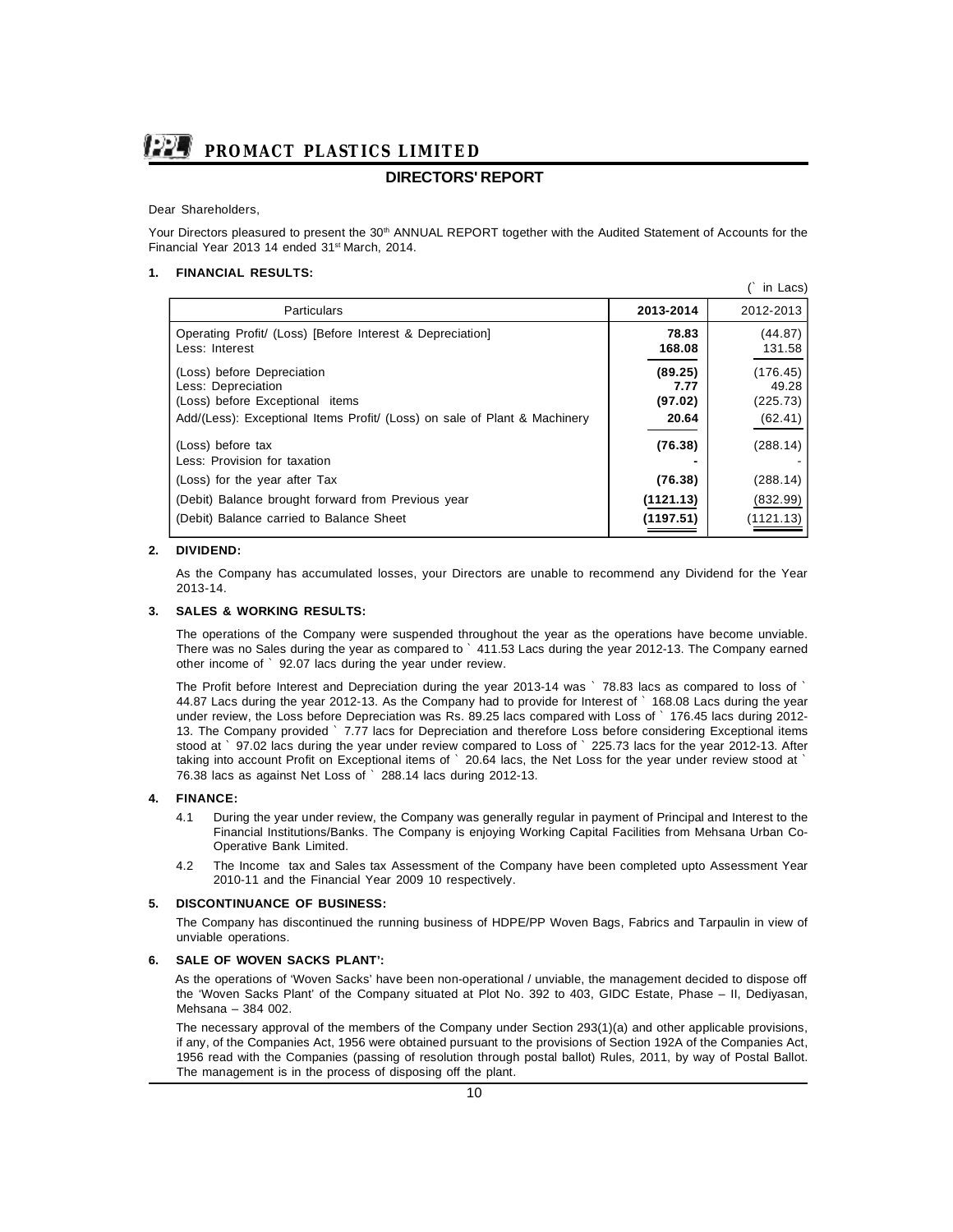### **7. DIRECTORS:**

- 7.1 Mr. Miteshkumar A. Patel was appointed as Independent Director w.e.f. 27<sup>th</sup> November, 2013. One of your Directors, Mr. Shyamlal Gupta resigned from the office of the Director w.e.f. 27<sup>th</sup> November, 2013.
- **7.2** Mr. Dharmendrakumar B. Patel and Mr. Miteshkumar A. Patel, being Independent Directors, are being appointed for a term of 5 years as per provisions of the Companies Act, 2013. Ms. Payal J. Patel retires by rotation at this Annual General Meeting, being eligible offers herself for reappointment. Mr. Jayantilal S. Patel has been appointed as Managing Director of the Company for a period of 3 years w.e.f. 29<sup>th</sup> July, 2014.

### **8. DIRECTORS' RESPONSIBILITY STATEMENT:**

Pursuant to the requirement of Section 217 (2AA) of the Companies Act, 1956, with respect to Directors' Responsibility Statement, it is hereby confirmed:

- (i) that in the preparation of the annual accounts, the applicable accounting standards had been followed along with proper explanation relating to material departures;
- (ii) that the Directors had selected such accounting policies and applied them consistently and made judgments and estimates that are reasonable and prudent, so as to give a true and fair view of the state of affairs of the Company at 31<sup>st</sup> March, 2014 being end of the Financial Year 2013 14 and the loss of the Company for that year;
- (iii) that the Directors had taken proper and sufficient care for maintenance of adequate accounting records in accordance with the provisions of the Companies Act, 1956 for safeguarding the assets of the Company and for preventing and detecting fraud and other irregularities;
- (iv) that the Directors had prepared the annual accounts on a going concern basis.

### **9. DEMATERIALISATION OF EQUITY SHARES:**

Shareholders have an option to dematerialise their shares with either of the depositories viz NSDL and CDSL. The ISIN No. allotted is INE818D01011.

### **10. CORPORATE GOVERNANCE REPORT:**

As per Clause 49 of the Listing Agreement, the Management Discussion and Analysis Report and Report on Corporate Governance form part of this Annual Report. A certificate regarding compliance with the conditions of Corporate Governance as stipulated in clause 49 of the listing agreement is also appended to the Annual Report.

### **11. MANAGEMENT DISCUSSION AND ANALYSIS :**

Pursuant to Clause 49 of the Listing Agreement with the Stock Exchanges, the Management Discussion and Analysis Report for the year under review are annexed to this Report and forms part of this Annual Report.

### **12. LISTING:**

The Equity Shares of the Company are listed on Ahmedabad Stock Exchange Limited and BSE Limited and the Company has paid Annual Listing Fees to both the Stock Exchanges upto the year 2014-15.

### **13. AUDIT COMMITTEE:**

The Board of Directors have re-constituted Audit Committee consisting of the following:

| 1. Mr. Dharmendra B. Patel  | Chairman |
|-----------------------------|----------|
| 2. Mr. Miteshkumar A. Patel | Member   |

3. Ms. Payal J. Patel **Member** 

### **14. NOMINATION AND REMUNERATION COMMITTEE:**

The Board of Directors have re-constituted Nomination and Remuneration Committee consisting of the following:

- 1. Ms. Payalben J. Patel Chairperson
- 2. Mr. Miteshkumar A. Patel Member
- 3. Mr. Dharmendra B. Patel **Member**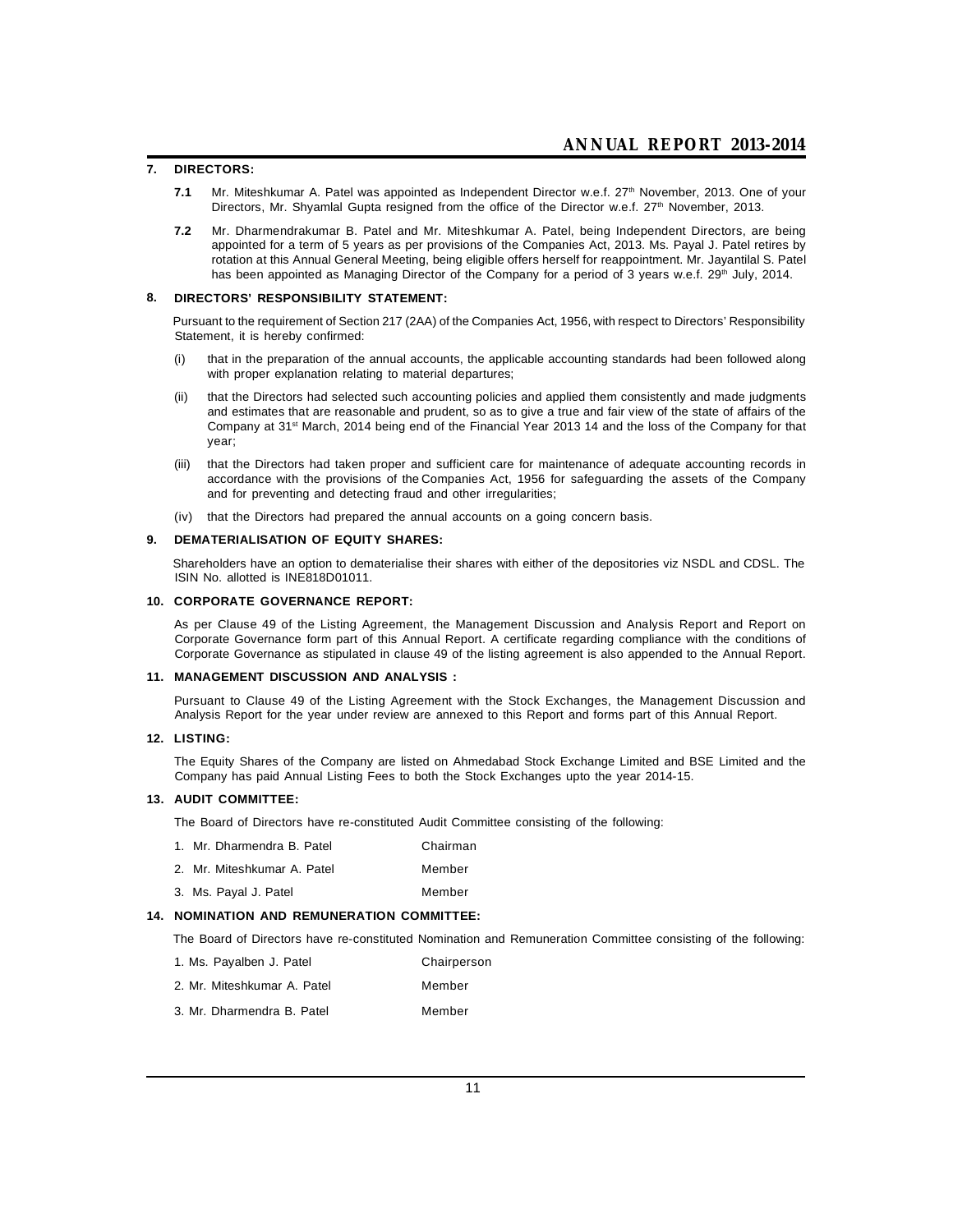### **15. GENERAL:**

15.1 INSURANCE:

The Companies properties including plant, Machinery, Stock, store etc., continue to be adequately insured against risks, such as fire, riot, strikes etc.

15.2 AUDITORS:

The present Auditors of the Company M/s. M.M Salvi & Company, Chartered Accountants, Mehsana, will retire at the ensuing Annual General Meeting and are eligible for reappointment. The Company has obtained from them the written Certificate to the effect that their reappointment as Auditors of the Company for the Financial Year 2014-15, if made, will be in accordance with in the provisions of Section 139 and 141 of the Companies Act, 2013. The remarks of auditor and notes on accounts are self explanatory.

### 15.3 PARTICULARS OF EMPLOYEES:

There is no employee drawing remuneration requiring Disclosure under Section 217(2 A) of the Companies Act, 1956 read with Companies (Particulars of Employees) Rules, 1975.

15.4 DEPOSITS:

The Company has not accepted during the year under review any deposit as defined under the Companies (Acceptance of Deposits) Rules, 1975.

### **16. PARTICULARS AS REQUIRED UNDER COMPANIES (DISCLOSURE OF PARTICULARS IN THE REPORT OF THE BOARD OF DIRECTORS) RULES, 1988:**

### **A. CONSERVATION OF ENERGY:**

- a) Energy consumption measures taken and implemented and its impact: Nil
- b) Total Energy consumption and Energy Consumption per unit of production: Nil as there were no operations during the year 2013-14.

### **B. TECHNOLOGY ABSORPTION:**

- a) Efforts made in the technology absorption: Nil
- b) Total Foreign Exchange earned and used: Nil

### **17. CODE OF CONDUCT:**

The Board of Directors has laid down a Code of Conduct applicable to the Board of Directors and Senior Management. All the Board Members and Senior Management personnel have affirmed compliance with the code of conduct.

### **18. ACKNOWLEDGMENT:**

Your Directors express their sincere thanks and appreciation to Promoters and Shareholders for their constant support and co operation. Your Directors also place on record their grateful appreciation and co operation received from Bankers, Financial Institutions, Government Agencies and employees of the Company.

**For and on behalf of the Board,**

Date : 29<sup>th</sup> July, 2014 Chairperson Chairperson Chairperson

Place : Ahmedabad. **Payalben J. Patel**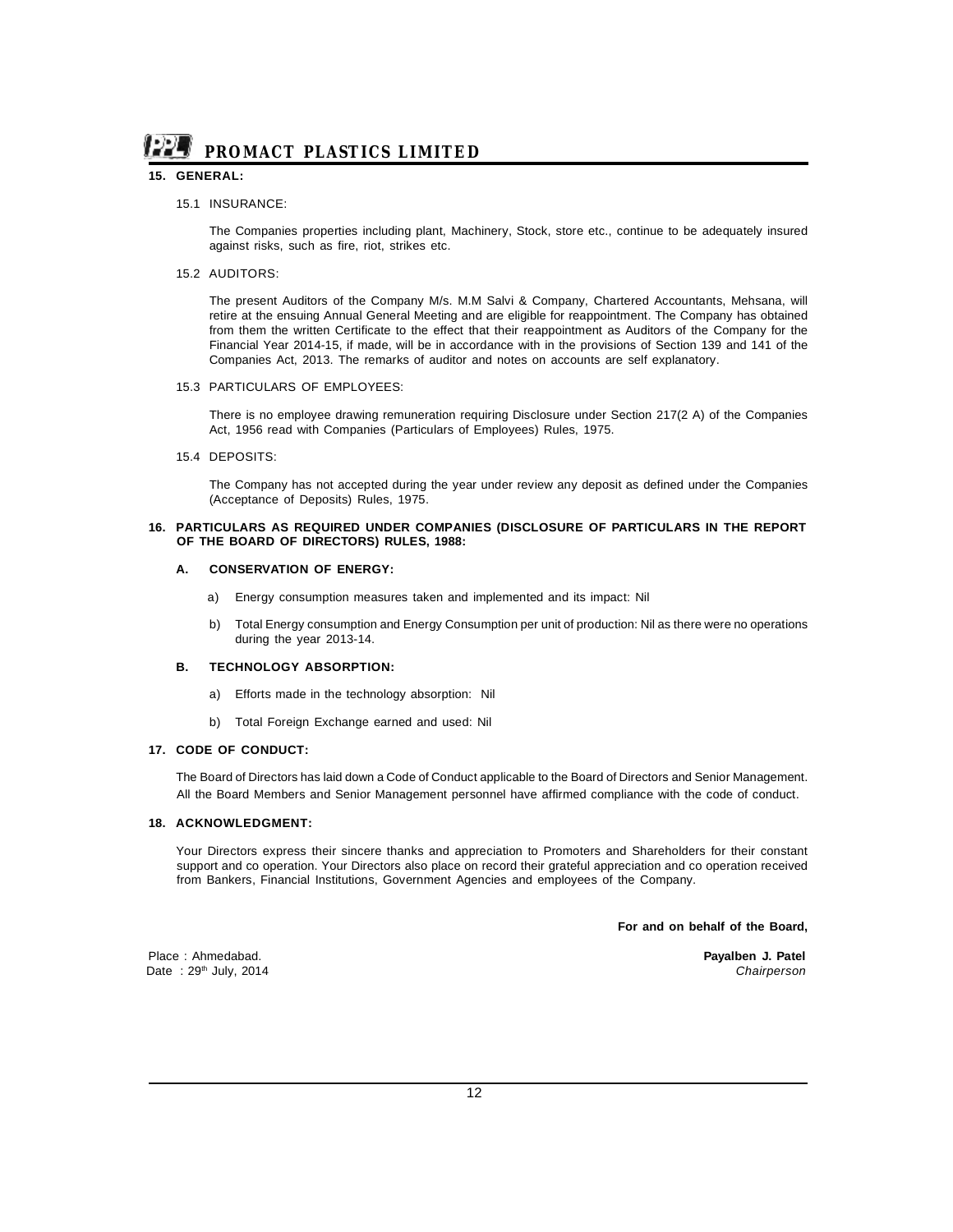# **MANAGEMENT DISCUSSION AND ANALYSIS**

### **a. Industry Structure and Developments:**

The industry is dependent on performance of core sectors like agriculture, fertilizer, cement and exports. Due to indifferent monsoon during last few years and in general recessionary economies, the performance of the above sectors was hit.

### **b. Opportunities and Threats:**

The industry is threatened by non existence exports to European Union due to heavy anti dumping duty levied on Indian products.

### **c. Segment wise Performance:**

The Company is operating only in one segment. The production/ turnover/performance of the Company have been disclosed in the Directors' Report under the Head 'Sales and Working Results'.

### **d. Recent Trend and Future Outlook:**

The opening up of food grains sector will enable the Woven Sacks industry to see better times again.

### **e. Risks and Concerns:**

The industry is plagued by intense competition due to major petrochemical manufacturers making available cheap raw material abundantly.

### **f. Internal Control Systems and their Adequacy:**

The Company has adequate systems of Internal Controls to ensure orderly and efficient conduct of business. These controls ensure safeguarding of assets, reduction and detection of fraud and error, adequacy and completeness of the accounting records and timely preparation of reliable financial information.

### **g. Financial Performance with respect to Operational Performance:**

The financial performance of the Company for the year 2013-14 is described in the Directors' Report under the head 'Sales and Working Results'.

### **h. Material Developments in Human Resources and Industrial Relations Front:**

Industrial relations remained cordial throughout the year and there was no incidence of strike, lock out etc.

### **i. Cautionary Statement:**

Statement in this Management Discussion and Analysis Report, describing the Company's objectives, estimates and expectations may constitute 'Forward Looking Statements' within the meaning of applicable laws or regulations. Actual results might differ materially from those either expressed or implied.

**For and on behalf of the Board,**

Place : Ahmedabad **Payalben J. Patel** Date: 29<sup>th</sup> July, 2014. Chairperson and the state of the state of the state of the state of the state of the state of the state of the state of the state of the state of the state of the state of the state of the state of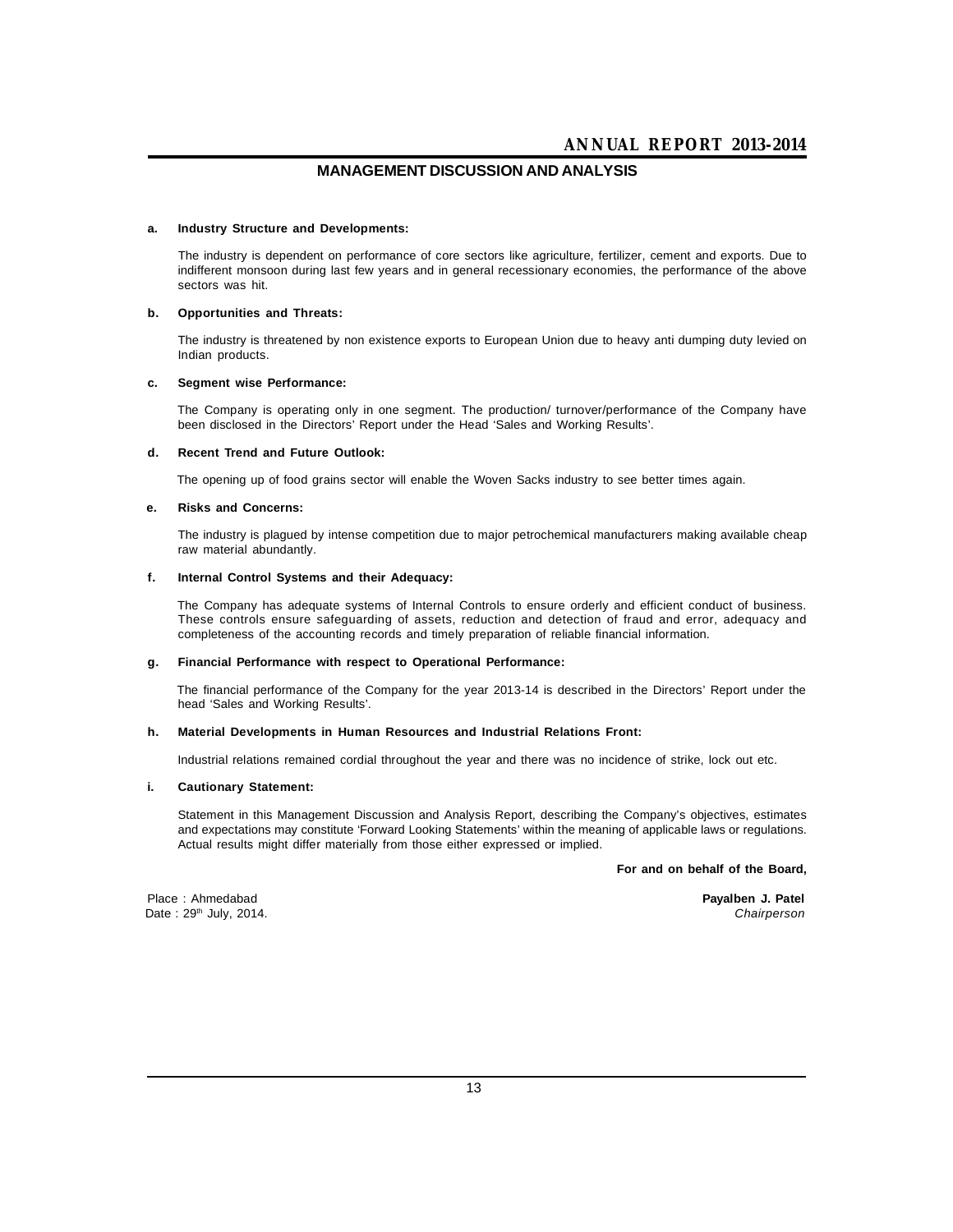### **REPORT ON CORPORATE GOVERNANCE**

### **INTRODUCTION:**

Corporate Governance is important to build confidence and trust which leads to strong and stable partnership with the Investors and all other Stakeholders. The detailed Report on implementation of Corporate Governance Code as incorporated in Clause 49 of the Listing Agreement with the Stock Exchange/s is set out below:

### **1. COMPANY'S PHILOSOPHY ON CODE OF GOVERNANCE:**

The Company's philosophy on Corporate Governance lays strong emphasis on transparency, accountability and ability. The Company has implemented the mandatory requirements of the 'Code of Governance' as mentioned in Clause 49 of the Listing Agreement. The Compliance Report of the Company vis-à-vis the Stock Exchange Listing Agreement is presented below.

### **2. BOARD OF DIRECTORS:**

| Name of Directors                              | Category of<br>Directorship  | No. of<br>other<br>Director<br>ships * | Committee<br>(1) Membership<br>(2) Meetings<br>Chairmanship<br>in other<br>companies | No. of<br>Board<br>Meetings<br>attended | Attendance<br>at the AGM<br>held on 27th<br>September, 2013<br>Yes(Y)/No(N) |
|------------------------------------------------|------------------------------|----------------------------------------|--------------------------------------------------------------------------------------|-----------------------------------------|-----------------------------------------------------------------------------|
| Dharmendrakumar B.<br>Patel                    | Independent<br>Non Executive |                                        |                                                                                      | $\overline{7}$                          | Υ                                                                           |
| Miteshkumar A.<br>Patel**                      | Independent<br>Non Executive |                                        |                                                                                      | $\mathfrak{p}$                          | N                                                                           |
| Payalben J. Patel<br>Chairperson               | Non Executive                |                                        |                                                                                      | $\overline{7}$                          | Y                                                                           |
| Nikitaben J. Patel                             | Non Executive                |                                        |                                                                                      | $\overline{7}$                          | Y                                                                           |
| Ankit J. Patel                                 | Non Executive                |                                        |                                                                                      | 3                                       | N                                                                           |
| Jayantilal S.<br>Patel,<br>Managing Director** | Executive                    |                                        |                                                                                      | N.A.                                    | N.A.                                                                        |
| Shyamlal Gupta*****                            | Independent<br>Non Executive |                                        |                                                                                      | 5                                       | Υ                                                                           |

### **a) Composition and Category of Directors as on the date of this Report:**

\* Private companies excluded.

\*\* Appointed as Director W.e.f 27<sup>th</sup> November, 2013.

\*\*\* Appointed as Managing Director W.e.f 29<sup>th</sup> July, 2014.

\*\*\*\* Resigned from the post of Director w.e.f 27<sup>th</sup> November, 2013.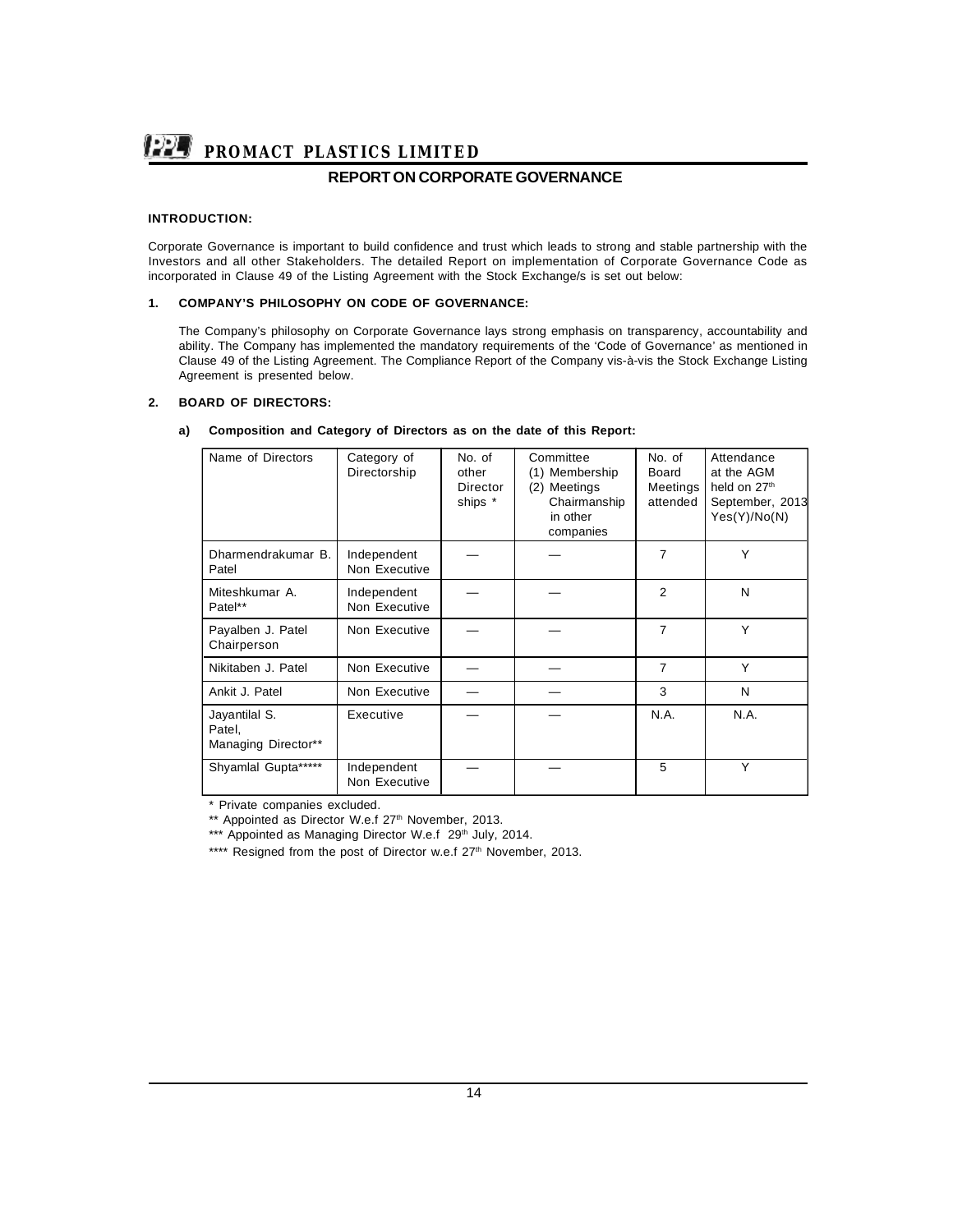### **b) Details of the Directors seeking Appointment/Reappointment in forthcoming Annual General Meeting:**

| Name of Director                                                                    | Miteshkumar A. Patel                             | Payalben J. Patel                                                           | Dharmendrakumar<br>B. Patel                      | Jayantilal S. Patel              |
|-------------------------------------------------------------------------------------|--------------------------------------------------|-----------------------------------------------------------------------------|--------------------------------------------------|----------------------------------|
| Date of Birth                                                                       | 31-10-1983                                       | 28-09-1981                                                                  | 28-02-1963                                       | 25-03-1957                       |
| Date of Appointment                                                                 | 27-11-2013                                       | 29-05-2010                                                                  | 31-10-2008                                       | 01-08-2014                       |
| <b>Oualifications</b>                                                               | B.Pharm, M.B.A.                                  | M.B.A.                                                                      | B.Com                                            | B.Com                            |
| Expertise in specific<br>functional areas                                           | Management and<br>Administration                 | Banking, Finance<br>& Accounts                                              | Management                                       | Management                       |
| List of Public Limited<br>Companies in which<br>Directorships held                  |                                                  |                                                                             |                                                  |                                  |
| List of Private Limited<br>Companies in which<br>Directorships held                 |                                                  | Prabhu Ispat<br>Pvt. Ltd.                                                   |                                                  | Symcom Impex<br>Pvt. Ltd.        |
| Chairman/Member of the<br>Committees of the<br>Board of Directors of<br>our Company | Audit & Nomination/<br>Remuneration<br>Committee | Audit. Stakeholders'<br>relation & Nomination/<br>Remuneration<br>Committee | Audit & Nomination/<br>Remuneration<br>Committee |                                  |
| Chairman/Member of<br>the Committees of<br>Directors of other<br>Companies          |                                                  |                                                                             |                                                  |                                  |
| Shareholding in<br>the Company                                                      |                                                  | 2,57,074<br><b>Equity Shares</b>                                            | 53,254<br><b>Equity Shares</b>                   | 5,55,680<br><b>Equity Shares</b> |

### **c) Board Procedures:**

The Board of Directors meets once a quarter to review the performance and Financial Results. A detailed Agenda File is sent to all the Directors well in time of the Board Meetings. The Chairman/Managing Director briefs the Directors at every Board Meeting, overall performance of the Company. All major decisions/ approvals are taken at the Meeting of the Board of Directors such as policy formation, business plans, budgets, investment opportunities, Statutory Compliance etc. The meeting of the Board of Directors for a period from 1<sup>st</sup> April, 2013 to 31<sup>st</sup> March, 2014 were held on 3-05-2013; 16-07-2013; 1-08-2013; 14-08-2013; 12-11-2013; 27-11-2013 and 13-02-2014.

### **3. AUDIT COMMITTEE:**

The Audit Committee consists of the following Directors as on date of the Report:

| Name of Directors    | <b>Expertise</b>          | <b>Functions of the Committee</b>     | Attendance           |
|----------------------|---------------------------|---------------------------------------|----------------------|
| Payalben J. Patel    | All members are           | The functions of the Audit            | All the members at   |
|                      | non-executive. Chair-     | Committee are as per Company          | the time of relevant |
| Dharmendra B. Patel  | person is independent     | Law and Listing Agreement with        | audit committee      |
|                      | Director and majority are | Stock Exchange(s) which include       | meetings were        |
| Miteshkumar A. Patel | independent. One          | approving and implementing the        | present on:          |
|                      | member has thorough       | audit procedures, review of financial | 30-05-2013:          |
|                      | financial and accounting  | reporting system, internal control    | 14-08-2013:          |
|                      | knowledge.                | procedures and risk management        | 12-11-2013 &         |
|                      |                           | policies.                             | 13-02-2014.          |

### **4. NOMINATION & REMUNERATION COMMITTEE:**

The Board Committee is vested with the responsibilities to function as per SEBI Guidelines and recommends to the Board Compensation Package for the Director. It also reviews from time to time the overall Compensation structure and related policies with a view to attract, motivate and retain employees.

The Committee consists of the following Directors as Members as on the date of Report:

- 1. Ms. Payalben J. Patel, Chairman Non Executive
- 2. Mr. Miteshkumar A. Patel Non Executive Independent
- 3. Mr. Dharmendrabhai B. Patel Non Executive Independent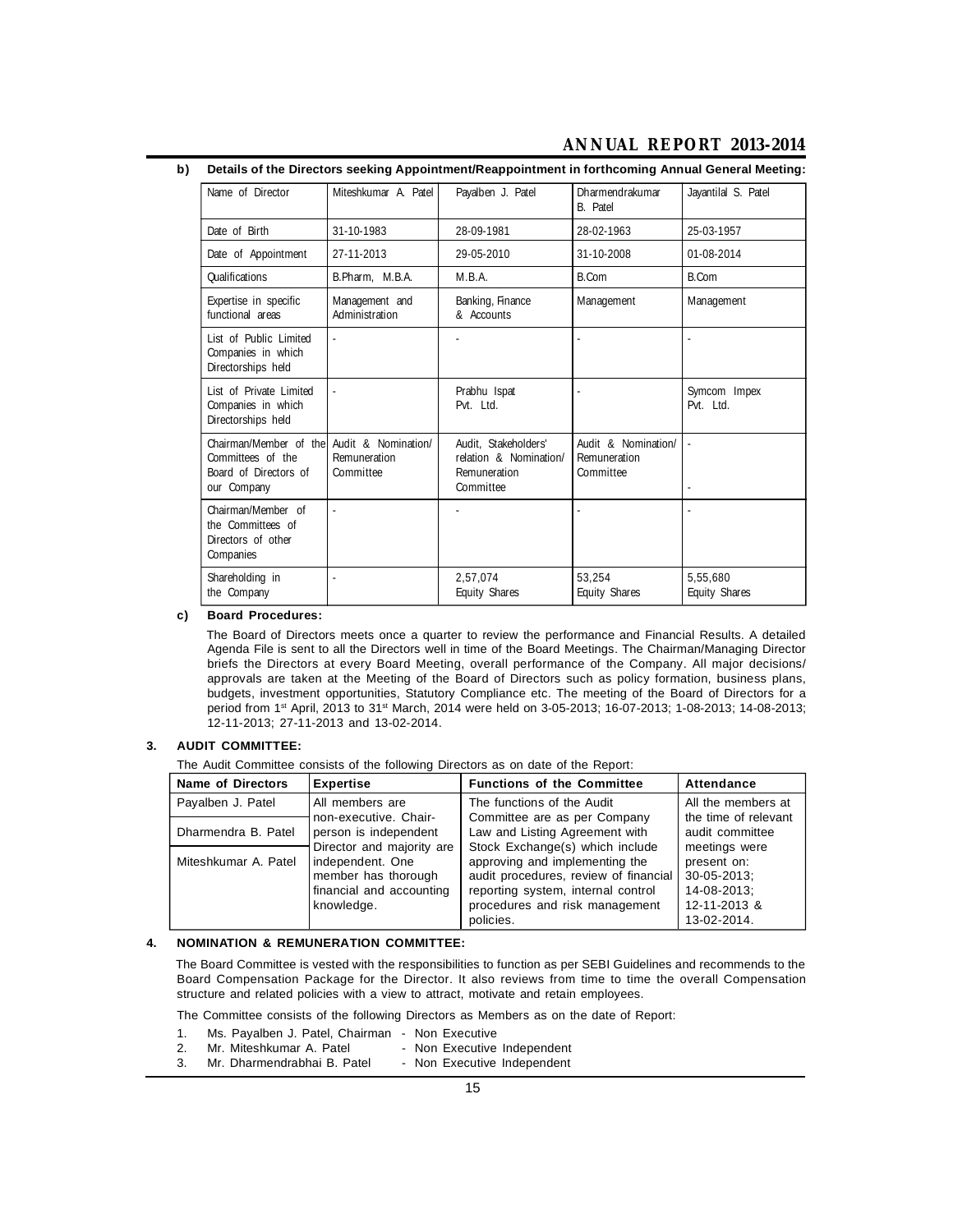### Details of remuneration paid:

- None of the Directors was paid any managerial remuneration during the year 2013-14.
- 2. No Sitting Fees, Commission or Stock Option has been offered to the Directors.

### **5. STAKEHOLDERS' RELATIONSHIP COMMITTEE:**

The Board has constitutes a Stakeholders' Relationship Committee for the purpose of effective redressal of the complaints of the stakeholders such as Dematerialisation, Share Transfer, Non receipt of Balance Sheet etc. Ms. Payal J. Patel & Ms. Nikita J. Patel, Directors are the Members of the Committee.

The Company has one complaint received during the year. There was no valid request for transfer of shares pending as on 31<sup>st</sup> March, 2014.

Ms. Payal J. Patel, Director is the Compliance Officer for the above purpose.

### **6. GENERAL BODY MEETINGS:**

Details of last three Annual General Meetings of the Company are given below:

| l Financial Year | Date       | Time    | Venue                                |
|------------------|------------|---------|--------------------------------------|
| l 2010-11        | 26-09-2011 | 12 Noon | Conference Hall of Hotel City Pride, |
| l 2011-12        | 25-09-2012 | 12 Noon | Opp.Gurukul,<br>Drive-In Road.       |
| 2012-13          | 27-09-2013 | 12 Noon | Ahmedabad - 380 052.                 |

Pursuant to the provisions of Section 192A of the Companies Act, 1956 read with the Companies (passing of resolution through postal ballot) Rules, 2011, the Company has passed, by way of Postal Ballot, an Ordinary Resolution under Section 293(1)(a) and other applicable provisions, if any, of the Companies Act, 1956 for authorizing the Board of Directors to sell, lease or otherwise dispose off the whole or substantially the whole of undertakings known as 'Woven Sacks Plant' of the Company situated at Plot No. 392 to 403, GIDC Estate, Phase – II, Dediyasan, Mehsana – 384 002. The result of the voting by Postal Ballot for the Ordinary Resolution was declared on 12<sup>th</sup> September, 2013.

### **7. DISCLOSURES:**

- a) The Company has not entered into any transaction of material nature with the Promoters, the Directors or the Management that may have any potential conflict with the interest of the Company. The Company has no subsidiary.
- b) There was neither any non compliance of any legal provision of applicable law, nor any penalty, stricture imposed by the Stock Exchange/s or SEBI during the year under review.
- c) Code of Conduct:

The Board of Directors has adopted the Code of Conduct for Directors and Senior Management. All Board Members and the Senior Management Personnel have affirmed compliance with the Code of Conduct for the year under review.

d) Prohibition of Insider Trading:

In Compliance with the SEBI Regulations on Prevention of Insider Trading, the Company has framed a Code of Conduct to avoid any insider trading and it is applicable to all the Directors, Officers and such employees of the Company who are expected to have access to the unpublished price sensitive information relating to the Company. The Code lays down guidelines, which advises them on procedure to be followed and disclosures to be made, while dealing with the shares of the Company.

### **8. MEANS OF COMMUNICATIONS:**

- a) In compliance with the requirements of the Listing Agreement, the Company regularly intimates Unaudited/ Audited Financial Results to the Stock Exchange/s immediately after they are taken on record by the Board of Directors. These Financial Results are normally published in 'Western Times' (English and Gujarati). Results are not displaying on Website and are not sent individually to the Shareholders.
- b) During the year ended on 31<sup>st</sup> March, 2014, no presentations were made to Institutional Investors or analyst or any other enterprise.
- c) Management Discussion and Analysis forms part of the Annual Report.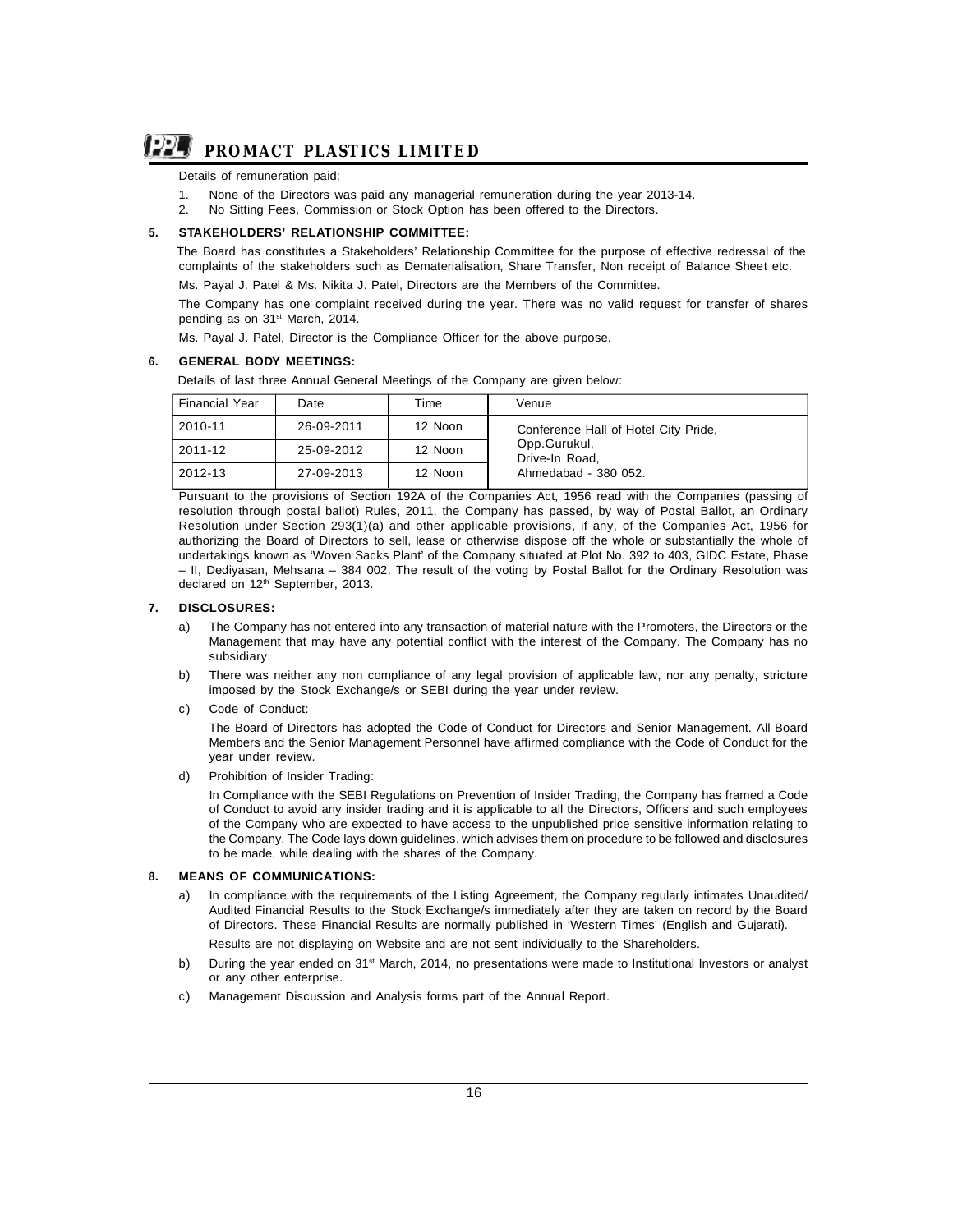| 9. | <b>SHAREHOLDERS' INFORMATION:</b> |                                                                                                                                 |    |                                                                                                                                                                                            |
|----|-----------------------------------|---------------------------------------------------------------------------------------------------------------------------------|----|--------------------------------------------------------------------------------------------------------------------------------------------------------------------------------------------|
|    | a)                                | <b>Registered Office</b>                                                                                                        | t. | 106, Harikrupa Chambers, Behind National Chambers,<br>Ashram Road, Ahmedabad - 380 009.                                                                                                    |
|    | b)                                | Annual General Meeting                                                                                                          | ÷  | Day<br>: Friday<br>: $19th$ September, 2014<br>Date<br>Time<br>$\therefore$ 3:00 p.m.<br>Venue : Conference Hall of Hotel City Pride, Opp. Gurukul,<br>Drive-In-Road, Ahmedabad - 380 052. |
|    | C)                                | <b>Financial Calendar</b><br>1st Quarter Results<br>Half-yearly Results<br>3rd Quarter Results<br><b>Audited yearly Results</b> | t. | $1st$ / $2nd$ week - August, 2014.<br>$1st$ / $2nd$ week - November, 2014.<br>1st / 2 <sup>nd</sup> week - February, 2015.<br>End - May, 2015.                                             |
|    | d)                                | <b>Book Closure Dates</b>                                                                                                       | ÷  | From: Friday, the 5 <sup>th</sup> September, 2014<br>: Friday, the 19th September, 2014<br>To<br>(Both days inclusive).                                                                    |
|    | e)                                | Dividend Payment Date                                                                                                           | ÷  | The Company has not declared dividend.                                                                                                                                                     |
|    | f)                                | Listing of Shares on<br><b>Stock Exchanges</b>                                                                                  | ÷  | 1. Ahmedabad Stock Exchange Limited,<br>Kamdhenu Complex, 1st Floor,<br>Opp. Sahajanand College,<br>Panjara Pole, Ambawadi, Ahmedabad - 380 015.                                           |
|    |                                   |                                                                                                                                 |    | 2. BSE Limited.<br>Phiroze Jeejeebhoy Towers,<br>Dalal Street, Fort,<br>Mumbai - 400 001.                                                                                                  |

The Company has paid the Annual Listing Fees upto financial year 2014-15 to both the Stock Exchanges where its securities are listed.

| g) | Stock Exchange Code |            | Stock Exchange | Code   |
|----|---------------------|------------|----------------|--------|
|    |                     | ASE        |                | 45611  |
|    |                     | <b>BSE</b> |                | 526494 |

h) Stock Price Data :

The shares of the Company have been traded on The Stock Exchange, Mumbai during the period from 1st April, 2013 to 31<sup>st</sup> March, 2014. The details of which are as under:

|                 | <b>BSE</b> |           |                      |  |  |
|-----------------|------------|-----------|----------------------|--|--|
| Month           | High $($ ) | Low $($ ) | No. of Shares Traded |  |  |
| April, 2013     |            |           |                      |  |  |
| May, 2013       | 2.29       | 2.18      | 240                  |  |  |
| June, 2013      | 2.47       | 2.08      | 6510                 |  |  |
| July, 2013      | 3.17       | 2.50      | 10894                |  |  |
| August, 2013    | 2.90       | 2.90      | 4000                 |  |  |
| September, 2013 | 2.90       | 2.76      | 1052                 |  |  |
| October, 2013   | 2.76       | 2.50      | 1400                 |  |  |
| November, 2013  | 2.51       | 2.39      | 8910                 |  |  |
| December, 2013  | 2.28       | 2.17      | 2345                 |  |  |
| January, 2014   | 2.30       | 2.25      | 4500                 |  |  |
| February, 2014  | 2.36       | 2.30      | 2641                 |  |  |
| March, 2014     | 2.67       | 2.45      | 16554                |  |  |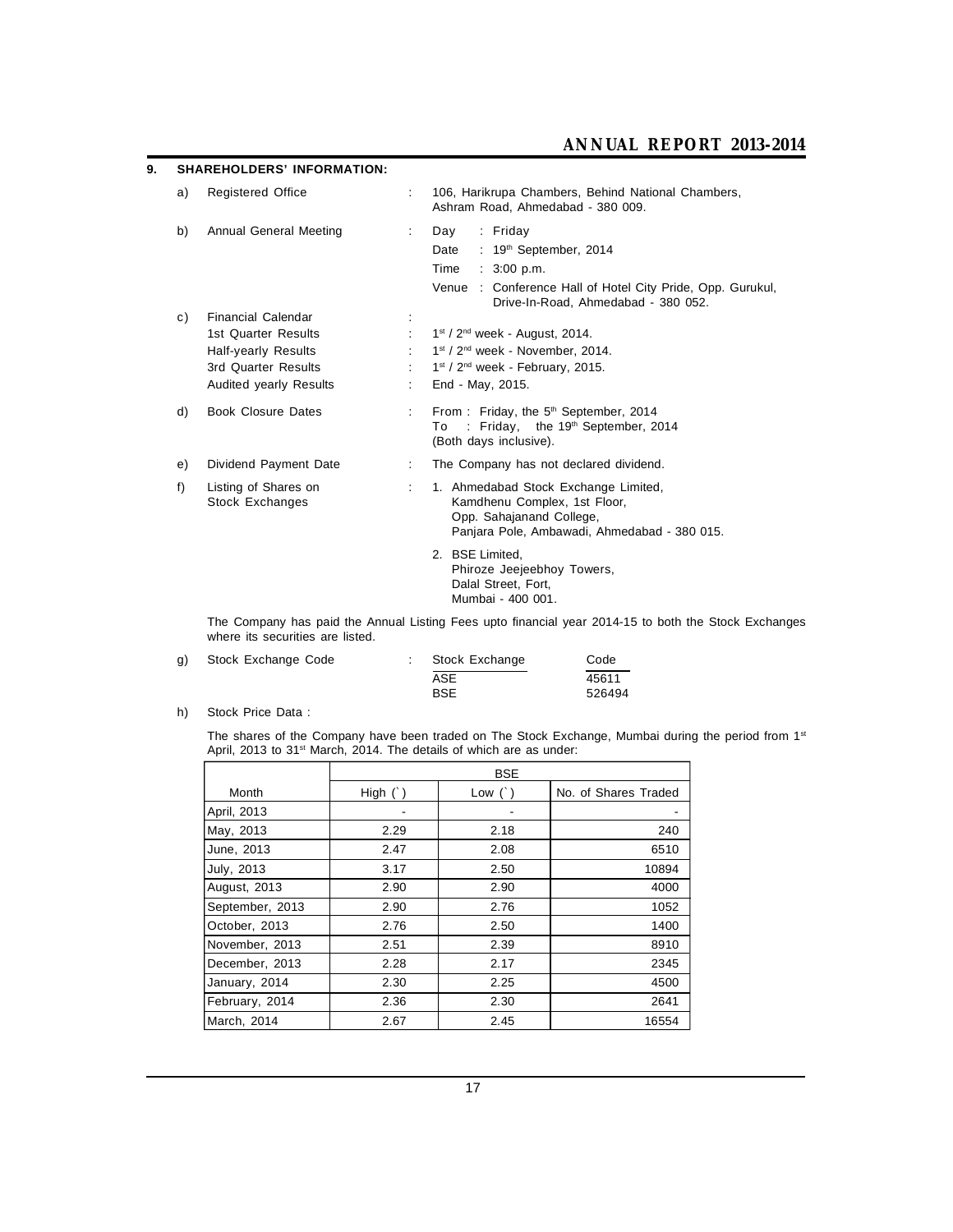

Registrar and Share Transfer Agents. :

In terms of SEBI Circular No. D&CC/FITTC/CIR 15/2003 dated 27<sup>th</sup> December, 2002 read with Circular No. D&CC/FITTC/CIR 18/2003 dated 12<sup>th</sup> February, 2003, on appointment of common agency for share registry work, the Company has appointed the below mentioned agency as Registrars and Share Transfer Agents (RTA) for both Physical and Demat Segment of Equity Shares of the Company:

For both Physical and Electronic Form :

M/s. Link Intime India Private Limited. Unit No 303, 3rd floor Shoppers Plaza V, Opp. Municipal Market, Behind Shoppers Plaza II, Off C. G. Road,, Ahmedabad – 380 009 Tele. No. :(079) 2646 5179 Fax No. :(079) 2646 5179 e-mail Address: ahmedabad@linkintime.co.in

j) Share Transfer System :

The transfer of shares in physical form is processed and completed by M/s. Link Intime India Private Limited within a period of 15 days from the date of receipt thereof.

In case of Shares in electronic form, the transfers are processed by NSDL/CDSL through the respective Depository Participants.

k) Distribution of Shareholding as on  $31<sup>st</sup>$  March, 2014:

| No. of Equity<br>Shares held | No. of<br>Shareholders | % of<br>Shareholders | No. of<br>Shares held | $%$ of<br>Shareholding |
|------------------------------|------------------------|----------------------|-----------------------|------------------------|
| Upto 500                     | 1772                   | 65.12                | 322415                | 4.95                   |
| 501 to 1000                  | 389                    | 14.30                | 297055                | 4.56                   |
| 1001 to 2000                 | 229                    | 8.42                 | 318257                | 4.89                   |
| 2001 to 3000                 | 107                    | 3.93                 | 275330                | 4.23                   |
| 3001 to 4000                 | 34                     | 1.25                 | 124208                | 1.91                   |
| 4001 to 5000                 | 35                     | 1.29                 | 163070                | 2.50                   |
| 5001 to 10000                | 71                     | 2.61                 | 517702                | 7.95                   |
| 10001 & above                | 84                     | 3.09                 | 4493763               | 69.01                  |
| <b>Grand Total</b>           | 2721                   | 100.00               | 6511800               | 100.00                 |

l) Category of Shareholders as on 31<sup>st</sup> March, 2014:

| Category                            | No. of<br>Shares held | $%$ of<br>Shareholding |
|-------------------------------------|-----------------------|------------------------|
| Promoters                           | 2119808               | 32.55                  |
| <b>Financial Institutions/Banks</b> |                       |                        |
| <b>Mutual Fund</b>                  |                       |                        |
| Other Bodies Corporate              | 184109                | 2.83                   |
| Non Resident Indians                | 10939                 | 0.17                   |
| Public                              | 4196944               | 64.45                  |
| <b>Grand Total</b>                  | 6511800               | 100.00                 |

m) Outstanding GDRs/ADRs/Warrants or any Convertible Instruments, Conversion Date and likely impact on Equity:

The Company has not issued any GDRs/ADRs.

n) Dematerialisation of Shares :

The Company has entered into Shares. Agreement with NSDL / CDSL for Dematerialisation of Shares. As on 31<sup>st</sup> March, 2014, a total of 59,90,317 Shares of the Company which form 92% of the Share Capital of the Company stands dematerialised.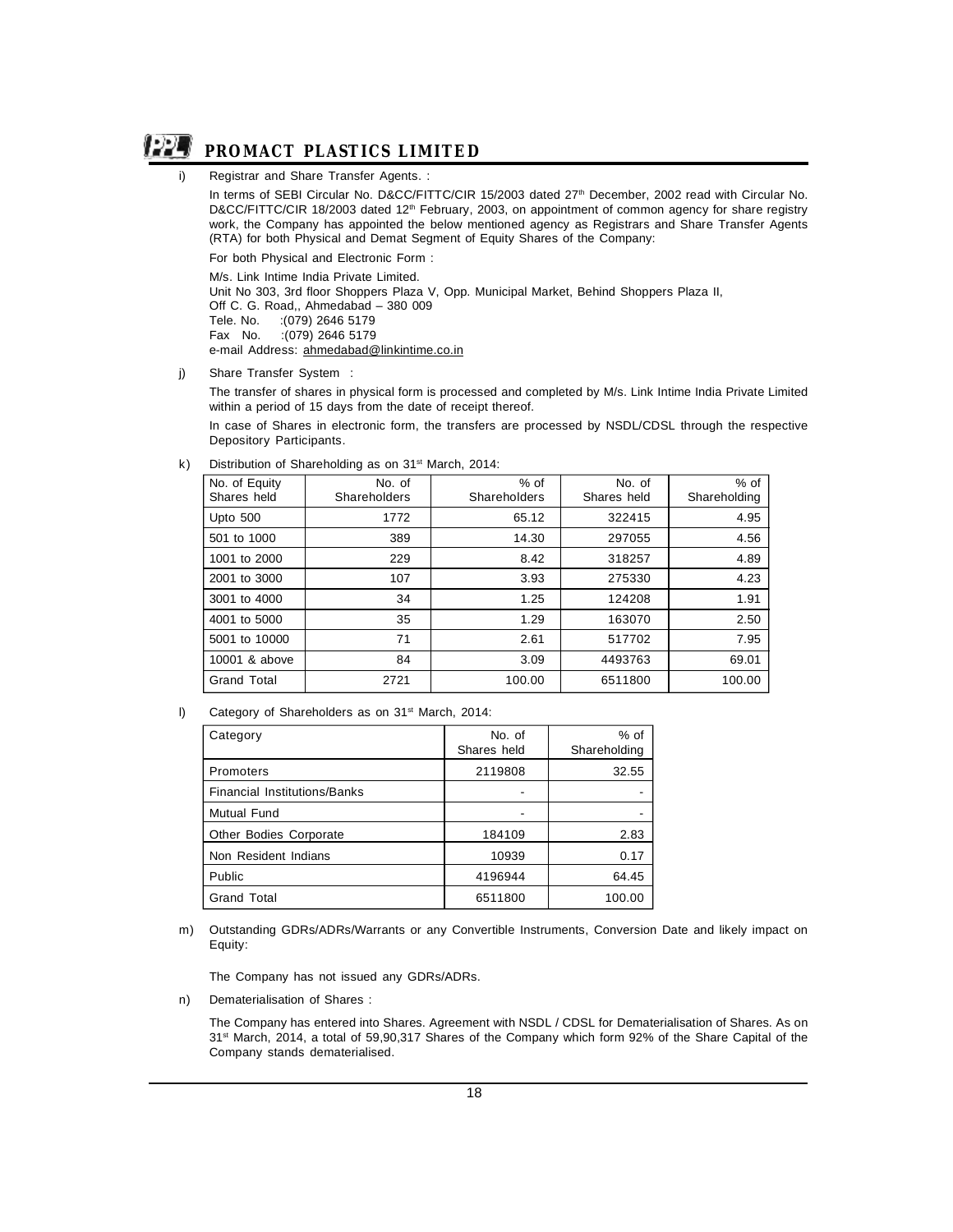### **10. CEO Certification:**

The requisite certification from the Managing Director required to be given under clause 49 (V) was placed before the Board of Directors of the Company.

### **11. PLANT LOCATIONS:**

The Company's plant is located at 391 - 404, GIDC Estate, Phase-II, Dediyasan, Mehsana 384002, Gujarat.

### **12. ADDRESS FOR CORRESPONDENCE:**

M/s. Link Intime India Private Limited. Unit No 303, 3rd floor Shoppers Plaza V, Opp. Municipal Market, Behind Shoppers Plaza II, Off C. G. Road, Ahmedabad – 380 009 Tele. No. : (079) 2646 5179<br>Fax No. : (079) 2646 5179  $:(079)$  2646 5179 e-mail Address: ahmedabad@linkintime.co.in

For any assistance regarding correspondence dematerialisation of shares, share transfers, transactions, change of address, non-receipt of dividend or any other query, relating to shares:

Registered Office :

106, Harikrupa Chambers, Behind National Chambers, Ashram Road, Ahmedabad - 380 009.

Telephone Nos.:(079) 2658 3479, (079) 2658 7373

Compliance Officer : Ms. Payalben J. Patel

### **13. DECLARATION**

All the Board Members and Senior Management Personnel of the Company have affirmed the compliance with the provisions of the code of conduct for the year ended on 31<sup>st</sup> March, 2014.

**For and on behalf of the Board,**

Place : Ahmedabad **Payalben J. Patel** Date : 29<sup>th</sup> July, 2014. **Chairperson** Chairperson **Chairperson**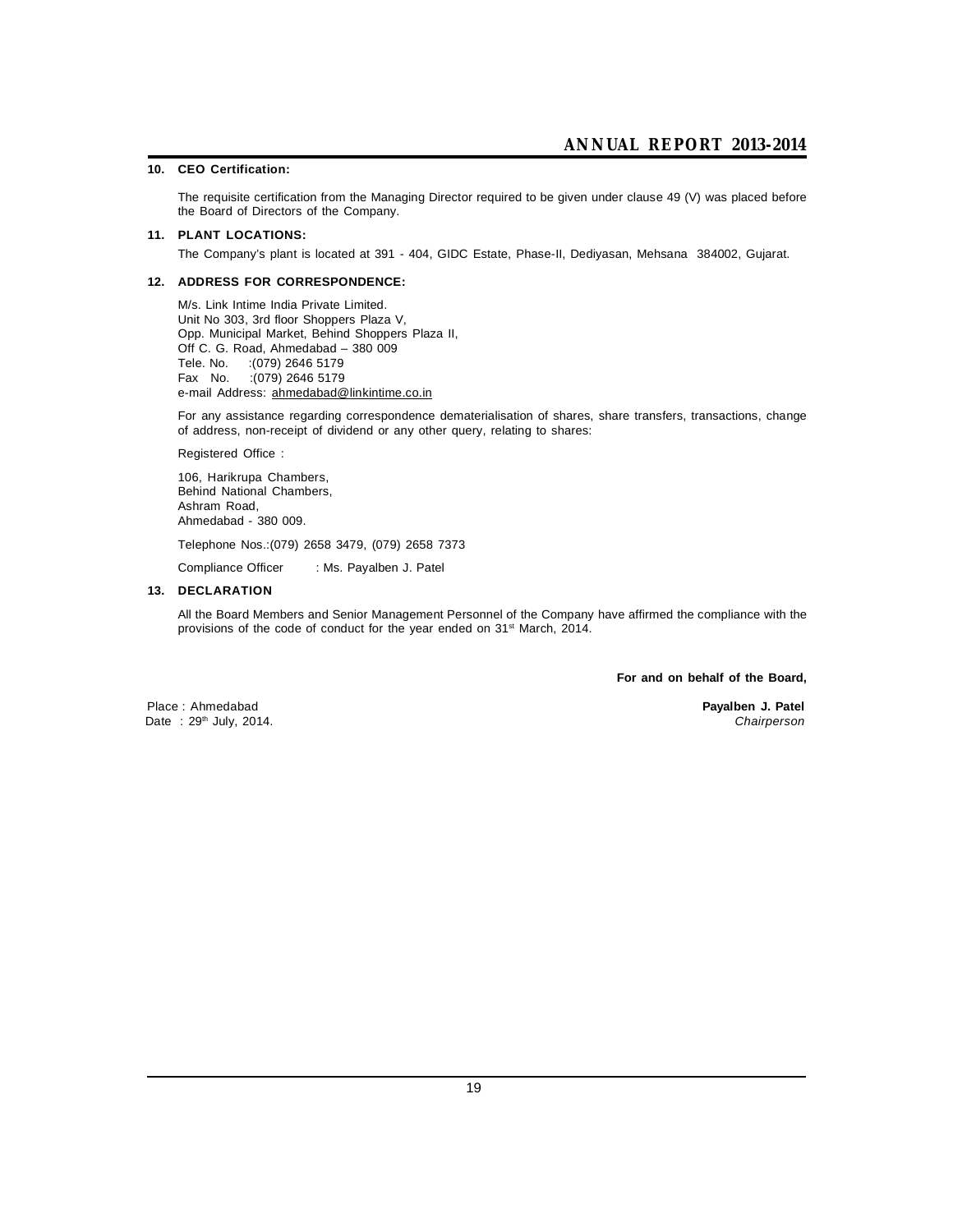

### **AUDITORS' CERTIFICATE ON CORPORATE GOVERNANCE**

### **To The Members of Promact Plastics Limited, Ahmedabad**

We have examined the compliance of conditions of Corporate Governance by M/s. Promact Plastics Limited, for the year ended on 31<sup>st</sup> March, 2014 and also up to the date of this report as stipulated in Clause 49 of the Listing Agreement of the said Company with BSE Limited and Ahmedabad Stock Exchange Limited.

We have conducted our review on the basis of relevant records and documents maintained by the Company for the year ended  $31<sup>st</sup>$  March, 2014 and also up to the date of this report and furnished to us for the purpose of the review and the information and explanation given to us by the Company during the course of review.

The compliance of conditions of corporate governance is the responsibility of the management. Our examination has been limited to procedures and implementation thereof, adopted by the Company for ensuring the compliance of conditions of Corporate Governance. It is neither an audit nor an expression of opinion on the financial statements of the Company.

In our opinion and to the best of our information and according to the explanations given to us, and based on the representations made by the Directors and the Management, we certify that the Company has complied with the conditions of Corporate Governance as stipulated in Clause- 49 of the above mentioned listing agreements.

As per representation received from the Registrars of the Company, we state that as per records maintained by the Stakeholders' Grievance Committee, no investor grievance remaining unattended/ pending for more than 30 days.

We further state that such compliance is neither an assurance as to the future viability of the Company nor the efficiency or effectiveness with which the management has conducted the affairs of the Company.

### **For KASHYAP R. MEHTA & ASSOCATES,** Company Secretaries

Place : Ahmedabad **KASHYAP R. MEHTA** Date : 29<sup>th</sup> July, 2014 Proprietor **FCS: 1821 COP: 2052**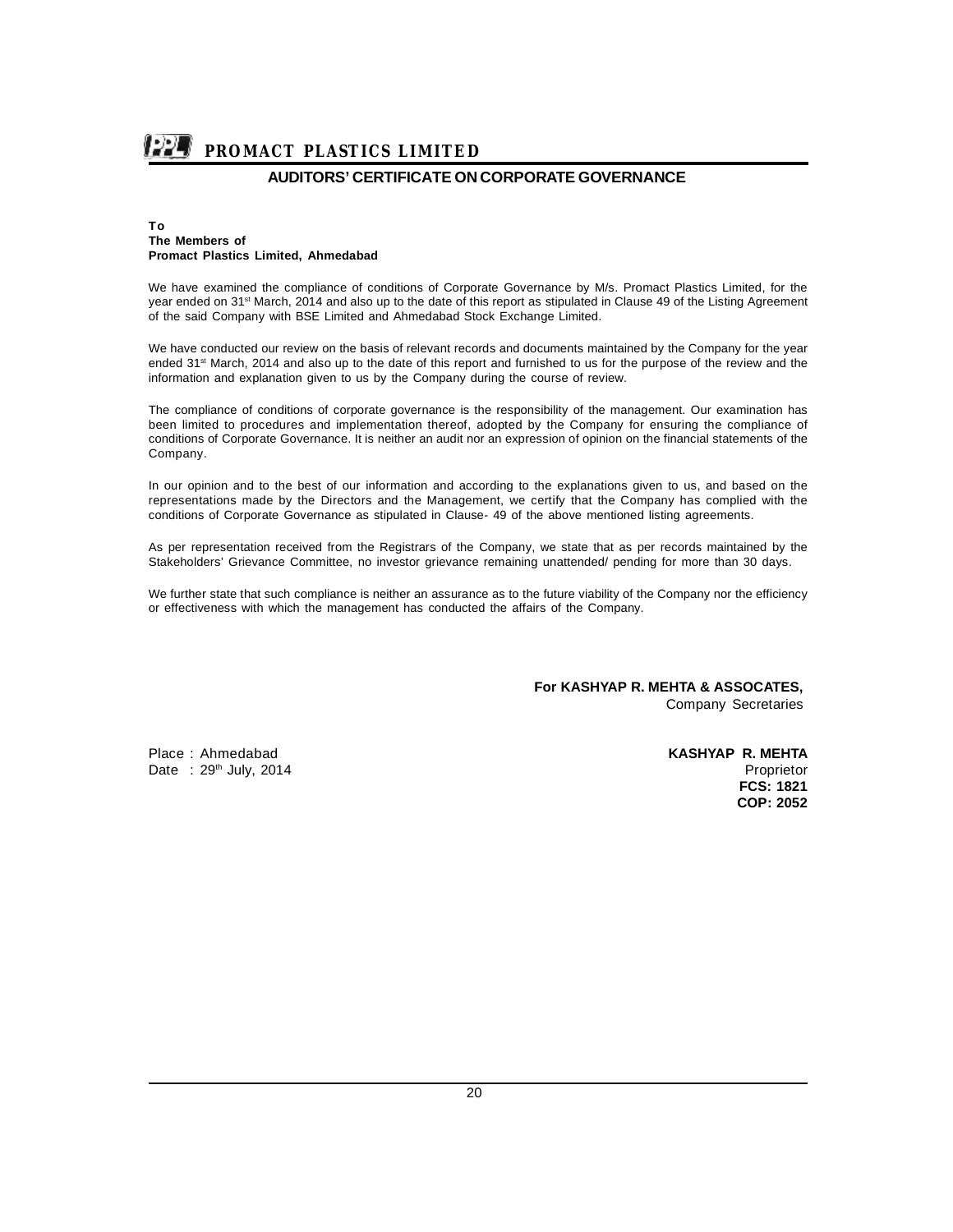# **INDEPENDENT AUDITORS' REPORT**

### **To, The Members PROMACT PLASTICS LIMITED**

### **Report on the Financial Statements**

We have audited the accompanying financial statements of **Promact Plastics Limited. ("the Company"),** which comprise the Balance Sheet as at March 31, 2014, the Statement of Profit and Loss and Cash Flow Statement for the year then ended and a summary of significant accounting policies and other explanatory information.

### **Management's Responsibility for the Financial Statements**

Management is responsible for the preparation of these financial statements that give a true and fair view of the financial position, financial performance and cash flows of the Company in accordance with the accounting principles generally accepted in India including Accounting Standards referred to in Section 211(3C) of the Companies Act, 1956 ("the Act") read with the General Circular 15/2013 dt.13<sup>th</sup> September 2013 of Ministry of Corporate Affairs in respect of section 133 of Companies Act, 2013 and in accordance with accounting principal generally accepted in India. This responsibility includes the design, implementation and maintenance of internal control relevant to the preparation and presentation of the financial statements that give a true and fair view and are free from material misstatement, whether due to fraud or error.

### **Auditors' Responsibility**

Our responsibility is to express an opinion on these financial statements based on our audit. We conducted our audit in accordance with the Standards on Auditing issued by the Institute of Chartered Accountants of India. Those Standards require that we comply with ethical requirements and plan and perform the audit to obtain reasonable assurance about whether the financial statements are free from material misstatements.

An audit involves performing procedures to obtain audit evidence about the amounts and disclosures in the financial statements. The procedures selected depend on the auditor's judgment, including the assessment of the risks of material misstatement of the financial statements, whether due to fraud or error. In making those risk assessments, the auditor considers internal control relevant to the Company's preparation and fair presentation of the financial statements in order to design audit procedures that are appropriate in the circumstances. An audit also includes evaluating the appropriateness of accounting policies used and the reasonableness of the accounting estimates made by management, as well as evaluating the overall presentation of the financial statements.

We believe that the audit evidence, we have obtained, is sufficient and appropriate to provide a basis for our audit opinion.

### **Opinion**

In our opinion and to the best of our information and according to the explanations given to us, the aforesaid financial statements give the information required by the Act in the manner so required and give a true and fair view in conformity with the accounting principles generally accepted in India:

- (a) In the case of the Balance Sheet, of the State of Affairs of the Company as at March 31, 2014;
- (b) In the case of the Statement of Profit and Loss, of the profit for the year ended on that date; and
- (c) In the case of the Cash Flow Statement, of the cash flows for the year ended on that date.

#### **Other Matters**

At present the company has discontinued the running business and surrender the H.T. Connection to U.G.V.C.L. Some part of old plant & machinery are sold during the year. Bank Term Loan and Industrial O.D. facilities, secured by prime securities & collateral securities if market value of such securities are considered.

### **Report on Other Legal and Regulatory Requirements**

- 1. As required by the Companies (Auditor's Report) Order, 2003 ("the Order") issued by the Central Government of India in terms of Section 227(4A) of the Act, we give in the Annexure a statement on the matters specified in paragraphs 4 and 5 of the Order.
- 2. As required by Section 227(3) of the Act, we report that:
	- We have obtained all the information and explanations which to the best of our knowledge and belief were necessary for the purpose of our audit;
	- b. In our opinion, proper books of account as required by law have been kept by the Company so far as appears from our examination of those books.
	- c. The Balance Sheet, the Statement of Profit and Loss, and the Cash Flow Statement dealt with by this Report are in agreement with the books of account.
	- d. In our opinion, the Balance Sheet, the Statement of Profit and Loss, and the Cash Flow Statement comply with the Accounting Standards referred to in section 211(3C) of the Act, read with the General Circular 15/2013 dt. 13<sup>th</sup> September, 2013 of Ministry of Corporate Affairs in respect of section 133 of Companies Act 2013 and in accordance with accounting principal generally accepted in India.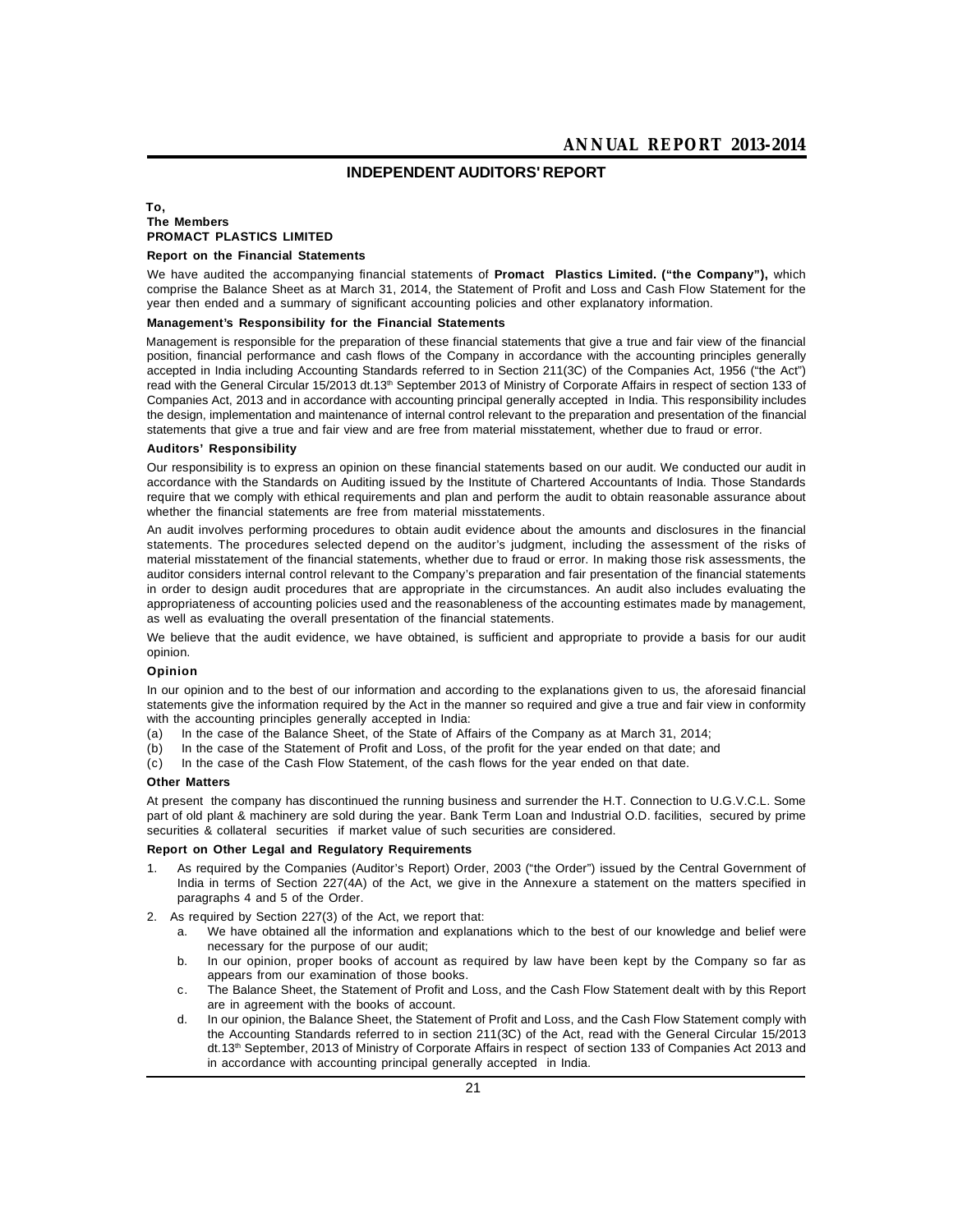

On the basis of the written representations received from the directors as on March 31, 2014, taken on record by the Board of Directors, none of the directors is disqualified as on March 31, 2014, from being appointed as a director in terms of Section 274(1)(g) of the Act.

> **for, M.M. Salvi & Co.** Chartered Accountants F.R.No. 109004W.

Place : Mehsana. **(M.M.Salvi)**

Dated : 28/05/2014 Proprietor.

M. No. 30678.

### **ANNEXURE TO INDEPENDENT AUDITORS' REPORT**

Referred to in Paragraph 1 under the heading of "Report on other Legal and Regulatory Requirements" of our report of even date

- **(1)** In respect of its fixed assets:
	- a) The Company has maintained proper records showing full particulars including quantitative details and situation of fixed assets on the basis of available information.
	- b) As explained to us, all the fixed assets have been physically verified by the management in a phased periodical manner, which in our opinion is reasonable, having regard to the size of the Company and nature of its assets. No material discrepancies were noticed on such physical verification.
	- c) In our opinion, the Company has disposed off a substantial part of its fixed assets Plant & Machinery during the year.
- **(2)** In respect of its inventories:
	- a) The inventories have been physically verified during the year by the management. In our opinion, the frequency of verification is reasonable.
	- b) In our opinion and according to the information and explanations given to us, the procedures of physical verification of inventories followed by the management are reasonable and adequate in relation to the size of the Company and the nature of its business.
	- c) The Company has maintained proper records of inventories. As explained to us, there were no material discrepancies noticed on physical verification of inventories as compared to the book records.
- **(3)** In respect of the loans, secured or unsecured, granted or taken by the Company to / from companies, firms or other parties covered in the register maintained under Section 301 of the Companies Act, 1956:
	- a) The Company has given loans to one party. In respect of the said loans, the maximum amount outstanding at any time during the year was ` 30.76 Lacs and the year-end balance is Rs.30.76 Lacs.
	- b) In our opinion and according to the information and explanations given to us, the rate of interest and other terms and conditions of the loans given by the Company, are not prima facie prejudicial to the interest of the Company.
	- c) The said loan has been given to the parties which are repayable on demand, there is no repayment schedule and question of overdue amount does not arise.
	- d) In respect of the said loans and interest thereon, there are no overdue amounts.
	- e) The Company has taken unsecured loan from two parties and maximum amount outstanding at any time during the year was ` 255.94 Lacs and yearend balance was ` 75.00 Lacs, other than parities covered in register maintained under section 301 of Company Act, 1956.
	- f) In our opinion and according to information and explanation given to us, the terms and conditions are not prima facie prejudicial to the interest of the company.
	- g) The said loan has taken from the parties which are repayable on demand and there is no repayment schedule and question of overdue amount does not arise.
- **(4)** In our opinion and according to the information and explanations given to us, there is an adequate internal control system commensurate with the size of the Company and the nature of its business for the purchases of inventory and fixed assets and for the sale of goods and services. During the course of our audit, we have not observed any continuing failure to correct major weaknesses in internal control system.
- **(5)** In respect of the contracts or arrangements referred to in Section 301 of the Companies Act, 1956:
	- (a) In our opinion and according to the information and explanations given to us, the transactions made in pursuance of contracts or arrangements that need to be entered in the register maintained under Section 301 of the Companies Act, 1956 have been so entered.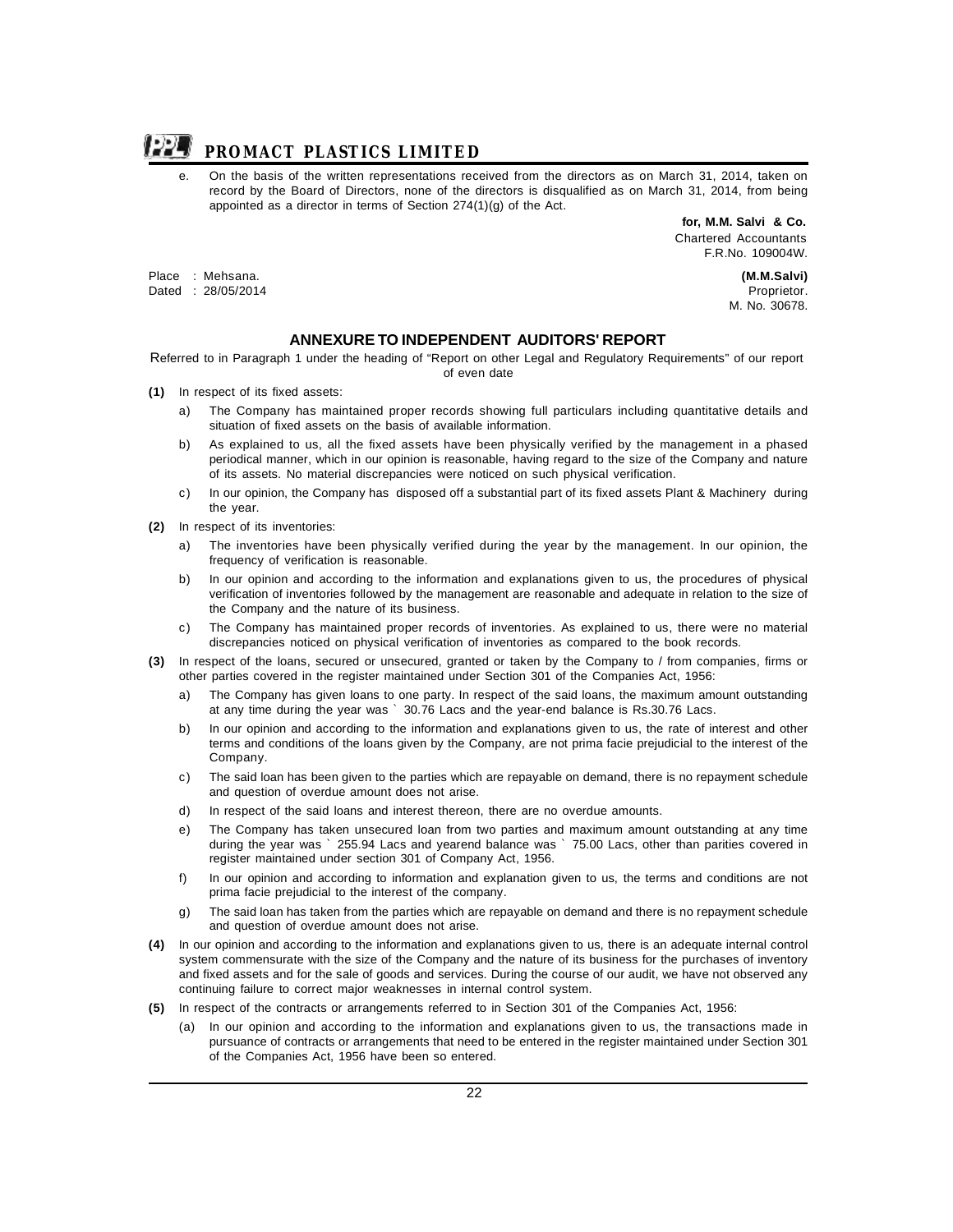- (b) In our opinion and according to the information and explanations given to us, the transactions not made in pursuance of contracts / arrangements entered in the Register maintained under section 301 of the Companies Act, 1956 and exceeding the value of ` 5,00,000 in respect of each party during the year have been made.
- **(6)** According to the information and explanations given to us, the Company has not accepted any deposit from the public. Therefore, the provisions of Clause (vi) of paragraph 4 of the Order are not applicable to the Company.
- **(7)** In our opinion, the Company has an internal audit system commensurate with the size and nature of its business.
- **(8)** We have broadly reviewed the cost records maintained by the Company pursuant to the Companies (Cost Accounting Records) Rules, 2011 prescribed by the Central Government under Section 209(1)(d) of the Companies Act, 1956 and are of the opinion that prima facie the prescribed cost records have been maintained. We have, however, not made a detailed examination of the cost records with a view to determine whether they are accurate or complete.
- **(9)** In respect of statutory dues:
	- a) According to the records of the Company, undisputed statutory dues including Provident Fund, Investor Education and Protection Fund, Employees' State Insurance, Income-Tax, Sales Tax, Wealth Tax, Service Tax, Customs Duty, Excise Duty, Cess, and other statutory dues have been generally regularly deposited with the appropriate authorities. According to the information and explanations given to us, no undisputed amounts payable in respect of the aforesaid dues were outstanding as at March 31, 2014 for a period of more than six months from the date of becoming payable.
	- b) Details of dues of Income Tax, Sales Tax, Vat Tax, Wealth Tax , Service Tax, Custom Duty, Excise duty, and cess which have not been deposited or partly deposited as on March 2014 on accounts of disputes are given below.

| Nature of Dispute | Year<br>► | Amount Due  | Amount Deposited | Authority |
|-------------------|-----------|-------------|------------------|-----------|
| Income<br>l ax    | 2002-03   | 3.82.163.00 | _                | Ahmedabad |

- **(10)** During the year the company has incurred cash loss of ` 68.62 Lacs and at the end of the year negative net worth of the company is ` 363.40 Lacs and the accounts are prepared with the concept of Going Concept. As per the information and explanations given to us, the company is taking positive steps to move further for survival and development.
- **(11)** Based on our audit procedures and according to the information and explanations given to us, we are of the opinion that the Company has not defaulted in repayment of dues to financial institutions, banks and debenture holders.
- **(12)** In our opinion and according to the explanations given to us and based on the information available, no loans and advances have been granted by the Company on the basis of security by way of pledge of shares, debentures and other securities.
- **(13)** In our opinion, the Company is not a chit fund / nidhi / mutual benefit fund / society. Therefore, the provisions of clause (xiii) of paragraph 4 of the Order are not applicable to the Company.
- **(14)** The Company has maintained proper records of the transactions and contracts in respect of dealing or trading in shares, securities, debentures and other investments and timely entries have been made therein. All shares, securities, debentures and other investments have been held by the Company in its own name.
- **(15)** According to the information and explanations given to us, the Company has not given any guarantees for loans taken by others from banks and financial institutions.
- **(16)** The Company has raised new Industrial O.D. during the year in replacement of C.C. accounts please.
- **(17)** According to the information and explanations given to us and on an overall examination of the Balance Sheet of the Company, we are of the opinion that there are no funds raised on short-term basis that have been used for long-term investment.
- **(18)** The Company has not made any preferential allotment of shares to parties and companies covered in the Register maintained under Section 301 of the Companies Act, 1956.
- **(19)** The company did not have any outstanding debenture during the year.
- **(20)** The Company has not raised any monies by way of public issues during the year.
- **(21)** In our opinion and according to the information and explanations given to us, no material fraud on or by the Company has been noticed or reported during the year.

**for, M.M. Salvi & Co.** Chartered Accountants F.R.No. 109004W.

Place : Mehsana. **(M.M.Salvi)** Dated : 28 /05/2014 **Proprietor.** 

M. No. 30678.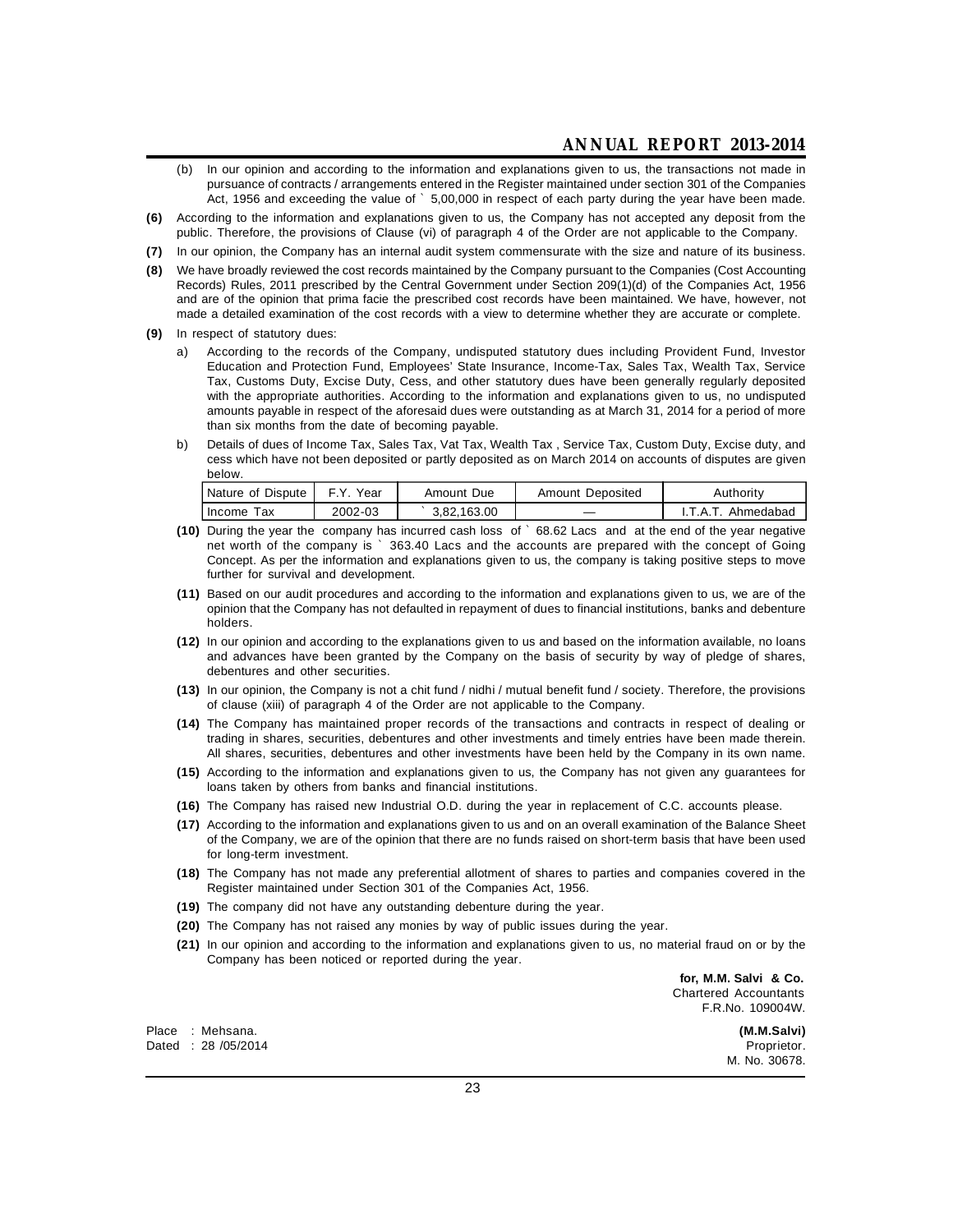| <b>Particulars</b>                              | Refer<br>Note No. | 2013-14         | 2012-13         |
|-------------------------------------------------|-------------------|-----------------|-----------------|
| <b>EQUITY AND LIABILITIES</b>                   |                   |                 |                 |
| Shareholders' funds                             |                   |                 |                 |
| (a)<br>Share capital                            | $\mathbf{1}$      | 65,118,000      | 65,118,000      |
| Reserves and surplus<br>(b)                     | $\overline{2}$    | (110, 655, 460) | (103, 016, 992) |
| <b>Non-current liabilities</b>                  |                   |                 |                 |
| Long-term borrowings<br>(a)                     | 3                 | 33,795,259      | 40,177,961      |
| Deferred tax liabilities (Net)<br>(b)           |                   |                 |                 |
| Other Long term liabilities<br>(c)              | 4                 |                 | 5,385,188       |
| (d)<br>Long-term provisions                     | 5                 |                 |                 |
| <b>Current liabilities</b>                      |                   |                 |                 |
| Short-term borrowings<br>(a)                    | 6                 | 67,553,252      | 66,916,127      |
| (b)<br>Trade payables                           | $\overline{7}$    |                 |                 |
| (c)<br>Other current liabilities                | 8                 | 726,653         | 4,593,299       |
| (d)<br>Short-term provisions                    | 9                 | 212,043         | 253,780         |
| <b>TOTAL</b>                                    |                   | 56,749,747      | 79,427,364      |
| <b>ASSETS</b>                                   |                   |                 |                 |
| Non-current assets                              |                   |                 |                 |
| (a)<br>Fixed assets                             | 10                |                 |                 |
| (i)<br>Tangible assets                          |                   | 29,449,782      | 32,793,783      |
| Intangible assets<br>(ii)                       |                   |                 |                 |
| Capital work-in-progress<br>(iii)               |                   |                 |                 |
| (iv)<br>Intangible assets under development     |                   |                 |                 |
| Non-current investments<br>(b)                  | 11                | 2,750,500       | 2,250,500       |
| (c)<br>Deferred tax assets (net)                |                   | 13,435,186      | 13,435,186      |
| (d)<br>Long-term loans and advances             | 12                | 1,669,098       | 3,229,317       |
| (e)<br>Other non-current assets                 | 13                |                 |                 |
| <b>Current assets</b>                           |                   |                 |                 |
| (a)<br>Current investments                      |                   |                 |                 |
| (b)<br>Inventories                              | 14                | 1,523,255       | 1,523,255       |
| (c)<br>Trade receivables                        | 15                | 2,675,745       | 3,778,548       |
| (d)<br>Cash and cash equivalents                | 16                | 355,916         | 49,396          |
| (e)<br>Short-term loans and advances            | 17                | 4,890,265       | 22,367,378      |
| (f)<br>Other current assets                     | 18                |                 |                 |
| <b>TOTAL</b>                                    |                   | 56,749,747      | 79,427,364      |
| Notes forming parts of the financial statement. | A, 1 to 44        |                 |                 |

As per our Audited Report Annexed. **For M. M. Salvi & Co.** Chartered Accountants

|                                    | For and on behalf of the Board       |          |
|------------------------------------|--------------------------------------|----------|
| (M. M. Salvi)<br>Proprietor.       | Payalben J. Patel                    | Director |
| M.No.:30678<br>F.R. No.: 109004W   | Nikitaben J. Patel                   | Director |
| Place: Mehsana<br>Date: 28/05/2014 | Place: Ahmedabad<br>Date: 28/05/2014 |          |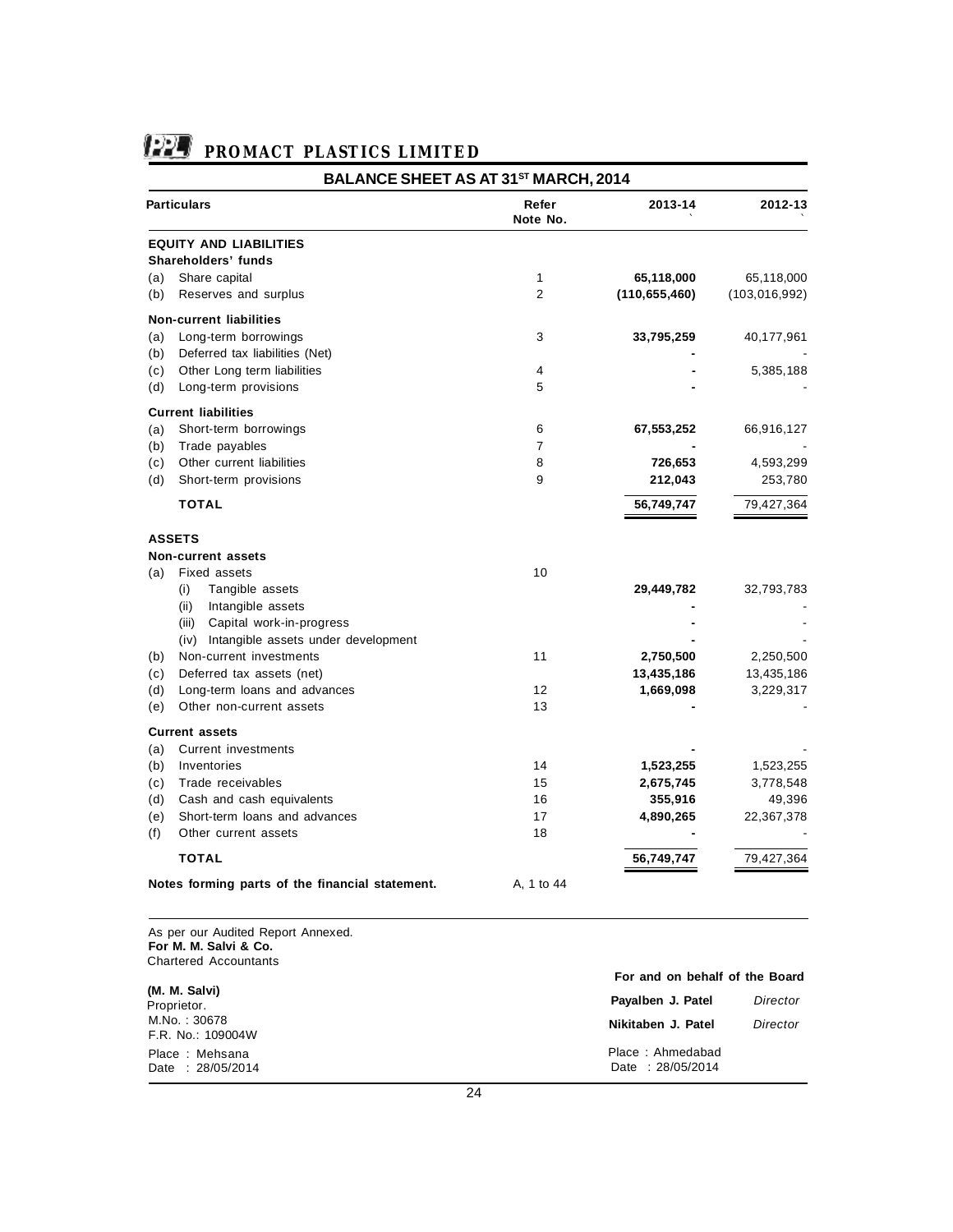| <b>Particulars</b>                              | Refer      | 2013-14     | 2012-13        |
|-------------------------------------------------|------------|-------------|----------------|
|                                                 | Note No.   |             |                |
| Revenue from operations [Gross]                 | 19         |             | 41,153,263     |
| Less: Excise Duty                               |            |             | 4,519,801      |
| Revenue from Operations (Net)                   |            |             | 36,633,462     |
| Other income                                    | 20         | 9,207,284   | 3,611,431      |
| Total Revenue (I + II)                          |            | 9,207,284   | 40,244,893     |
| <b>Expenses:</b>                                |            |             |                |
| Cost of materials consumed                      | 21         |             | 21,398,136     |
| Purchases of Stock-in-Trade                     |            |             |                |
| Manufacturing & Operating Costs                 | 22         |             | 3,273,629      |
| Changes in inventories of finished goods        |            |             |                |
| work-in-progress and Stock-in-Trade             | 23         |             | 16,848,016     |
| Employee benefits expense                       | 24         | 380,600     | 2,122,172      |
| Finance costs                                   | 25         | 16,808,360  | 13, 157, 920   |
| Depreciation and amortization expense           |            | 776,873     | 4,928,225      |
| Other expenses                                  | 26         | 943,807     | 1,089,925      |
| <b>Total expenses</b>                           |            | 18,909,639  | 62,818,022     |
| Profit before exceptional and                   |            |             |                |
| extraordinary items and tax (III-IV)            |            | (9,702,355) | (22, 573, 129) |
| <b>Exceptional items</b>                        | 27         | 2,063,887   | (6, 241, 153)  |
| Profit before tax (V - VI)                      |            | (7,638,468) | (28, 814, 282) |
| Tax expense:                                    |            |             |                |
| (1)<br><b>Current tax</b>                       |            |             |                |
| <b>Deferred tax Assets</b><br>(2)               |            |             |                |
| Profit (Loss) for the period (VII-VIII)         |            | (7,638,468) | (28, 814, 282) |
| Earnings per equity share:                      |            |             |                |
| <b>Basic</b><br>(1)                             |            | $-1.17$     | $-4.42$        |
| <b>Diluted</b><br>(2)                           |            | $-1.17$     | $-4.42$        |
| Notes forming parts of the financial statement. | A, 1 to 44 |             |                |

# **STATEMENT OF PROFIT AND LOSS FOR THE YEAR ENDED 31<sup>st</sup> MARCH, 2014**

**ANNUAL REPORT 2013-2014**

| As per our Audited Report Annexed.<br>For M. M. Salvi & Co. |                                |
|-------------------------------------------------------------|--------------------------------|
| <b>Chartered Accountants</b>                                | For and on behalf of the Board |
| (M. M. Salvi)                                               | Payalben J. Patel              |
| Proprietor.                                                 | Director                       |
| M.No.: 30678                                                | Nikitaben J. Patel             |
| F.R. No.: 109004W                                           | Director                       |
| Place: Mehsana                                              | Place: Ahmedabad               |
| Date: 28/05/2014                                            | Date: 28/05/2014               |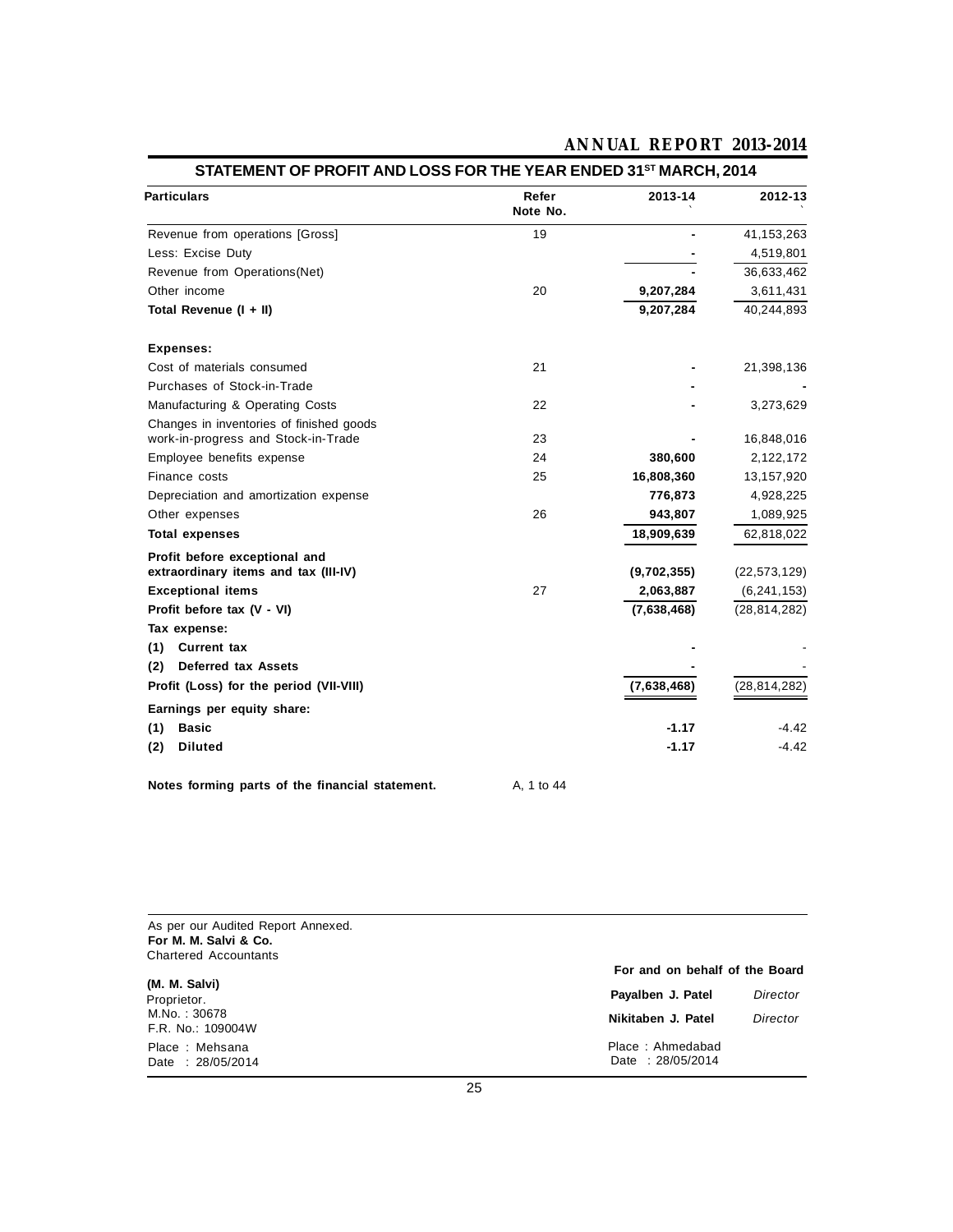

|   | <b>Particulars</b>                                                                                                                                                                                                                                                                  | 31/03/2014                                                                                     | $(\ln \cdot)$<br>31/03/2013                                                     |
|---|-------------------------------------------------------------------------------------------------------------------------------------------------------------------------------------------------------------------------------------------------------------------------------------|------------------------------------------------------------------------------------------------|---------------------------------------------------------------------------------|
| A | <b>CASH FLOW FROM OPERATING ACTIVITIES:</b><br>Net profit before Tax & Extra ordinary items<br>Adjustments for: Depreciation                                                                                                                                                        | $-7,638,468$<br>7,76,873                                                                       | $-28,814,282$<br>49,28,225                                                      |
|   | <b>Bad Debts</b><br><b>Financial Charges</b><br>Profit/Loss on Sales of Fixed Assets (Net)<br>Dividend Income<br>Interest Received.                                                                                                                                                 | 1,68,08,360<br>$-2,063,887$<br>$-337,538$<br>$-867,375$                                        | 1,31,57,920<br>62,41,153<br>$-331,071$<br>$-140,714$                            |
|   | Duty Draw Back (Previous Year)<br>Other Income<br>Godoen Rent<br>Profit on Sales of Share.<br>Profit on Sale of Vehicle.<br>Excise Duty for Closing Stock<br>Kasar Vatav                                                                                                            | $-1,700,000$<br>$-6,281,077$<br>$-21,294$                                                      | $-675,577$<br>$-1,386,132$<br>$-334,196$<br>$-283,500$<br>$-460,241$            |
|   | Operating Profit before working capital changes<br>Adjustment for: Trade & other receivables / Sundry Debtors<br>Inventories<br>Loans & Advances & Deposits<br>Current liabilities (Trade Payable)                                                                                  | $-1,324,406$<br>11,02,803<br>1,97,60,559<br>$-3,908,383$                                       | $-8,098,415$<br>1, 16, 81, 382<br>2,48,56,176<br>$-18,916,409$<br>$-5,723,775$  |
|   | Cash generated from operations<br>Direct taxes paid                                                                                                                                                                                                                                 | 1,56,30,573<br>-723,227                                                                        | 37,98,959<br>$-186,712$                                                         |
|   | Net Cash from operating activities (A)                                                                                                                                                                                                                                              | 1,49,07,346                                                                                    | 36,12,247                                                                       |
| B | <b>CASH FLOW FROM INVESTING ACTIVITIES:</b><br>Purchase of Fixed Assets/Capital Work in Progress<br>Sale of Fixed Assets.<br>Profit on Sales of fixed Assets (Net)<br>Increase/(Decrease) in Investment<br>Dividend, Interest & other income                                        | 46,31,015<br>$-500,000$<br>92,07,284                                                           | 99,09,914<br>1,78,427<br>36,11,431                                              |
|   | Net Cash used in Investing Activities (B)                                                                                                                                                                                                                                           | 1,33,38,299                                                                                    | 1,36,99,772                                                                     |
| C | <b>CASH FLOW FROM FINANCING ACTIVITIES:</b><br>Increase/(Decrease) in cash credit<br>Increase/(Decrease) in Industrial O.D.<br>Increase/(Decrease) in term loan<br>Receipt/(Repayment) of loans/deposits<br>Inter Corporate Deposits Received /(Placed)<br><b>Financial Charges</b> | $-39,671,132$<br>6,00,53,252<br>$-6,382,702$<br>$-5,385,188$<br>$-19,744,995$<br>$-16,808,360$ | $-924,788$<br>0<br>$-7,493,092$<br>-8,445,105<br>1,21,94,989<br>$-13, 157, 920$ |
|   | Net Cash used in Financing Activities (C)                                                                                                                                                                                                                                           | $-27,939,125$                                                                                  | $-17,825,916$                                                                   |
|   | Net increase / (Decrease) in Cash & Cash Equivalent (A+B+C)<br>Opening Cash & Cash Equivalent-Opening Balance                                                                                                                                                                       | 3,06,520<br>49,396                                                                             | $-513,897$<br>5,63,293                                                          |
|   | Closing cash & Cash Equivalent-Closing Balance                                                                                                                                                                                                                                      | 3,55,916                                                                                       | 49,396                                                                          |

### **STATEMENT OF CASH FLOW FOR THE YEAR ENDED ST 31 MARCH, 2014**

**Notes on Cash Flow Statement for the year ended 31st March 2014;**

1. The Cash Flow Statement is prepared in accordance with the format prescribed in Accounting Standard-3 issued by the Institute of Chartered Accountants of India.

2. In part A of the Cash Flow Statement, figures in brackets indicate deductions made from Net Profit for deriving cash flow from operating activities. In Parts (B) and (C), figures in brackets indicate cash outflows.

3. Figures of the previous year have been regrouped wherever necessary, to confform to current year's presentation

As per our Audited Report Annexed. **For M. M. Salvi & Co.** Chartered Accountants

|                                                                  | For and on behalf of the Board          |                      |  |  |
|------------------------------------------------------------------|-----------------------------------------|----------------------|--|--|
| (M. M. Salvi)<br>Proprietor.<br>M.No.:30678<br>F.R. No.: 109004W | Payalben J. Patel<br>Nikitaben J. Patel | Director<br>Director |  |  |
| Place: Mehsana<br>Date: 28/05/2014                               | Place: Ahmedabad<br>Date: 28/05/2014    |                      |  |  |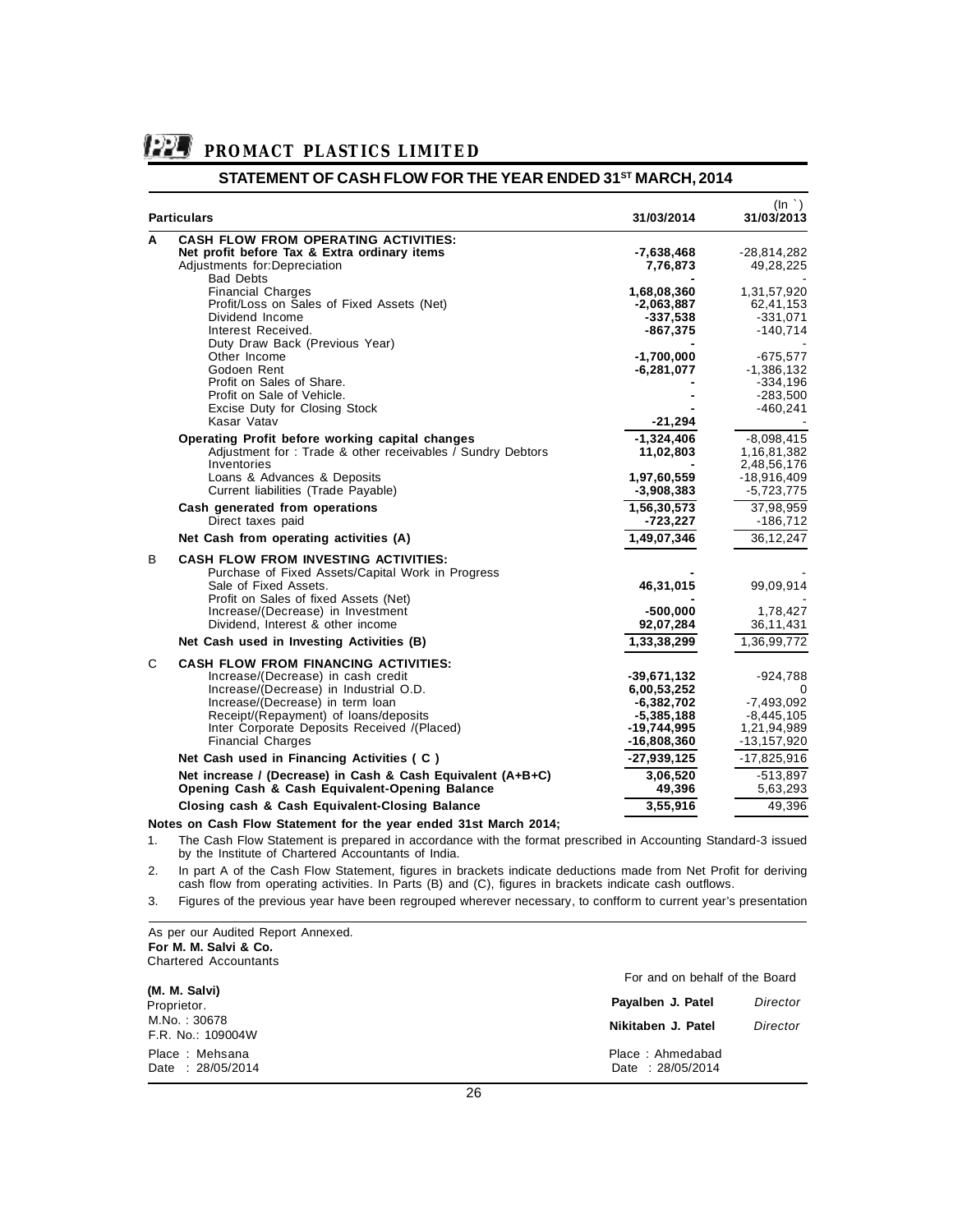### **NOTES FORMING PARTS OF FINANCIAL STATEMENT FOR THE YEAR ENDED 31ST MARCH, 2014 NOTES TO ACCOUNTS**

### **1. Corporate Information**

Promact Plastics Limited. a listed company at Bombay Stock Ltd. And Ahmedabad Stock Exchange Ltd The company is engaged in manufacturing of HDPE /PP Woven Bags, Fabrics and Tarpauline at Dediyasan G.I.D.C. Mehsana, Gujarat, India since more than Thirty years

### **A. SIGNIFICANT ACCOUNTING POLICIES**

### **(a) ACCOUNTING CONCEPT**

The financial statements have been prepared under the historical cost convention, on an accrual basis and in accordance with the mandatory Accounting Standards issued by the Institute of Chartered Accountants of India and the relevant provisions of Companies Act, 1956. Accounting policies not specifically referred to otherwise are consistent and in consonance with accepted accounting principle.

### **(b) REVENUE RECOGNITION**

- (a) The company has discontinue the running business of HDPE/PP Woven Bags, Fabrics and tarpaulin at present.
- (b) Other Income in form of interest is recognized on accrual basis except when realization of such income is uncertain.

### **(c) FIXED ASSETS & DEPRECIATION**

- 1. Fixed assets are shown at their historical cost less depreciation and impairment losses if any. Cost comprises the purchase price and any attributable cost of bringing the asset to its working condition for its intended use. Borrowing cost relating to acquisition of fixed assets which takes substantial period of time to get ready for its intended use are also included to the extent they relate to the period till such assets are ready to be put to use, if any.
- 2. Depreciation is provided on straight-line method at the rates and in the manner specified in Schedule XIV of the Companies Act, 1956. for the Assets used only.

### **(d) IMPAIRMENT OF ASSETS**

Whenever events indicates that assets may be impaired, the assets are subject to a test of recoverability based on estimates of future cash flows arising from continuing use of assets and from its ultimate disposal. A provision for impairment loss is recognized where it is probable that the carrying value of an asset exceeds the amount to be recovered through use or sales of the asset.

### **(e) INVENTORIES**

As running business is discontinue , the old closing stock of Raw Materials, Stores & Spares and Packing Materials are valued at Cost or net realizable value whichever is lower. Cost of inventories comprises of cost of purchase and others cost incurred in brining them to their respective present location and condition. Cost is determined on a first in first out basis.

Finished Goods and work in progress are valued at Cost or Market Value whichever is lower. Cost of Finished Goods and work in progress include direct materials plus labour and manufacturing overheads.

### **(f) PROVISIONS, CONTINGENT LIABILITIES AND CONTINGENT ASSETS**

Provisions are recognized in respect of obligations where, based on the evidence available, their existence at the balance sheet date is considered probable.

Contingent liabilities are shown by way of notes to the Accounts in respect of obligations where, based on the evidence available, their existence at the Balance Sheet date is considered not probable. Any contingent asset is not recognized in the Accounts.

### **(g) RETIREMENT BENEFITS**

- Short Term Employee Benefits: The undiscounted amount of short term employee benefits expected to be paid in exchange for the service rendered by employee is recognized during the period when the employee render the service.
- 2. Post Employee Benefits: Contribution to defined contribution scheme such as provident fund etc. is charged to P&L Account as incurred.

### (h) **INCOME TAX**

Income taxes comprises of current and deferred Tax. Current taxes are measured at the amount expected to be paid to the income tax authorities in accordance with the Income Tax Act, 1961. Deferred income tax reflects the impact of current year timing differences between taxable income and accounting income for the year and reversal of timing differences of earlier years. Deferred tax is measured based on the tax rates and the tax laws enacted or substantially enacted at the balance sheet date. Deferred tax assets are recognized only to the extent that there is reasonable certainty that sufficient future taxable income will be available against which such deferred tax assets can be realized. But current year deferred tax assets (net) has not provided in books because of uncertainty.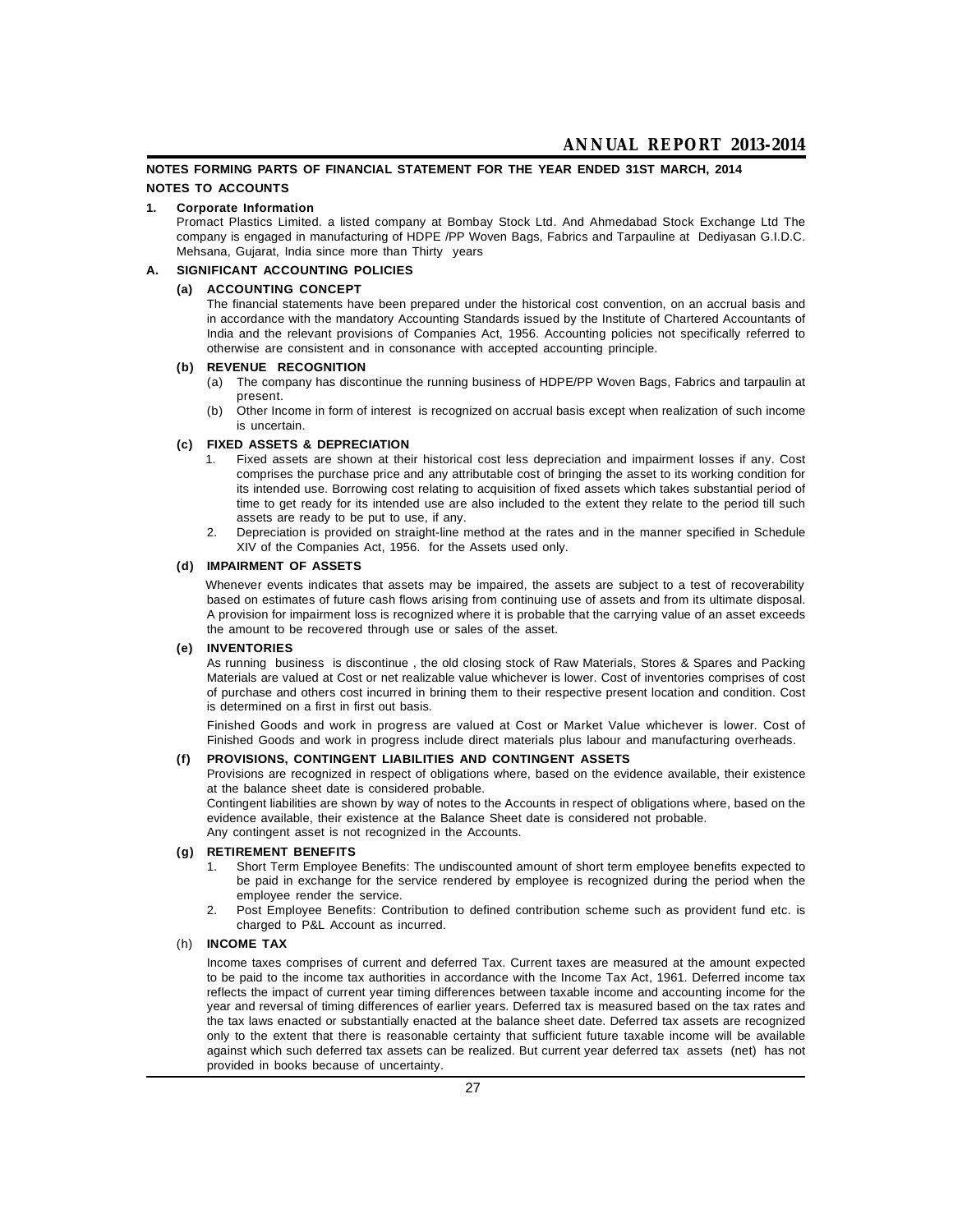|          | <b>NOTES TO THE FINANCIAL STATEMENTS</b>                                                                                                                                                                                                                                                                                                                                                                                                                                                                              |             |              |                                |                                  |
|----------|-----------------------------------------------------------------------------------------------------------------------------------------------------------------------------------------------------------------------------------------------------------------------------------------------------------------------------------------------------------------------------------------------------------------------------------------------------------------------------------------------------------------------|-------------|--------------|--------------------------------|----------------------------------|
|          |                                                                                                                                                                                                                                                                                                                                                                                                                                                                                                                       |             | 2013-14      |                                | 2012-13                          |
|          |                                                                                                                                                                                                                                                                                                                                                                                                                                                                                                                       | Number      | Amount $( )$ | Number                         | Amount(`)                        |
|          | <b>NOTE 1 - SHARE CAPITAL</b><br><b>Share Capital</b><br>Authorised                                                                                                                                                                                                                                                                                                                                                                                                                                                   |             |              |                                |                                  |
|          | Equity Shares of 10 each with voting rights<br><b>Issued, Subscribed and fully paid up</b>                                                                                                                                                                                                                                                                                                                                                                                                                            | 70,000,000  | 700,000,000  | 7,000,000                      | 70,000,000                       |
|          | Equity Shares of ` 10 each with voting rights, fully paid up                                                                                                                                                                                                                                                                                                                                                                                                                                                          | 6,511,800   | 65,118,000   | 6,511,800                      | 65,118,000                       |
|          | <b>Total</b>                                                                                                                                                                                                                                                                                                                                                                                                                                                                                                          | 6,511,800   | 65,118,000   | 6,511,800                      | 65,118,000                       |
| a.       | Reconciliation of the number of shares<br>outstanding at the beginning and at the<br>end of the reporting period<br>Shares outstanding at the beginning of the year<br>Shares Issued during the year                                                                                                                                                                                                                                                                                                                  | 6,511,800   | 65,118,000   | 6,511,800                      | 65,118,000                       |
|          | Shares bought back during the year<br>Shares outstanding at the end of the year                                                                                                                                                                                                                                                                                                                                                                                                                                       | 6,511,800   | 65,118,000   | 6,511,800                      | 65,118,000                       |
| с.       | Terms/rights attached to equity shares<br>The company has only one class of equity shares having a par value of ` 10 per share. The equity shares having<br>rights, preference and restrictions which are in accordance with the provisions of law, in particular the Companies<br>Act.                                                                                                                                                                                                                               |             |              |                                |                                  |
|          | Name of Shareholder                                                                                                                                                                                                                                                                                                                                                                                                                                                                                                   |             | 2013-14      |                                | 2012-13                          |
|          |                                                                                                                                                                                                                                                                                                                                                                                                                                                                                                                       | No. of      | $%$ of       | No. of                         | % of                             |
|          | Shares held by holding company in the company                                                                                                                                                                                                                                                                                                                                                                                                                                                                         | Shares held | Holding      | Shares held                    | <b>Holding</b>                   |
| с.<br>d. | Shares in the company held by each<br>shareholder holding more than 5 percent shares.                                                                                                                                                                                                                                                                                                                                                                                                                                 |             |              |                                |                                  |
|          | Jayantibhai S. Patel.                                                                                                                                                                                                                                                                                                                                                                                                                                                                                                 | 3,29,480    | 5.06         | 3,29,480                       | 5.06                             |
| a.       | <b>NOTE 2 - RESERVES AND SURPLUS</b><br><b>General Reserves</b><br>Opening Balance<br>(+) Current Year Transfer<br>(-) Written Back in Current Year                                                                                                                                                                                                                                                                                                                                                                   |             |              | 2013-14<br>9,096,527           | 2012-13<br>9,096,527             |
|          | Closing Balance                                                                                                                                                                                                                                                                                                                                                                                                                                                                                                       |             |              | 9,096,527                      | 9,096,527                        |
| b.       | <b>Surplus</b><br>Opening balance<br>(+) Net Profit/(Net Loss) for the current year<br>(+) Transfer from Reserves<br>(-) Proposed Dividends<br>(-) Interim Dividends<br>(-) Transfer to Reserves                                                                                                                                                                                                                                                                                                                      |             |              | (112, 113, 519)<br>(7,638,468) | (83, 299, 237)<br>(28, 814, 282) |
|          | <b>Closing Balance</b>                                                                                                                                                                                                                                                                                                                                                                                                                                                                                                |             |              | (119, 751, 987)                | (112, 113, 519)                  |
|          | Total                                                                                                                                                                                                                                                                                                                                                                                                                                                                                                                 |             |              | (110, 655, 460)                | (103, 016, 992)                  |
| 1)       | <b>NOTE 3 - LONG TERM BORROWINGS</b><br>The Mehsana Urban Co.Op. Bank Ltd. (Term Loan A/c. No. 50/20/25)<br>(Term Loan are secured by way of mortagate of factory land & building.)<br>Working Term Loan are further colletrally secured by creating mortgate in favour of<br>bank on the following properties<br>Equitable mortgage for leasehold land, & factory building & factory building situated<br>at Plot 392 to 403, G.I.D.C. Phase -II, Dediyasan. Mehsana. (Gujarat) a standing<br>in the name of company |             |              | 33,795,259                     | 40,177,961                       |
| 2)       | General form of Guarantee signed by the following directors: 1. Ms. Payalben<br>J.Patel, 2. Ms. Nikitaben J.Patel.                                                                                                                                                                                                                                                                                                                                                                                                    |             |              |                                |                                  |
|          | Total                                                                                                                                                                                                                                                                                                                                                                                                                                                                                                                 |             |              | 33,795,259                     | 40,177,961                       |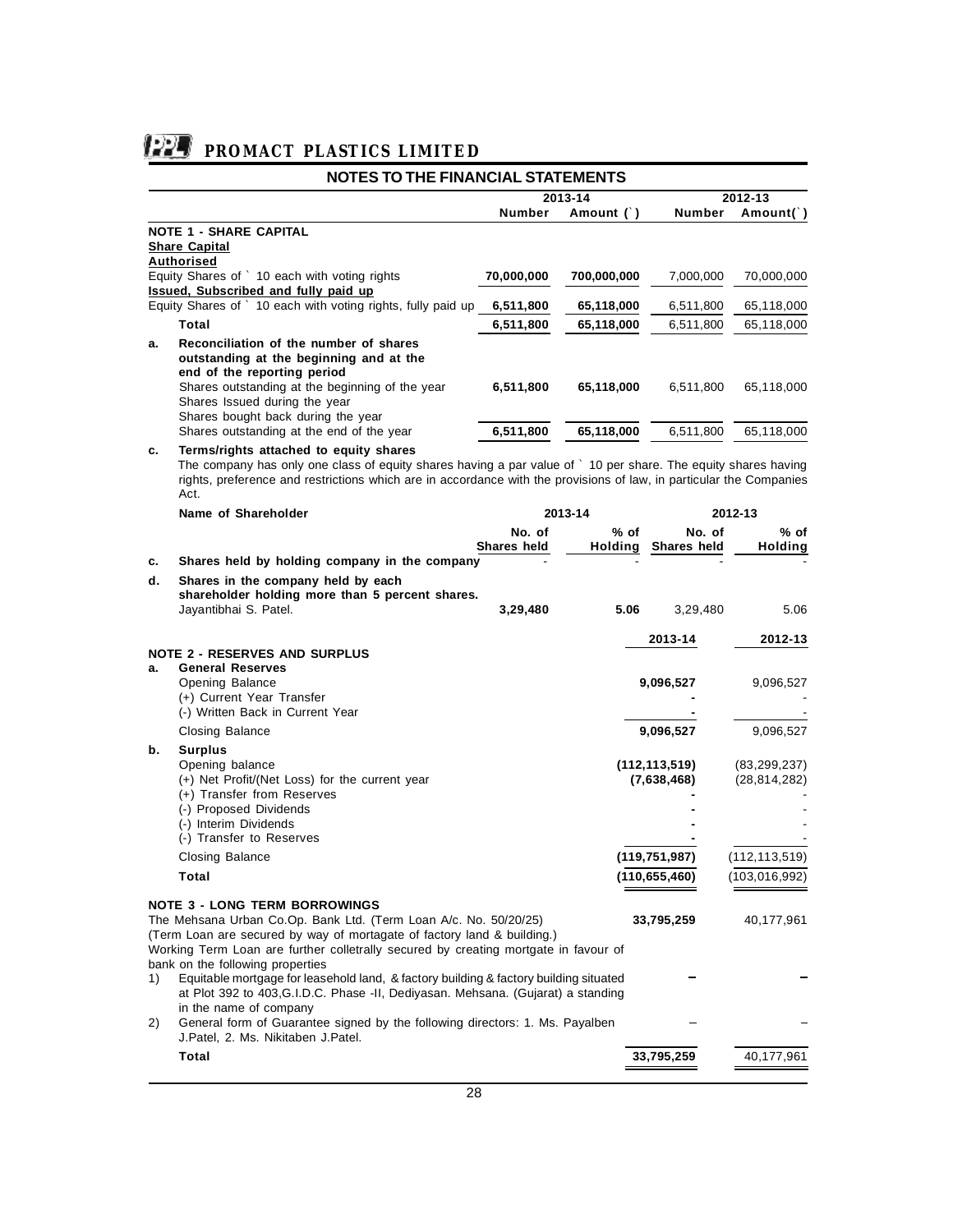|                                                                                  | $2013 - 14$ (1) | $2012 - 13$ (1) |
|----------------------------------------------------------------------------------|-----------------|-----------------|
| <b>NOTE 4 - OTHER LONG TERM LIABILITIES</b>                                      |                 |                 |
| Sales Tax Deferred Payment.                                                      |                 | 5,385,188       |
| Total                                                                            |                 | 5,385,188       |
| <b>NOTE 5 - LONG TERM PROVISIONS</b>                                             |                 |                 |
| Provision for employee benefits<br>(a)                                           |                 |                 |
| Superannuation (unfunded)                                                        |                 |                 |
| Gratuity (unfunded)<br>Leave Encashment (unfunded)                               |                 |                 |
| ESOP / ESOS                                                                      |                 |                 |
| Others (Specify nature)<br>(b)                                                   |                 |                 |
| Total                                                                            |                 |                 |
| NOTE 6 - SHORT TERM BORROWINGS<br><b>Secured</b>                                 |                 |                 |
| Loans repayable on demand<br>(a)                                                 |                 |                 |
| from banks: The Mehsana Urban Co-OP. Bank Ltd.<br>Cash Credit A/c. No. 13/05/260 |                 | 39,671,132      |
| from banks: The Mehsana Urban Co-OP. Bank Ltd.                                   |                 |                 |
| Loan Agaisnt Fixed Assets A/c. No. 13/10/51                                      | 60,053,252      |                 |
|                                                                                  | 60,053,252      | 39,671,132      |
| <b>Unsecured</b>                                                                 |                 |                 |
| From Inter Corporate Company.                                                    | 5,000,000       | 750,749         |
| From Other.                                                                      | 2,500,000       | 26,494,246      |
| Total                                                                            | 67,553,252      | 66,916,127      |

(Cash credit Loan are secured by way of mortagate of factory land & building.)

Working Cash credit loan and Term Loan are further colletrally secured by creating mortgate in favour of bank on the following properties

1) Equitable mortgage for leasehold land, & factory building & factory building situated at Plot 392 to 403,G.I.D.C. Phase -II, Dediyasan. Mehsana. (Gujarat) a standing in the name of company

2) General form of Guarantee signed by the following directors: 1. Ms. Payalben J.Patel, 2. Ms. Nikitaben J.Patel.

### **NOTE 7 - TRADE PAYABLES**

| Micro and Small enterprises<br>(a)<br>Others<br>(b)                                                                                                                                                                                                     |         |           |
|---------------------------------------------------------------------------------------------------------------------------------------------------------------------------------------------------------------------------------------------------------|---------|-----------|
| Total                                                                                                                                                                                                                                                   |         |           |
| The company has not received information from vendors regarding their status<br>7.1<br>under the Micro, Small and Medium Enterprises Development Act, 2006 hence<br>disclosures relating to amounts unpaid as at year end together with interest paid / |         |           |
| payable under this Act have not been given.<br>Balances of Trade Payable have been taken as per books and are subject to<br>7.2<br>reconciliation / confirmation and consequential adjustments, if any.                                                 |         |           |
| <b>NOTE 8 - OTHER CURRENT LIABILITIES</b>                                                                                                                                                                                                               |         |           |
| TDS [Payable]                                                                                                                                                                                                                                           | 186,924 | 308,746   |
| <b>Advance From Customers</b>                                                                                                                                                                                                                           | 5,326   | 3,248,019 |
| Payable Other Than Raw Material                                                                                                                                                                                                                         | 534,403 | 1,036,534 |
| Total                                                                                                                                                                                                                                                   | 726,653 | 4,593,299 |
| NOTE 9 - SHORT TERM PROVISIONS                                                                                                                                                                                                                          |         |           |
| Provision for employee benefits<br>(a)                                                                                                                                                                                                                  |         |           |
| Factory Salary and Labour & Wages                                                                                                                                                                                                                       |         |           |
| Office Salary<br>Others (Specify nature)                                                                                                                                                                                                                |         |           |
| (b)<br>CST/VAT Tax                                                                                                                                                                                                                                      | 162,043 | 203,780   |
| <b>Electricital Expenses</b>                                                                                                                                                                                                                            |         |           |
| <b>Excise Duty</b>                                                                                                                                                                                                                                      |         |           |
| Provision for Audit Fees                                                                                                                                                                                                                                | 50,000  | 50,000    |
| Total                                                                                                                                                                                                                                                   | 212,043 | 253,780   |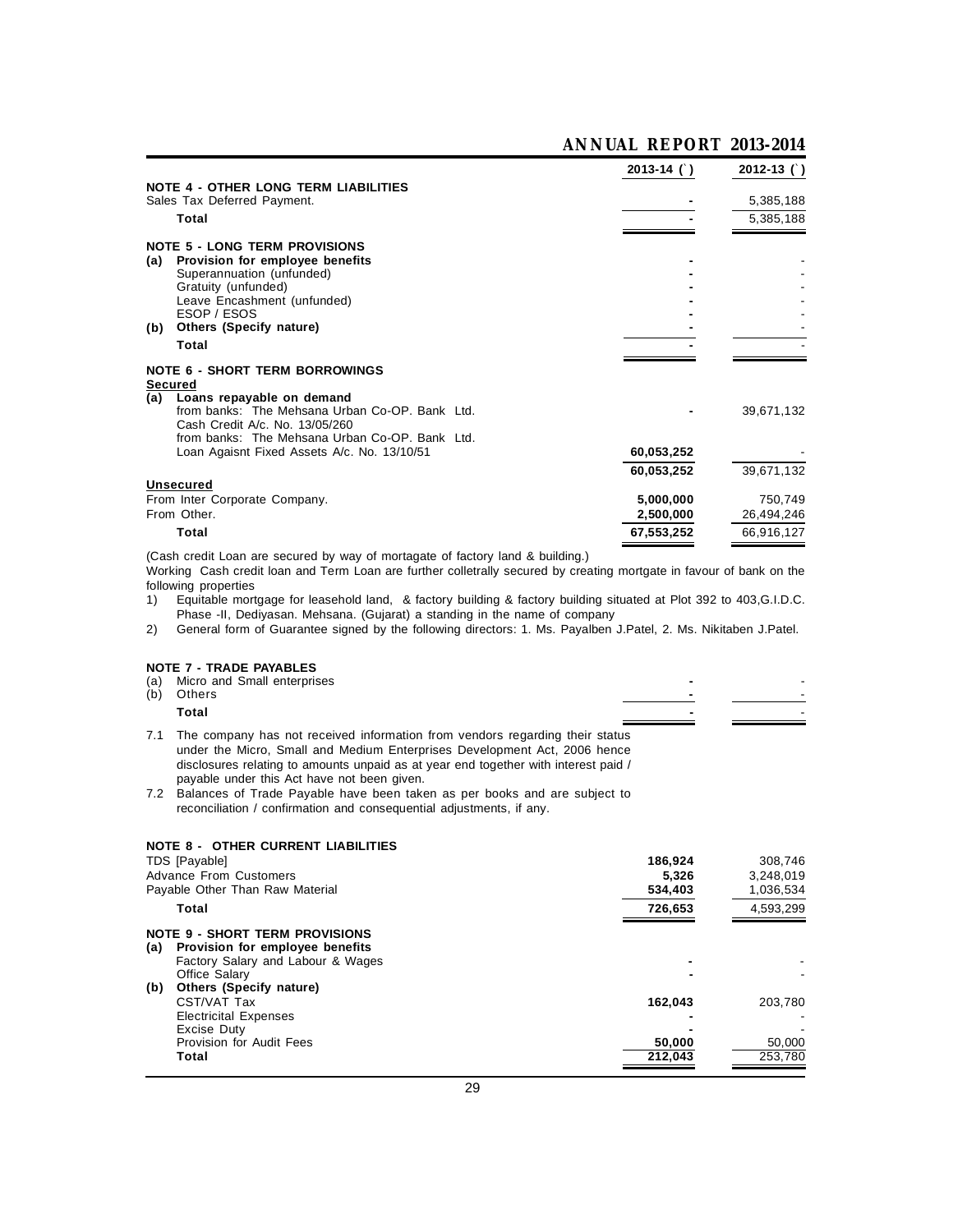### **NOTE 10 - FIXED ASSETS.**

| <b>Particulars</b>                                   |                                                                       |                          | <b>Gross Block</b>       |                               |                          | Depreciaton |                          |                          | Net Block                                                   |              |
|------------------------------------------------------|-----------------------------------------------------------------------|--------------------------|--------------------------|-------------------------------|--------------------------|-------------|--------------------------|--------------------------|-------------------------------------------------------------|--------------|
|                                                      | Value                                                                 | Addition                 | Deduction                | Value                         | Value at                 |             | Addition Deduction       | Value                    | As on                                                       | As on        |
|                                                      | at the                                                                | during                   | during                   | at the                        | the                      | during      | during                   |                          | at the 31.03.2014                                           | 31.03.2013   |
|                                                      | beginning                                                             | the year                 | the year                 | end                           | beginning                | the year    | the year                 | end                      | $\left(\begin{smallmatrix} 1 \\ 1 \end{smallmatrix}\right)$ | $(\dot{\ })$ |
| Air Condition                                        | 354185                                                                |                          | ÷.                       | 354185                        | 248061                   | 16824       |                          | 264885                   | 89300                                                       | 106124       |
| Computer                                             | 685172                                                                |                          |                          | 685172                        | 683364                   | 1808        |                          | 685172                   |                                                             | 1808         |
| Electrical Installations 4002575                     |                                                                       |                          | 581400                   | 3421175                       | 2705217                  | ä,          | 259489                   | 2445728                  | 975447                                                      | 1297358      |
| Equipment                                            | 237633                                                                |                          |                          | 237633                        | 161294                   |             |                          | 161294                   | 76339                                                       | 76339        |
| Factory Building                                     | 19269104                                                              |                          |                          | 19269104                      | 9017081                  | 643588      |                          | 9660669                  | 9608435                                                     | 10252023     |
| Staff Quarter                                        | 804818                                                                |                          |                          | 804818                        | 175098                   | 13119       |                          | 188217                   | 616601                                                      | 629720       |
| Furnitur and Fixture                                 | 1547943                                                               |                          |                          | 1547943                       | 1309539                  | 96437       | ÷.                       | 1405976                  | 141967                                                      | 238405       |
| Mobile                                               | 22475                                                                 |                          |                          | 22475                         | 16023                    | 1068        |                          | 17091                    | 5384                                                        | 6452         |
| Plant and Machnery 71925487                          |                                                                       |                          | 13132625                 |                               | 58792862 53264274        |             | $-10887409$              | 42376865                 | 16415996                                                    | 18661213     |
| Lease hold Land                                      | 1446568                                                               |                          |                          | 1446568                       |                          |             |                          | $\overline{\phantom{a}}$ | 1446568                                                     | 1446568      |
| C.C.T.V. Camera/Thumb 84815<br><b>Bioaccess</b>      |                                                                       |                          |                          | 84815                         | 7042                     | 4029        |                          | 11071                    | 73744                                                       | 77773        |
| SUB TOTAL (A)                                        | 100380775                                                             |                          | $-13714025$              |                               | 86666750 67586993        |             | 776873 11146898          | 57216968                 | 29449782                                                    | 32793783     |
| Intangible Assets                                    |                                                                       | L.                       |                          |                               |                          |             |                          |                          | $\blacksquare$                                              |              |
| SUB TOTAL (B)                                        | ÷,                                                                    | $\overline{\phantom{a}}$ | ÷,                       | Ĭ.                            | Ĭ.                       | ÷,          | ÷,                       | ÷,                       | $\blacksquare$                                              |              |
| Capital Work-in-progress                             | $\overline{\phantom{a}}$                                              | l,                       | ÷,                       | ÷,                            | ÷,                       | ÷,          | ÷,                       | $\frac{1}{2}$            | $\blacksquare$                                              |              |
| SUB TOTAL (C)                                        | ä,                                                                    | ä,                       | $\overline{\phantom{a}}$ | ÷.                            | $\overline{\phantom{a}}$ | ä,          | $\overline{\phantom{a}}$ | $\overline{\phantom{a}}$ | $\blacksquare$                                              |              |
| <b>Intangible Assets</b><br><b>Under Development</b> |                                                                       |                          |                          |                               |                          |             |                          |                          |                                                             |              |
| SUB TOTAL (D)                                        |                                                                       |                          |                          |                               |                          |             |                          |                          |                                                             |              |
| Total $[A + B + C + D]$                              |                                                                       |                          |                          |                               |                          |             |                          |                          |                                                             |              |
| (Current Year)                                       | 100380775                                                             |                          | $-13714025$              |                               | 86666750 67586993        |             | 776873 11146898          | 57216968                 | 29449782                                                    | 32793783     |
| (Previous Year)                                      | 136204299                                                             |                          |                          | - 35823524 100380775 82331225 |                          |             | 4928225 19672457         | 67586993                 | 32793783                                                    | 53873075     |
|                                                      |                                                                       |                          |                          |                               |                          |             |                          | 2013-14                  |                                                             | 2012-13      |
| <b>NOTE 11 - NON CURRENT INVESTMENT.</b><br>(a)      | Investment in Share - Unquoted.<br>The Mehsana Urban Co-Op. Bank Ltd. |                          |                          |                               |                          |             |                          | 2,750,500                |                                                             | 2,250,500    |
| (b)                                                  | Investment in Equity Share - Quoted.                                  |                          |                          |                               |                          |             |                          |                          |                                                             |              |
| Total                                                |                                                                       |                          |                          |                               |                          |             |                          | 2,750,500                |                                                             | 2,250,500    |

### **NOTE 12 - LONG TERM LOANS AND ADVANCES a. Capital Advances -** -

| b. | <b>Security Deposits</b>                  |           |           |
|----|-------------------------------------------|-----------|-----------|
|    | Unsecured, considered good                |           |           |
|    | Security Deposit EMD                      | 423,931   | 623,931   |
|    | Other Deposit                             | 489,817   | 1,831,567 |
|    | Doubtful                                  |           |           |
|    | Less: Provision for doubtful deposits     |           |           |
|    |                                           | 913,748   | 2,455,498 |
| c. | Loans and advances to related parties     |           |           |
|    |                                           |           |           |
| d. | Other loans and advances (specify nature) | 755,350   | 773,819   |
|    |                                           | 755,350   | 773,819   |
|    |                                           | 1,669,098 | 3,229,317 |
|    |                                           |           |           |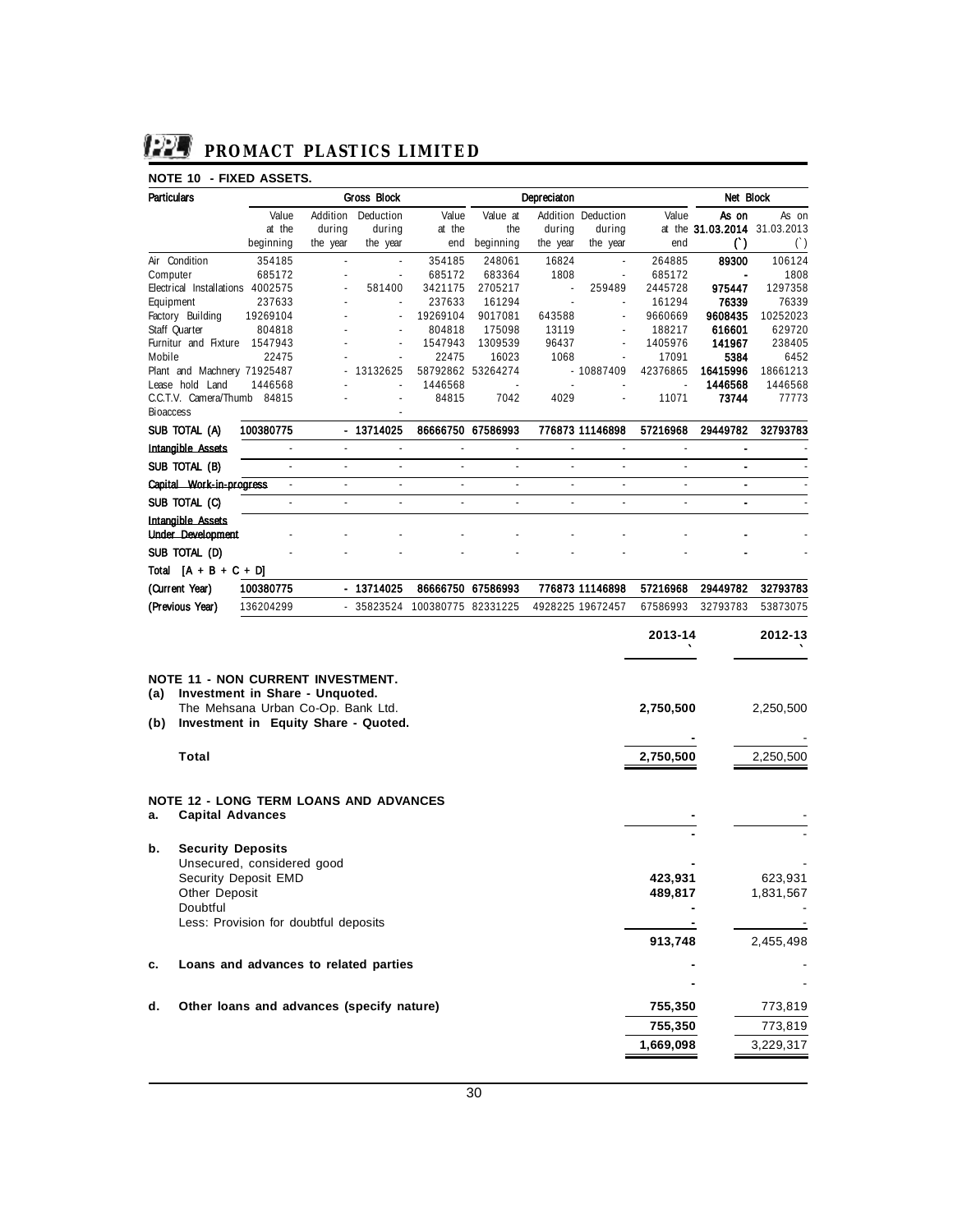**-** -

|    |                                                                                       | 2013-14            | 2012-13            |
|----|---------------------------------------------------------------------------------------|--------------------|--------------------|
|    | <b>NOTE 13- OTHER NON-CURRENT ASSETS</b>                                              |                    |                    |
| a. | Long term trade receivables<br>(including trade receivables on deferred credit terms) |                    |                    |
|    |                                                                                       |                    |                    |
|    |                                                                                       |                    |                    |
|    | <b>NOTE 14 - INVENTORIES</b>                                                          |                    |                    |
| a. | Raw Materials and components (Valued at Cost)                                         | 8,327              | 8,327              |
| b. | Work-in-progress (Valued at Cost)                                                     |                    |                    |
| С. | Finished goods (Valued at Cost / Net realisable Value)                                | 1,199,928          | 1,199,928          |
| d. | Stores and Spares.                                                                    | 315,000            | 315,000            |
|    | Total                                                                                 | 1,523,255          | 1,523,255          |
|    | <b>NOTE 15 - TRADE RECEIVABLES</b>                                                    |                    |                    |
|    | Trade receivables outstanding for a period less than six                              |                    |                    |
|    | months from the date they are due for payment.                                        |                    |                    |
|    | Unsecured, considered good                                                            |                    | 2,107,876          |
|    |                                                                                       |                    | 2,107,876          |
|    | Trade receivables outstanding for a period exceeding six                              |                    |                    |
|    | months from the date they are due for payment                                         |                    |                    |
|    | Unsecured, considered good                                                            | 2,675,745          | 1,670,672          |
|    |                                                                                       | 2,675,745          | 1,670,672          |
|    | Total                                                                                 | 2,675,745          | 3,778,548          |
|    | Trade Receivable stated above include debts due by:                                   |                    |                    |
|    | Company in which director is a member / director                                      |                    |                    |
|    |                                                                                       |                    |                    |
|    | <b>NOTE 16 - CASH AND CASH EQUIVALENTS</b>                                            |                    |                    |
| a. | Balances with banks<br>In Current Account                                             | 14,297             | 16,393             |
|    | FDR and Margin money with bank                                                        |                    |                    |
|    |                                                                                       | 14,297             | 16,393             |
| b. | Cash on hand                                                                          | 341,619            | 33,003             |
|    |                                                                                       |                    |                    |
|    | <b>NOTE 17 - SHORT-TERM LOANS AND ADVANCES</b>                                        | 355,916            | 49,396             |
|    | Unsecured, considered good unless otherwise stated                                    |                    |                    |
|    | Bank FDR Interest Receivable                                                          |                    | 20,315             |
|    | Provision for Dividend Receivable                                                     |                    |                    |
|    | Advance Tax Paid. (Asst. Year 2005-06)                                                | 250,000            | 250,000            |
|    | TDS Receivable 2006-07<br>TDS Receivable 2008-09                                      | 398,456<br>149,698 | 398,456<br>149,698 |
|    | TDS Receivable 2009-10                                                                | 36,141             | 36,141             |
|    | TDS Receivable 2010-2011                                                              | 20,112             | 20,112             |
|    | TDS Receivable 2011-2012                                                              | 12,896             | 12,896             |
|    | TDS Receivable 2012-2013                                                              | 186,712            | 186,712            |
|    | TDS Receivable 2013-2014                                                              | 723,227            |                    |
|    | Modvat Credit Receivable<br><b>PLA Account</b>                                        | 33<br>3,531        | 33<br>3,531        |
|    | Prepaid Insurance                                                                     |                    |                    |
|    | Quantity Discount Receivable.                                                         |                    |                    |
|    | Advance to Creditors.                                                                 | 33,813             | 498,582            |
|    | Prabhu Ispat Pvt. Limited.                                                            |                    | 13,885,653         |
|    | Prabhu Steel Corporation.                                                             |                    | 6,905,249          |
|    | Shree Maruti Nandan Infrastructure                                                    | 3,075,646          |                    |
|    |                                                                                       | 4,890,265          | 22,367,378         |
|    | <b>Related Party Transaction</b>                                                      |                    |                    |
|    | Company in which director is a member / director                                      |                    |                    |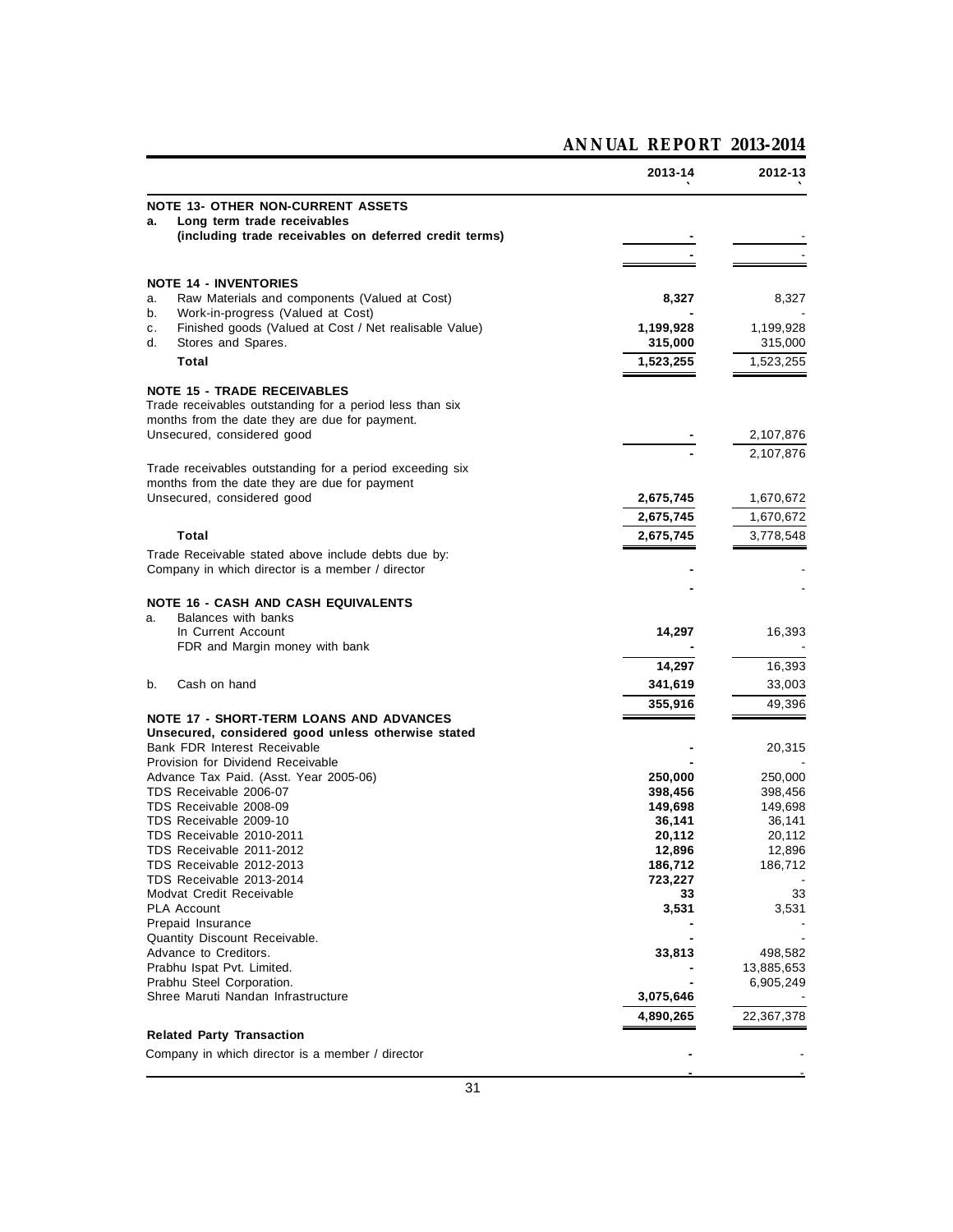|                                      |                                                                                                                                                                                                                                | 2013-14           | 2012-13            |
|--------------------------------------|--------------------------------------------------------------------------------------------------------------------------------------------------------------------------------------------------------------------------------|-------------------|--------------------|
|                                      | <b>NOTE 18 - OTHER CURRENT ASSETS</b>                                                                                                                                                                                          |                   |                    |
|                                      |                                                                                                                                                                                                                                |                   |                    |
|                                      |                                                                                                                                                                                                                                |                   |                    |
|                                      | Note 18 - a) Contingent liabilities and commitments (to the extent not provided for)<br><b>Contingent Liabilities</b>                                                                                                          |                   |                    |
| (i)                                  | (a) Other money for which the company is contingently liable:                                                                                                                                                                  |                   |                    |
|                                      | <b>Bank Guarantee</b>                                                                                                                                                                                                          |                   | 2,935,000          |
|                                      | Letter of Credit                                                                                                                                                                                                               |                   |                    |
|                                      |                                                                                                                                                                                                                                |                   | 2,935,000          |
|                                      |                                                                                                                                                                                                                                |                   | 2,935,000          |
| b)                                   | <b>Details of Dividend Payment</b>                                                                                                                                                                                             |                   |                    |
|                                      | <b>Particulars</b>                                                                                                                                                                                                             | Total             | Per share          |
|                                      | Dividends proposed to be distributed to equity shareholders                                                                                                                                                                    |                   |                    |
| C)                                   | In the opinion of the Board, all assets other than fixed assets and<br>non current investments, have a realisable value in the ordinary<br>course of business which is not different from the amount at which<br>it is stated. |                   |                    |
|                                      | <b>NOTE 19 - REVENUE FROM OPERATIONS</b>                                                                                                                                                                                       |                   |                    |
| Sale of products                     |                                                                                                                                                                                                                                |                   | 41,153,263         |
| Less: Excise duty<br>Job Work Income |                                                                                                                                                                                                                                |                   | 4,519,801          |
| Total                                |                                                                                                                                                                                                                                |                   | 36,633,462         |
|                                      |                                                                                                                                                                                                                                |                   |                    |
|                                      | <b>NOTE 20 - OTHER INCOME</b>                                                                                                                                                                                                  |                   |                    |
|                                      | Interest Income (in case of a company other than a finance company)                                                                                                                                                            | 851,097           | 95,898             |
| Dividend Income                      | <b>Bank FDR Interest</b>                                                                                                                                                                                                       | 337,538<br>16,278 | 331,071<br>44,816  |
| Other Income                         |                                                                                                                                                                                                                                | 1,700,000         | 675,577            |
| Godown Rent                          |                                                                                                                                                                                                                                | 6,281,077         | 1,386,132          |
|                                      | Profit on Sale of Share (Dena Bank)                                                                                                                                                                                            |                   | 334,196            |
|                                      | Profit on Sales of Vehicle<br>Excise Duty for Closing Stock                                                                                                                                                                    |                   | 283,500<br>460,241 |
| Kasar Vatav                          |                                                                                                                                                                                                                                | 21,294            |                    |
| Total                                |                                                                                                                                                                                                                                | 9,207,284         | 3,611,431          |
|                                      |                                                                                                                                                                                                                                |                   |                    |
| <b>Opening Stock</b>                 | <b>NOTE 21 - COST OF MATERIALS CONSUMED</b>                                                                                                                                                                                    | 8,327             | 8,016,487          |
|                                      | Add: Purchase of Raw Material during the year.                                                                                                                                                                                 |                   | 13,218,357         |
|                                      | Freight (Purchase)                                                                                                                                                                                                             |                   | 171,619            |
|                                      |                                                                                                                                                                                                                                | 8,327             | 21,406,463         |
|                                      | Less: Closing Stock                                                                                                                                                                                                            | 8,327             | 8,327              |
| Total                                |                                                                                                                                                                                                                                |                   | 21,398,136         |
|                                      | Imported & Indigenous Raw Materials Consumed                                                                                                                                                                                   |                   |                    |
|                                      |                                                                                                                                                                                                                                | 2013-14           | 2012-13            |
|                                      |                                                                                                                                                                                                                                | %                 | %                  |
| Imported<br>Indigenous               |                                                                                                                                                                                                                                | 21,398,136        | 100                |
|                                      |                                                                                                                                                                                                                                |                   |                    |
| Total                                |                                                                                                                                                                                                                                | 21,398,136        | 100                |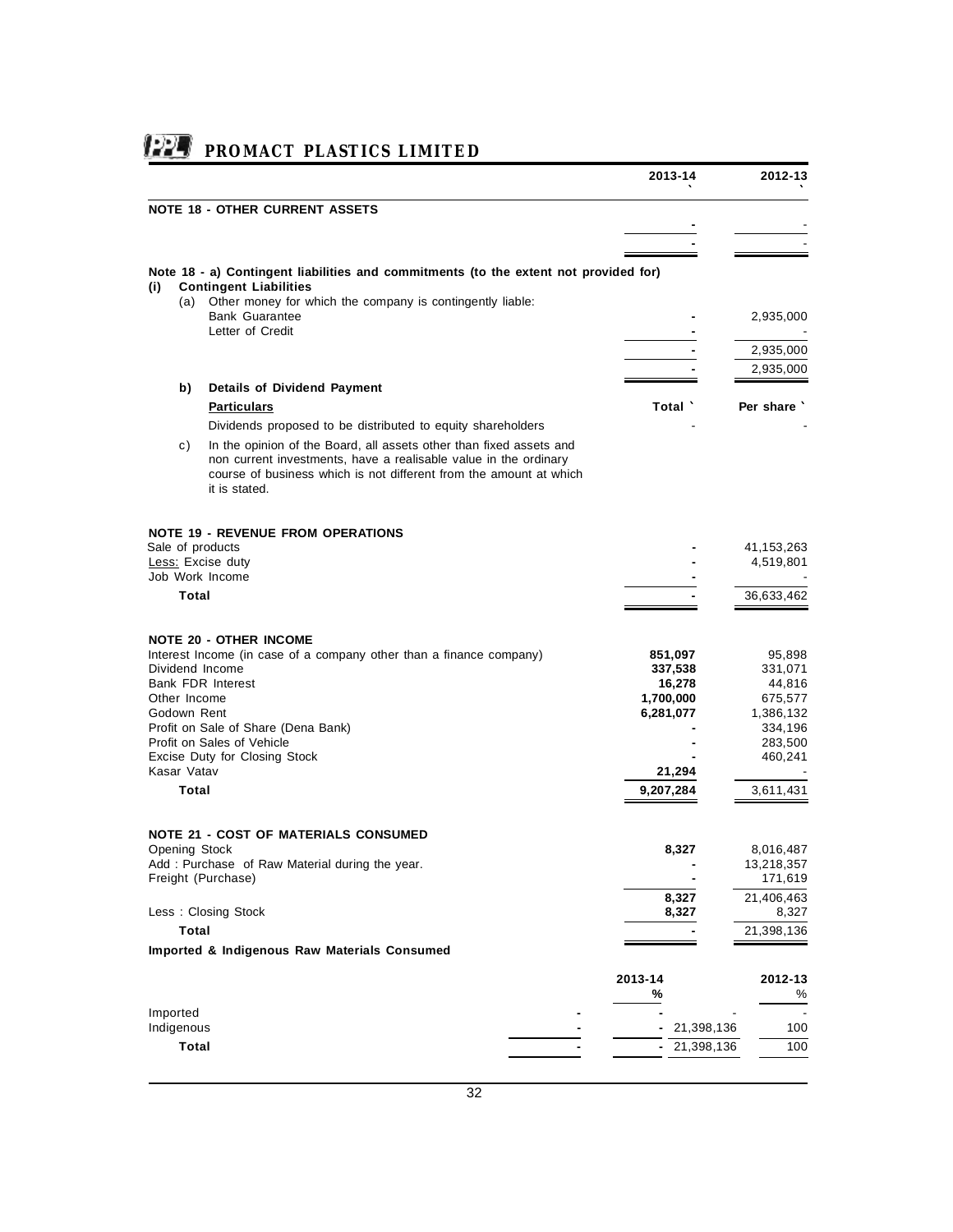|                                                                                                                                                                       | 2013-14    | 2012-13              |
|-----------------------------------------------------------------------------------------------------------------------------------------------------------------------|------------|----------------------|
| NOTE 22 - MANUFACTURING & OPERATING COSTS                                                                                                                             |            |                      |
| <b>Water Charges</b>                                                                                                                                                  |            | 26,800               |
| Electrical Expenses (Electricity Bill)                                                                                                                                |            | 2,523,597            |
| Labour Charge                                                                                                                                                         |            | 300,336              |
| Machinery Maintenance and Repairs.                                                                                                                                    |            | 221,971              |
| Security Expenses.                                                                                                                                                    |            | 200,925              |
| Total                                                                                                                                                                 |            | 3,273,629            |
| NOTE 23 - CHANGES IN INVENTORIES OF FINISHED GOODS<br><b>WORK-IN-PROGRESS AND STOCK-IN-TRADE</b><br>Inventories at the beginning of the year<br><b>Opening Stock:</b> |            |                      |
| Finished Goods and Work in Process                                                                                                                                    | 1,199,928  | 16,516,274           |
| Stores and Spares.                                                                                                                                                    | 315,000    | 1,846,670            |
| Inventories at the end of the year                                                                                                                                    |            |                      |
| <b>Closing Stock:</b><br>Finished Goods and Work in Process                                                                                                           | 1,199,928  |                      |
| Stores and Spares.                                                                                                                                                    | 315,000    | 1,199,928<br>315,000 |
| Total                                                                                                                                                                 |            | 16,848,016           |
|                                                                                                                                                                       |            |                      |
| <b>NOTE 24 - EMPLOYEE BENEFITS EXPENSE</b>                                                                                                                            |            |                      |
| Salaries and Bonus<br>(a)                                                                                                                                             | 380,600    | 2,072,300            |
| Directors Remuneration                                                                                                                                                |            |                      |
| Contributions to -<br>(b)                                                                                                                                             |            |                      |
| Provident fund<br>(i)                                                                                                                                                 |            |                      |
| Superannuation scheme<br>(ii)                                                                                                                                         |            |                      |
| Gratuity fund contributions<br>(c)                                                                                                                                    |            |                      |
| <b>ESIC</b> contributions<br>(d)<br>Staff welfare expenses                                                                                                            |            | 49,872               |
| (e)                                                                                                                                                                   |            |                      |
| Total                                                                                                                                                                 | 380,600    | 2,122,172            |
| <b>NOTE 25 - FINANCE COSTS</b>                                                                                                                                        |            |                      |
| Interest expense                                                                                                                                                      |            |                      |
| Working capital loans (Term Loan)                                                                                                                                     | 5,167,298  | 6,156,908            |
| Working capital loans (Cash Credit)                                                                                                                                   | 6,808,955  | 4,091,101            |
| Other borrowing costs                                                                                                                                                 | 4,831,925  | 2,892,753            |
| Bank Charges & Commission                                                                                                                                             | 182        | 17,158               |
| Total                                                                                                                                                                 | 16,808,360 | 13,157,920           |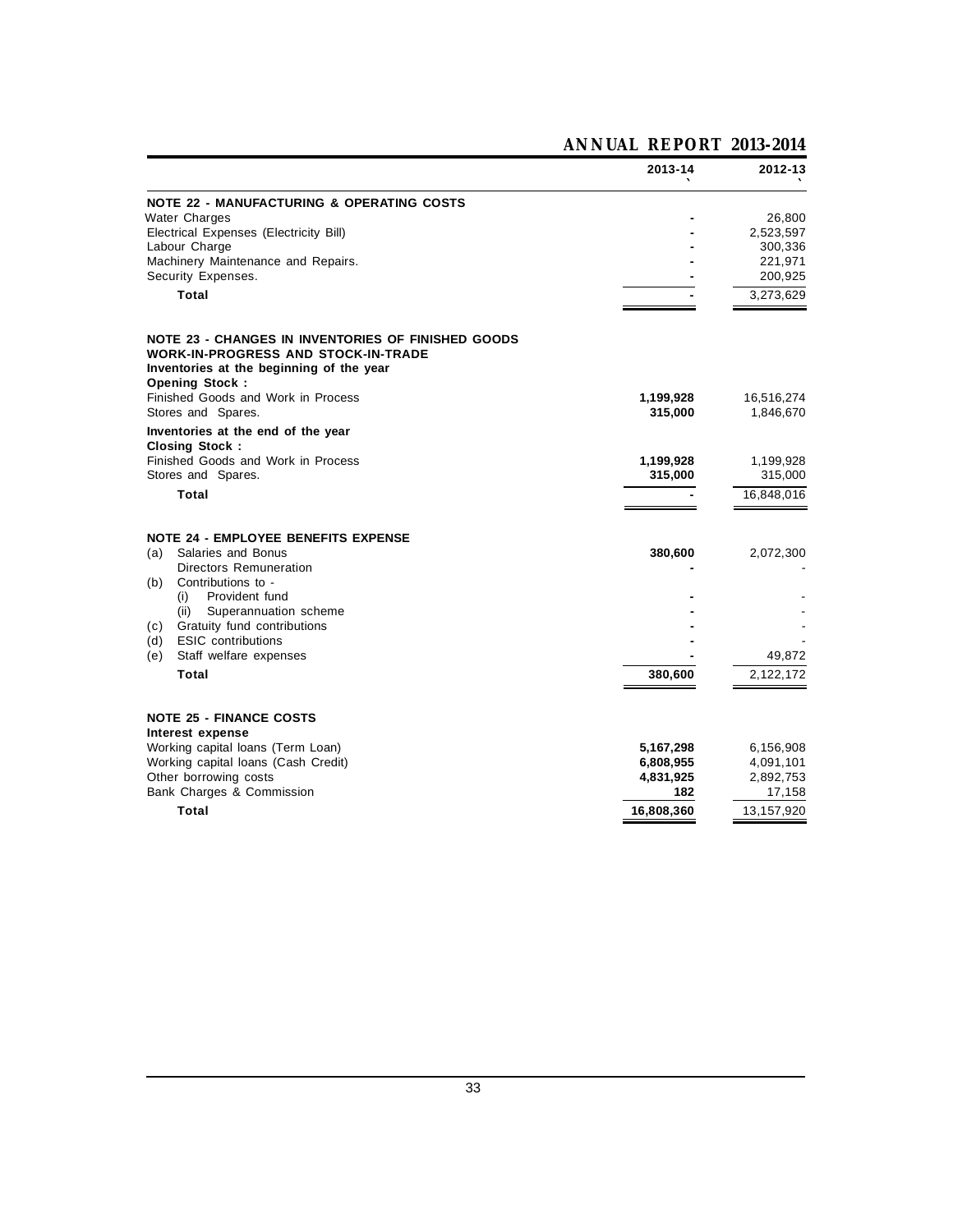

|                                            | 2013-14   | 2012-13       |
|--------------------------------------------|-----------|---------------|
| <b>NOTE 26 - OTHER EXPENSES</b>            |           |               |
| Telephone Expenses                         | 42,262    | 50,250        |
| Insurance                                  | 19,588    | 49,504        |
| Freight (Inward /Outward)                  |           | 9,852         |
| <b>Stationery And Printing</b>             | 24,401    | 21,092        |
| Travelling Expenses                        | 2,630     | 70,369        |
| <b>Building Repairing</b>                  | 9,319     |               |
| <b>Computer Expenses</b>                   |           | 400           |
| Consultant Expenses.                       | 216,000   | 227,500       |
| Diesel.                                    |           | 28,093        |
| Donation                                   |           | 300           |
| Filing expenses                            | 500       |               |
| G.I.D.C. Services Charges.                 | 21,180    | 85,550        |
| Listing fees                               | 76,854    | 75,000        |
| Office expenses                            |           | 6,177         |
| Professional Tax                           | 2,400     | 2,400         |
| Petrol Expenses                            |           | 37,816        |
| Postage expenses                           | 32,674    | 7,968         |
| Service Tax Paid                           | 16,754    | 27,202        |
| Service Tax (Purchase)                     | 42,105    | 62,824        |
| Scooter Repairing                          |           | 3,100         |
| VAT Expenses                               | 14,028    | 39,654        |
| <b>Advertisement Expenses</b>              | 39,510    | 84,356        |
| Factory Exp.                               |           | 5,630         |
| Kasar/Vatav.                               |           | 112,060       |
| Tea & Water Expenses.                      | 18,359    |               |
| Legal and Consultancy charges              | 25,586    | 29,734        |
| Stamp Expenses                             | 1,600     | 2,467         |
| News Paper                                 | 538       | 628           |
| E.S.I.C.                                   | 8,948     |               |
| <b>Audit Fees</b>                          | 50,000    | 50,000        |
| Water Charges                              | 19,200    |               |
| Electrical Expenses (Electricity Bill)     | 77,425    |               |
| Excise Duty Expenses.                      | 3,000     |               |
| Security Expenses.                         | 178,945   |               |
|                                            |           |               |
| Total                                      | 943,807   | 1,089,925     |
| <b>NOTE 27 - EXCEPTIONAL ITEMS</b>         |           |               |
| Profit on Sales of Plant & Machinery,      | 2,167,700 | 1,484,272     |
| Less: Loss on Sales of Plant and Machinery | 103,813   | 7,725,425     |
| Total                                      | 2,063,887 | (6, 241, 153) |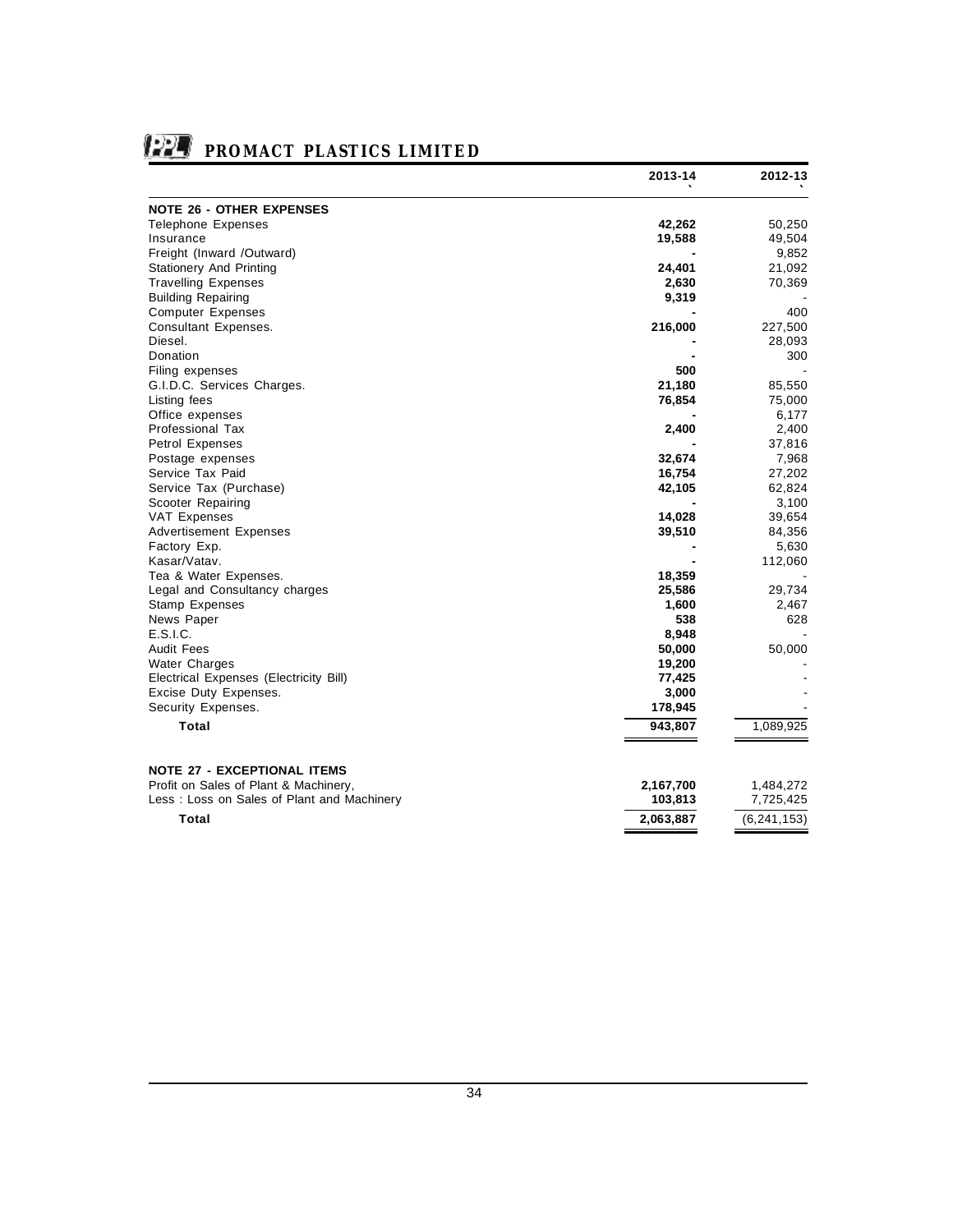| <b>28. CONTINGENT LIABILITIES</b>     |            |             |
|---------------------------------------|------------|-------------|
|                                       | 2013-14    | 2012-13     |
|                                       |            | (` in Lacs) |
| Contingent Liability (Bank Guarantee) | <b>NIL</b> | 29,35,000   |

- **29.** During the year the company has incurred cash loss of ` 68.62 Lacs and at the end of the year negative net worth of the company is ` 363.40 Lacs and the accounts are prepared with the concept of Going Concern. As per the information and explanations given to us, the company is taking positive steps to move further for survival and development.
- **30.** Micro and Small Scale Business Enterprises:

The management has initiated the process of identifying enterprises which have been providing goods and services to the company and which qualify under the definition of micro and small enterprises, as defined under Micro, Small and Medium Enterprise Development Act, 2006. Accordingly, the disclosure requirement here under is not furnished.

**31.** Balance conformations in respect of debtors, creditors and loan & Advance granted / taken are subject to confirmation and reconciliation.

### **32. Segment Reporting Policies:**

Business Segment

The company has discontinue the running business, but earned the interest income from advance given and as such segment reporting policy not considered in the year under consideration.

### **33.** Other Accounting Policies:

Accounting policies not specifically referred to, are consistent with the generally Accepted accounting practices.

|     | 34. Components of Net Deferred Tax Asset                                                                                                           | As at<br>$31 - 03 - 2014$ () | As at<br>$31-03-2013$ (1) |
|-----|----------------------------------------------------------------------------------------------------------------------------------------------------|------------------------------|---------------------------|
|     | <b>Deferred Tax Liability</b><br>Related to Fixed Assets                                                                                           | (2,93,83,250)                | (1, 34, 35, 186)          |
|     | <b>Deferred Tax Assets</b><br>Carried Forward Loss allowable for tax purposes in the following years<br>Disallowance under the Income Tax Act 1961 | 8,65,50,240<br>Nil           | 12,39,61,947<br>Nil       |
|     | Net Deferred Tax Assets (Liability)                                                                                                                | 5,71,66,990                  | 11,05,26,761              |
|     | 35. Managerial Remuneration                                                                                                                        | $2013 - 14$ ()               | $2012 - 13$ ()            |
|     | Paid to Director                                                                                                                                   | Nil                          | Nil                       |
|     | Total                                                                                                                                              | Nil                          | Nil                       |
|     | 36. Auditors' Remuneration<br>For Auditor Remuneration                                                                                             | 50,000                       | 50,000                    |
|     | <b>TOTAL</b>                                                                                                                                       | 50,000                       | 50,000                    |
| 37. | <b>Segment Reporting:</b><br>Geographical Segment is identified as the secondary segment and details are given below:                              |                              |                           |
|     | <b>Description</b>                                                                                                                                 | 2013-14                      | 2012-13                   |
|     | Domestic Sales (Net)                                                                                                                               | Nil                          | 3,66,33,462               |
|     | <b>Export Sales</b>                                                                                                                                | Nil                          | Nil                       |
|     | Total                                                                                                                                              | Nil                          | 3,66,33,462               |
|     |                                                                                                                                                    |                              |                           |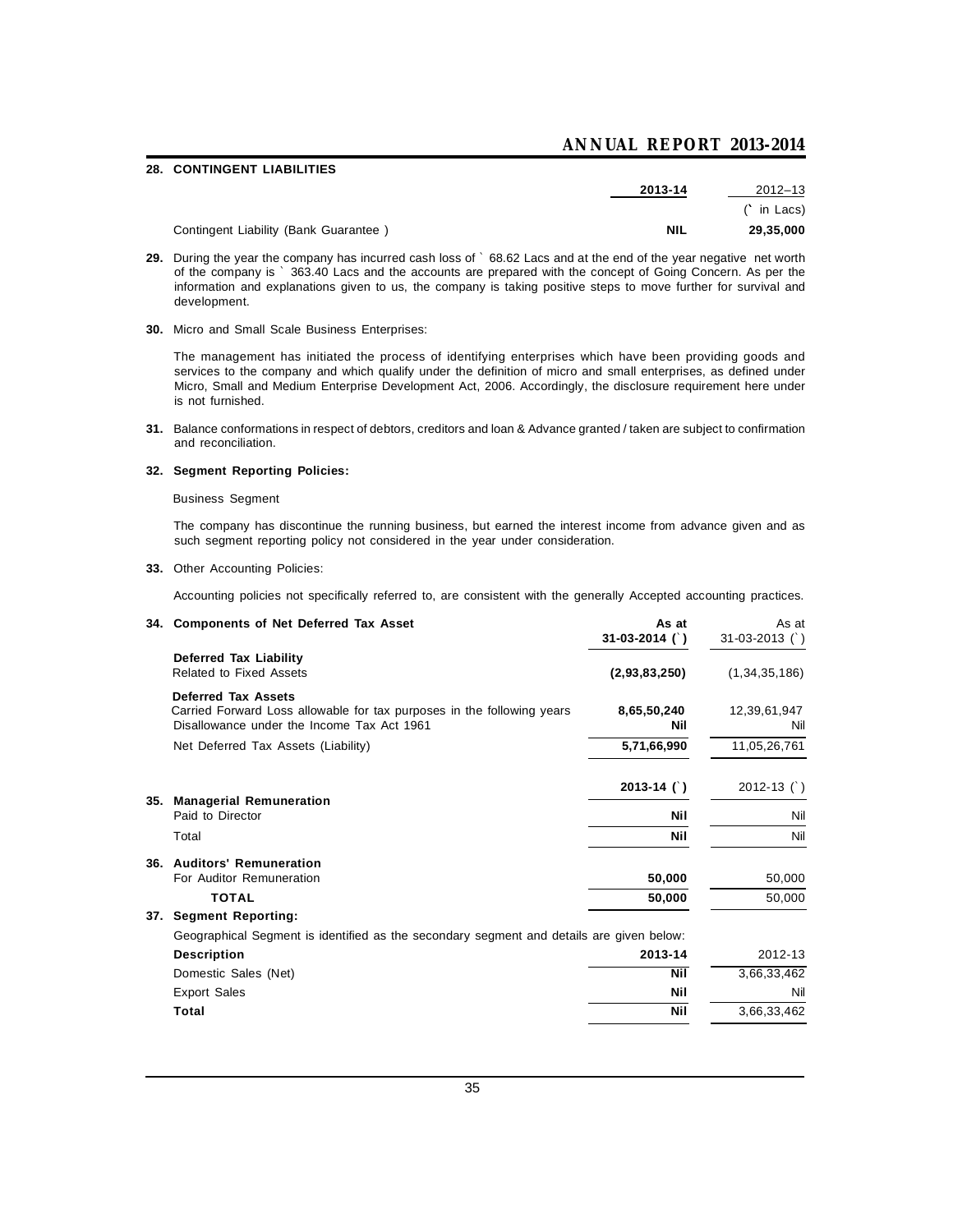| 38. Donation to Political Parties.                             |                |                |
|----------------------------------------------------------------|----------------|----------------|
|                                                                | $2013 - 14$ () | $2012 - 13$ () |
|                                                                | Nil            | Nil            |
| <b>TOTAL</b>                                                   | Nil            | Nil            |
| 39. Earning Per Share:                                         |                |                |
| Profit attributable to the Equity Shareholders                 | $-76, 38, 468$ | -2,88,14,282   |
| Weighted average number of Equity shares of 10/- each fully    |                |                |
| paid up outstanding during the year                            | 65,11,800      | 65,11,800      |
| Basic / Diluted earning per share of ` 10/- each fully paid up | $-1.17$        | $-4.42$        |

### **40. CONSUMPTION OF IMPORTED AND INDIGENOUS RAW MATERIALS**

|     |                                                                                | $2013 - 2014$ |     | $2012 - 2013$ |      |
|-----|--------------------------------------------------------------------------------|---------------|-----|---------------|------|
|     | Particulars                                                                    | Amount $( )$  | %   | Amount $($ )  | %    |
|     | Indigenous                                                                     | Nil           | Nil | 2,13,98,136   | 100  |
|     | Imported                                                                       | Nil           | Nil | Nil           | Nil  |
| 41. | <b>CONSUMPTION OF IMPORTED &amp;</b><br><b>INDIGENEOUS STORES &amp; SPARES</b> |               |     |               |      |
|     | Particulars                                                                    | $(\cdot)$     | %   | $($ )         | $\%$ |
|     | Indigenous                                                                     | Nil           | Nil | 2,21,971      | 100  |
|     | Imported                                                                       | Nil           | Nil | Nil           | Nil  |
| 42. | <b>EARNINGS / EXPENDITURE IN FOREIGN CURRENCY</b>                              |               |     |               |      |

|                                 | $2013 - 14$ ( ) | 2012-13 (`) |
|---------------------------------|-----------------|-------------|
| FOB Value of Exports            | Nil             | Nil         |
| Expenditure in foreign Currancy | Nil             | Nil         |

### **43. CIF Value of Imports**

CIF Value of Imports **Nil** Nil

### **44.** Related Party Disclosures :

### **A. List of related parties with whom transactions have taken place during the year**

| I.    | Name of the related parties      | Short name | Nature of the relationship |  |
|-------|----------------------------------|------------|----------------------------|--|
|       | Prabhu Steel Corporation.        | <b>PSC</b> | Relative                   |  |
| II. – | <b>Key Managerial Personnel:</b> |            |                            |  |
|       | Ms. Payalben J. Patel            |            | Chairperson                |  |
|       | Ms. Nikitabhen J. Patel          |            | Director                   |  |
|       | Mr. Ankitbhai J. Patel           |            | Director                   |  |
|       | Mr. Miteshkumar A. Patel         |            | Director                   |  |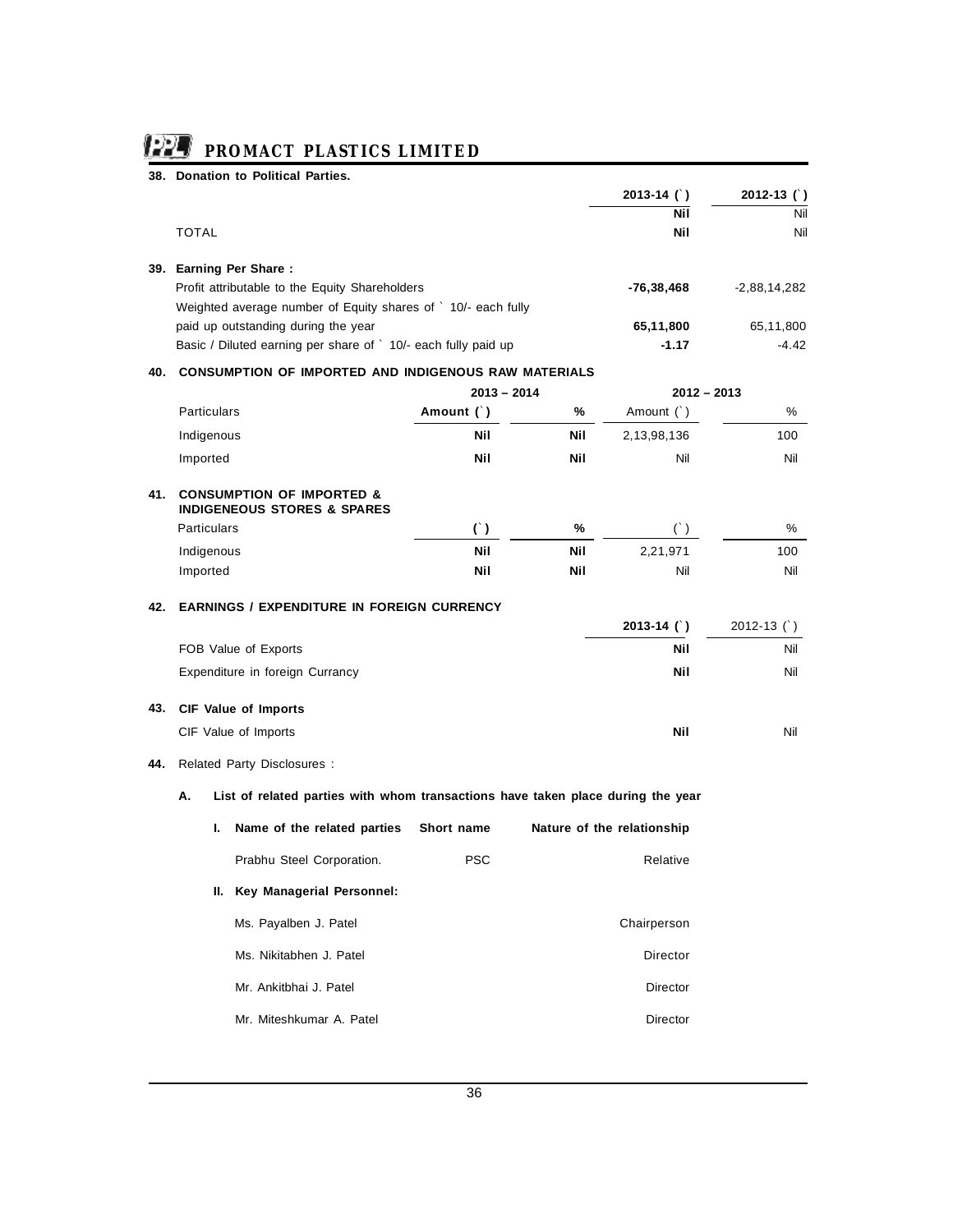|                                 |                     |              | $(\ln \degree)$ |
|---------------------------------|---------------------|--------------|-----------------|
| Particulars                     |                     | <b>PSC</b>   | <b>KMP</b>      |
| Sales Service and other income  | <b>Current Year</b> | 0            |                 |
|                                 | Previous Year       | $\Omega$     |                 |
| Purchase of raw Material and    | <b>Current Year</b> | 0            |                 |
| Components and Services         | Previous Year       | $\Omega$     |                 |
| interest and other expenditure  | <b>Current Year</b> | 0            |                 |
|                                 | Previous Year       | 0            |                 |
| Interoperate Deposits Placed/   | <b>Current Year</b> | 0            |                 |
| (Received) net amount and Other | Previous Year       | 0            |                 |
| Interest income                 | <b>Current Year</b> | 48,529.00    |                 |
|                                 | Previous Year       | 60,277.00    |                 |
| Salary Commission On profit     | <b>Current Year</b> | 0            |                 |
|                                 | Previous Year       | 0            |                 |
| Purchase of capital assets      | <b>Current Year</b> | 0            |                 |
|                                 | Previous Year       | 0            |                 |
| Share Purchase / Sales          | <b>Current Year</b> | 0            |                 |
|                                 | Previous Year       | 0            |                 |
| Due to Company                  | <b>Current Year</b> | 25,00,000.00 |                 |
|                                 | Previous Year       | 0            |                 |
| Payable by Company              | <b>Current Year</b> | 0            |                 |
|                                 | Previous Year       | 69,05,249.00 |                 |
| Interoperate deposits           | <b>Current Year</b> | 0            |                 |
| (receivable)/payable            | Previous Year       | 0            |                 |

The Revised Schedule VI has become effective from April 1, 2011 for the preparation of financial statements. This has significantly impacted the disclosure and presentation made in the financial statements.

Previous year's figures have been regrouped / re classified wherever necessary to correspond with the current year's classification disclosure.

As per our Audited Report Annexed. **For M. M. Salvi & Co.** Chartered Accountants

**(M. M. Salvi)** Proprietor. M.No. : 30678 F.R. No.: 109004W Place : Mehsana Date : 28/05/2014 **For and on behalf of the Board**

**Nikitaben J. Patel** Director

Place : Ahmedabad Date : 28/05/2014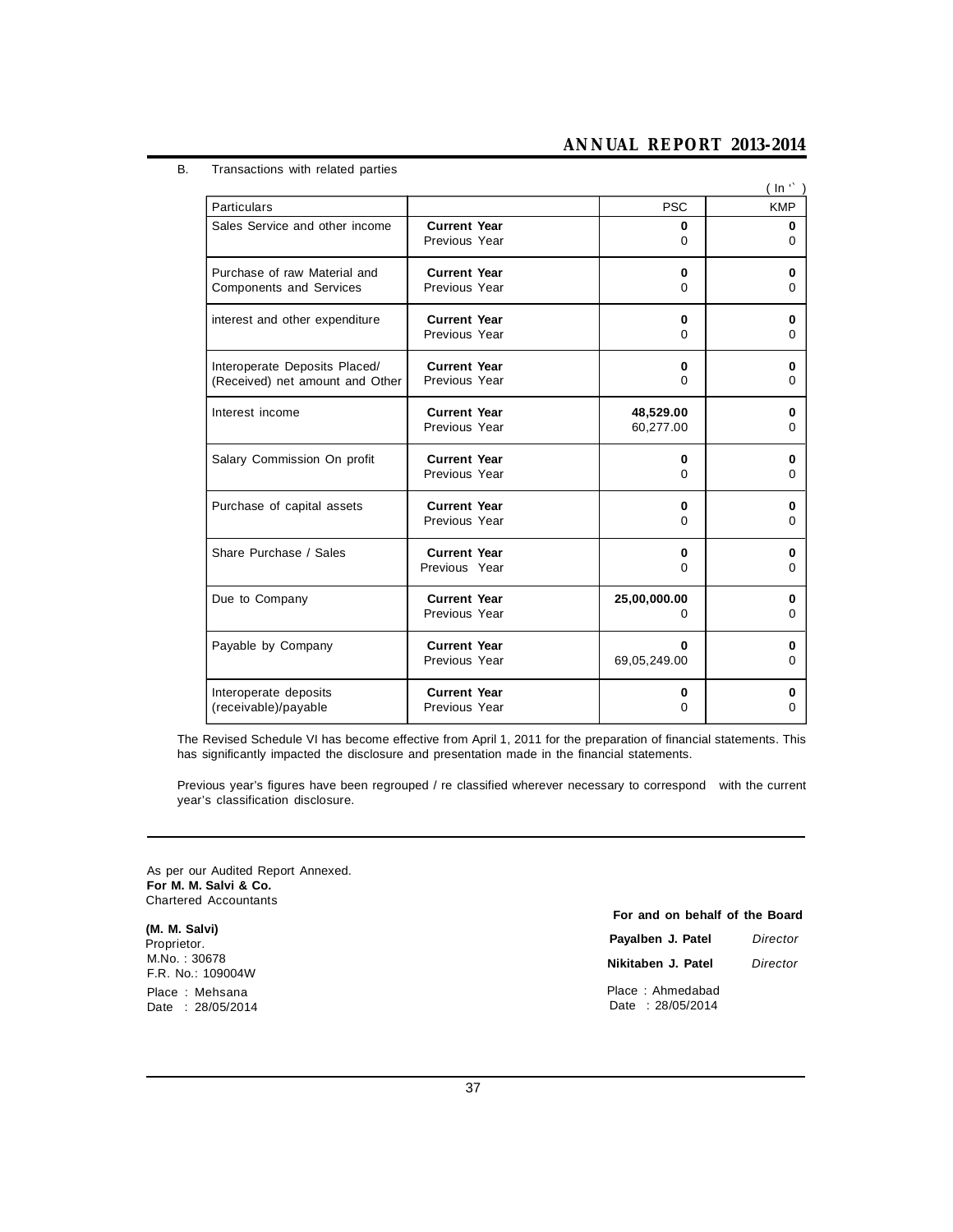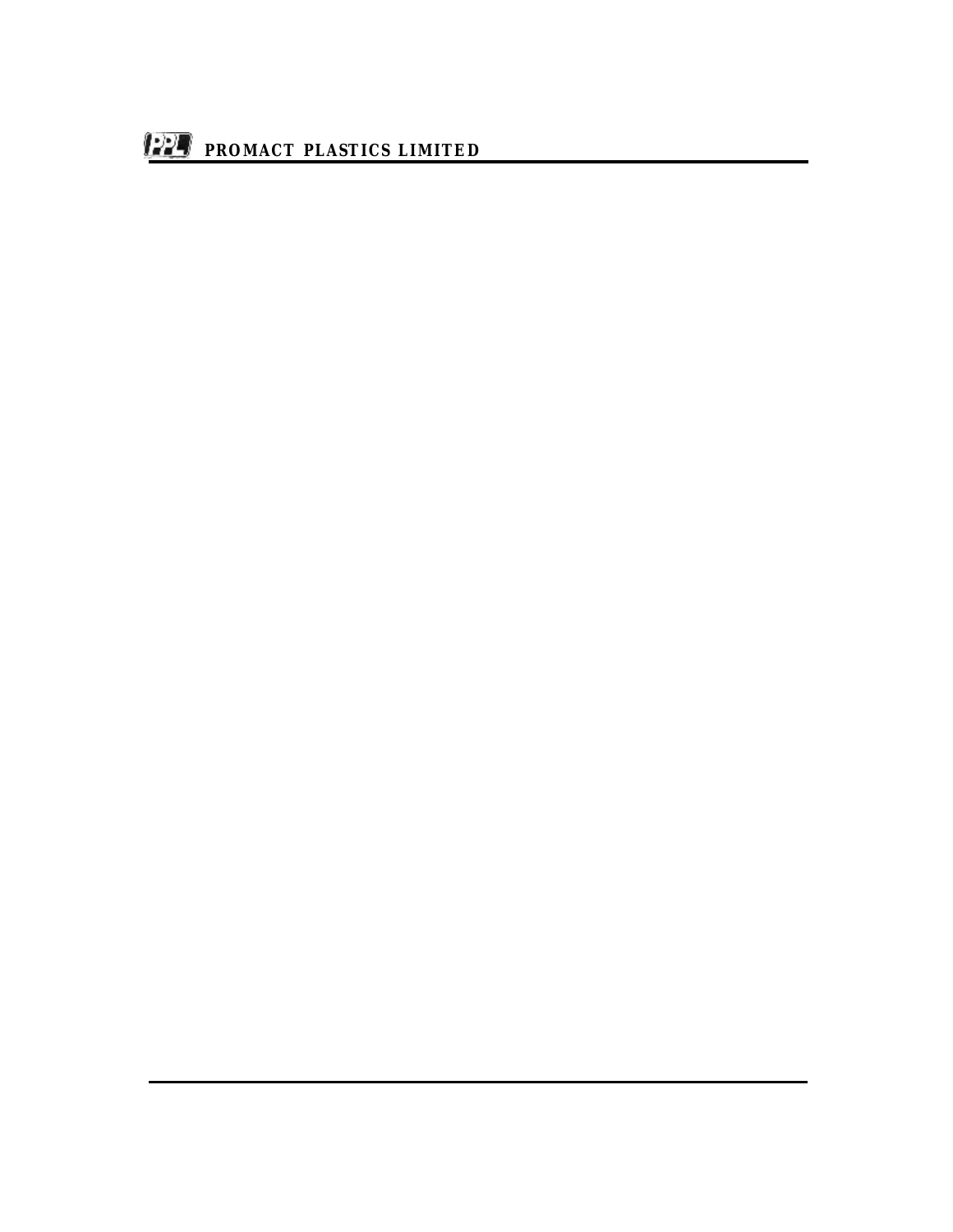|                      | FORM MGT-11<br><b>PROXY FORM</b><br>[Pursuant to Section 105(6) of the Companies Act, 2013 and<br>Rule 19(3) of the Companies (Management and Administration) Rules, 2014)]                                                                                                                                                                                   |                  |     |          |
|----------------------|---------------------------------------------------------------------------------------------------------------------------------------------------------------------------------------------------------------------------------------------------------------------------------------------------------------------------------------------------------------|------------------|-----|----------|
|                      | Name of the member (s):                                                                                                                                                                                                                                                                                                                                       |                  |     |          |
|                      | Registered Address:                                                                                                                                                                                                                                                                                                                                           |                  |     |          |
| Email Id:            |                                                                                                                                                                                                                                                                                                                                                               |                  |     |          |
|                      | Folio No./ DPID-Client ID:                                                                                                                                                                                                                                                                                                                                    |                  |     |          |
|                      |                                                                                                                                                                                                                                                                                                                                                               |                  |     |          |
|                      |                                                                                                                                                                                                                                                                                                                                                               |                  |     |          |
|                      |                                                                                                                                                                                                                                                                                                                                                               |                  |     |          |
|                      |                                                                                                                                                                                                                                                                                                                                                               |                  |     |          |
|                      |                                                                                                                                                                                                                                                                                                                                                               |                  |     |          |
|                      |                                                                                                                                                                                                                                                                                                                                                               |                  |     |          |
|                      |                                                                                                                                                                                                                                                                                                                                                               |                  |     |          |
|                      |                                                                                                                                                                                                                                                                                                                                                               |                  |     |          |
|                      | as my/ our proxy to attend and vote (on a poll) for me as me/us and on my/ our behalf at the 30 <sup>th</sup> Annual General Meeting<br>of the Company, to be held on Friday, the 19 <sup>th</sup> September, 2014 at 3.00 p.m. at the Conference Hall of Hotel City Pride,                                                                                   |                  |     |          |
| are indicated below: | Opp. Gurukul, Drive-in Road, Ahmedabad - 380 052 and at any adjournment thereof in respect of such resolutions as<br>Resolution Resolution                                                                                                                                                                                                                    |                  |     | Optional |
| No.                  | <b>Ordinary Business</b>                                                                                                                                                                                                                                                                                                                                      |                  | For |          |
| 1<br>2               | Adoption of audited Balance Sheet as at 31 <sup>st</sup> March, 2014, and the Statement of Profit<br>and Loss for the year ended on that date together with the Reports of the Board of<br>Directors and the Auditors thereon.<br>Re-Appointment of Ms. Payal J. Patel, liable to retire by rotation and being eligible,<br>offers herself for re-appointment |                  |     |          |
| 3                    | Appointment of Statutory Auditors of the Company                                                                                                                                                                                                                                                                                                              |                  |     | Against  |
| 4                    | <b>Special Business</b><br>Appointment of Mr. Dharmendrakumar B. Patel as an Independent Director of the                                                                                                                                                                                                                                                      |                  |     |          |
|                      | Company                                                                                                                                                                                                                                                                                                                                                       |                  |     |          |
| 5<br>6               | Appointment of Mr. Miteshkumar A. Patel as an Independent Director of the Company.<br>Special Resolution for Borrowing Limit under Section 180(1)(c) of the Companies Act,<br>2013                                                                                                                                                                            |                  |     |          |
| 7                    | Special Resolution for creation of charge/mortgage under Section 180(1)(a) of the                                                                                                                                                                                                                                                                             |                  |     |          |
| 8                    | Companies Act, 2013<br>Special Resolution for appointment of Mr. Jayantilal S. Patel as Managing Director of<br>the Company under Sections 188, 196, 197, 203 of the Companies Act, 2013                                                                                                                                                                      |                  |     |          |
|                      |                                                                                                                                                                                                                                                                                                                                                               |                  |     |          |
|                      |                                                                                                                                                                                                                                                                                                                                                               | Affix            |     |          |
|                      |                                                                                                                                                                                                                                                                                                                                                               | Revenue<br>Stamp |     |          |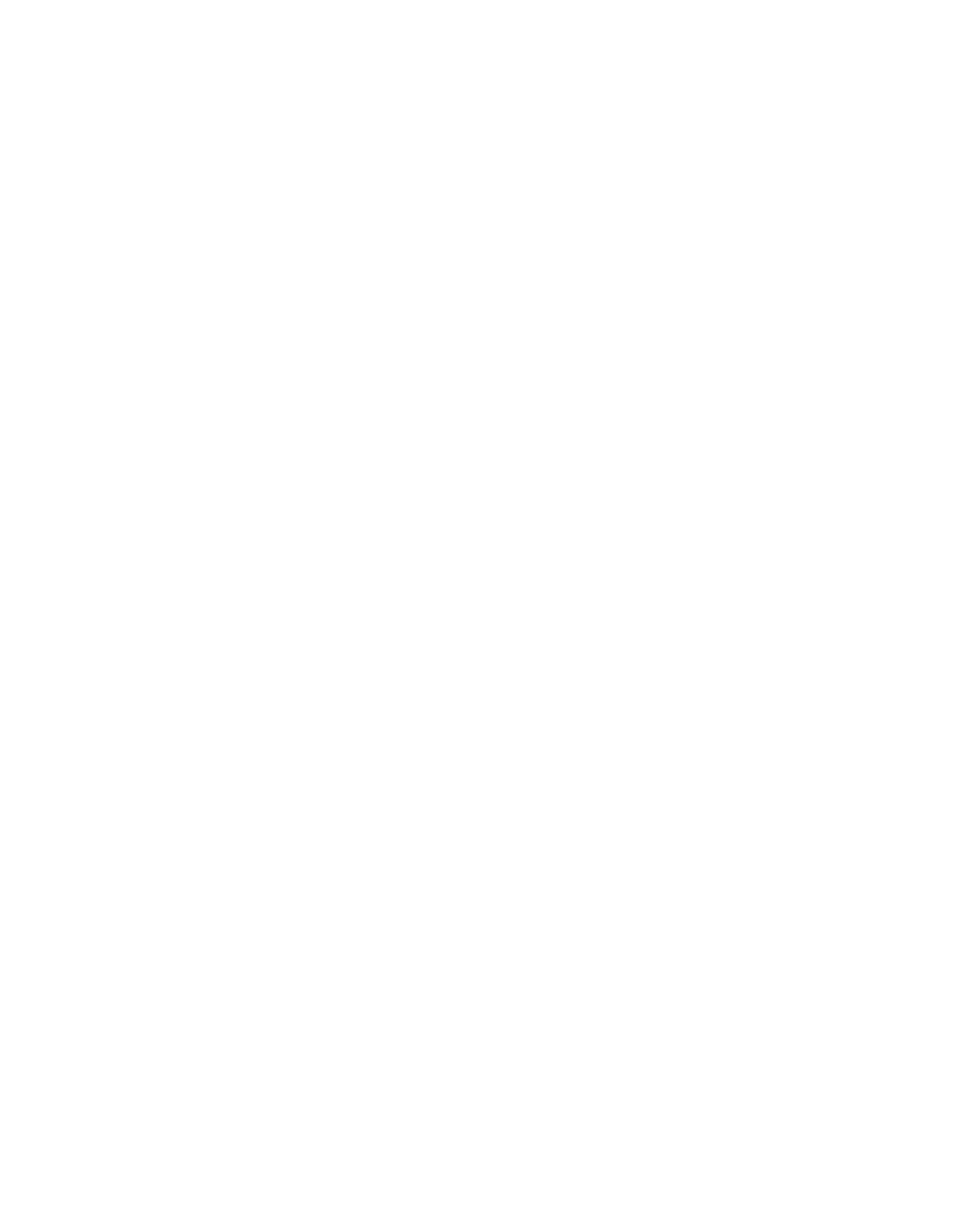**[CIN: L25200GJ1985PLC007746]**

**Registered Office: 106, Harikrupa Chambers, Behind National Chambers, Ashram Road, Ahmedabad – 380009**

**BALLOT FORM**

### **(TO BE USED BY SHAREHOLDERS PERSONALLY PRESENT/THROUGH PROXY AT THE MEETING AND HAVE NOT OPTED FOR E-VOTING)**

|   | Name and Registered Address of the Sole/<br>First named Shareholder                                                                                                                                                            |  |  |  |
|---|--------------------------------------------------------------------------------------------------------------------------------------------------------------------------------------------------------------------------------|--|--|--|
|   | Name(s) of the Joint Holder(s) (if any)                                                                                                                                                                                        |  |  |  |
|   | Registered Folio No./ DPID-Client ID                                                                                                                                                                                           |  |  |  |
|   | Number of Shares(s) held                                                                                                                                                                                                       |  |  |  |
| 5 | I/We hereby exercise my/our vote(s) in respect of the Ordinary & Special resolutions set out in the Notice of $30th$<br>Annual General Meeting (AGM) of the Company to be held on Friday 19th Sentember 2014 by sending my/our |  |  |  |

Annual General Meeting (AGM) of the Company to be held on Friday, 19<sup>th</sup> September, 2014, by sending my/our assent or dissent to the said Resolutions by placing the tick  $(V)$  mark at the appropriate box below:

| Resolution<br>No. | <b>Resolutions</b>                                                                                                                                                                                                                | No. of<br><b>Shares</b> | (FOR)<br>I/We assent<br>to the<br>resolution | (AGAINST)<br>I/We dissent<br>the<br>resolution |
|-------------------|-----------------------------------------------------------------------------------------------------------------------------------------------------------------------------------------------------------------------------------|-------------------------|----------------------------------------------|------------------------------------------------|
|                   | <b>Ordinary Business</b>                                                                                                                                                                                                          |                         |                                              |                                                |
| $\mathbf{1}$      | Adoption of audited Balance Sheet as at 31 <sup>st</sup> March, 2014, and<br>the Statement of Profit and Loss for the year ended on that<br>date together with the Reports of the Board of Directors and<br>the Auditors thereon. |                         |                                              |                                                |
| $\mathfrak{p}$    | Re-Appointment of Ms. Payal J. Patel, liable to retire by rotation<br>and being eligible, offers herself for re-appointment                                                                                                       |                         |                                              |                                                |
| 3                 | Appointment of Statutory Auditors of the Company                                                                                                                                                                                  |                         |                                              |                                                |
|                   | <b>Special Business</b>                                                                                                                                                                                                           |                         |                                              |                                                |
| 4                 | Appointment of Mr. Dharmendrakumar B. Patel as an<br>Independent Director of the Company                                                                                                                                          |                         |                                              |                                                |
| 5                 | Appointment of Mr. Miteshkumar A. Patel as an Independent<br>Director of the Company.                                                                                                                                             |                         |                                              |                                                |
| 6                 | Special Resolution for Borrowing Limit under Section 180(1)(c)<br>of the Companies Act, 2013                                                                                                                                      |                         |                                              |                                                |
| $\overline{7}$    | Special Resolution for creation of charge/mortgage under<br>Section 180(1)(a) of the Companies Act, 2013                                                                                                                          |                         |                                              |                                                |
| 8                 | Special Resolution for appointment of Mr. Jayantilal S. Patel as<br>Managing Director of the Company under Sections 188, 196,<br>197, 203 of the Companies Act, 2013                                                              |                         |                                              |                                                |

Place :

Date : (Signature of the Shareholder/Proxy)

**Not th e: This Ballot is to be used for exercising voting at the time of 30 Annual General Meeting to be held on th Friday, the 19 September, 2014 by shareholders/proxy. Duly filled in and signed ballot form should be dropped in the Ballot box kept at the venue of AGM.**